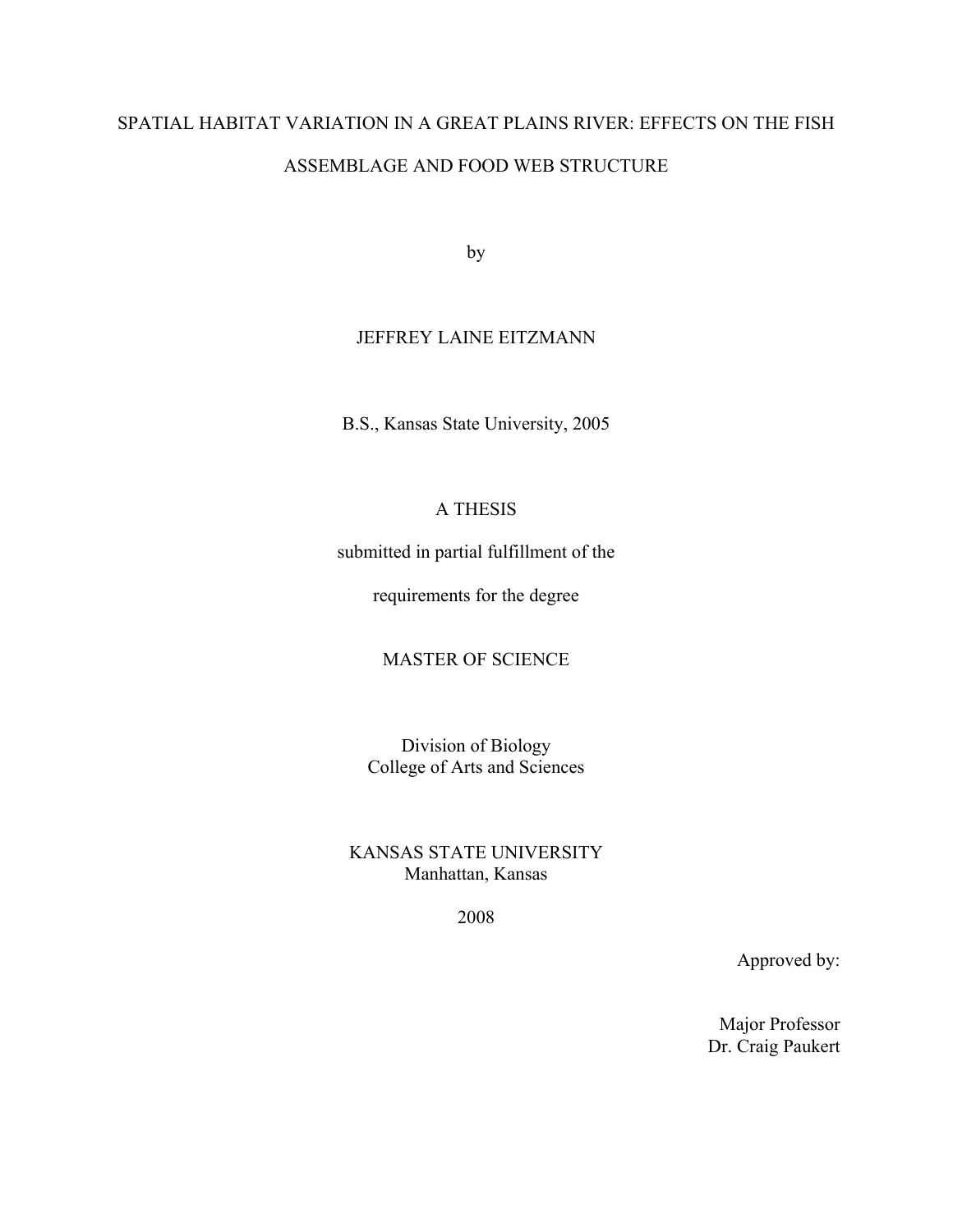### **ABSTRACT**

We investigated spatial variation in fish assemblage and food web structure in the Kansas River, USA in relation to habitat changes. Fishes were collected at ten sites throughout the Kansas River for assessing assemblage structure in summer 2007 using fish community metrics and at 3 sites in 2006 for food web structure using stable isotope analysis. Satellite imagery indicated riparian habitat on the Kansas River was dominated by agriculture in the upper reaches  $($ >35%) and tended to increase in urban land use in the lower reaches ( $>$ 58%). Instream habitat complexity also decreased with increased urban area (<25%) becoming more channelized. Jaccard's similarity and percent similarity indices suggested that large-bodied fishes show changes in species presence and composition longitudinally within the river. Also, reaches directly above Bowersock Dam in Lawrence, Kansas and below the Johnson County Weir, near Kansas City, Kansas had low percent similarity compared to other reaches, suggesting the dam and the weir affect community composition. Canonical correspondence analysis indicated that species that prefer high velocity flows and sandy substrate (blue sucker and shovelnose sturgeon) are associated with the upper river reaches. Also, there was a higher abundance of omnivorous and planktivorous fish species in the lower more channelized river. The lower reaches contain more tolerant, macrohabitat generalist species and the upper river contained more intolerant, fluvial specialist species. Fish, macroinvertebrates, and detritus were collected at three river reaches classified as the heterogeneous instream habitat (>40% grass islands and sand bars) intermediate (22% grass islands and sand bars), and homogeneous (6% grass islands and sand bars) instream habitat reaches in June 2006. Riparian land use (proportion as agricultural and urban) was related to instream habitat with homogeneous areas having more urban riparian area compared to the heterogeneous and intermediate reaches. The heterogeneous habitat reach had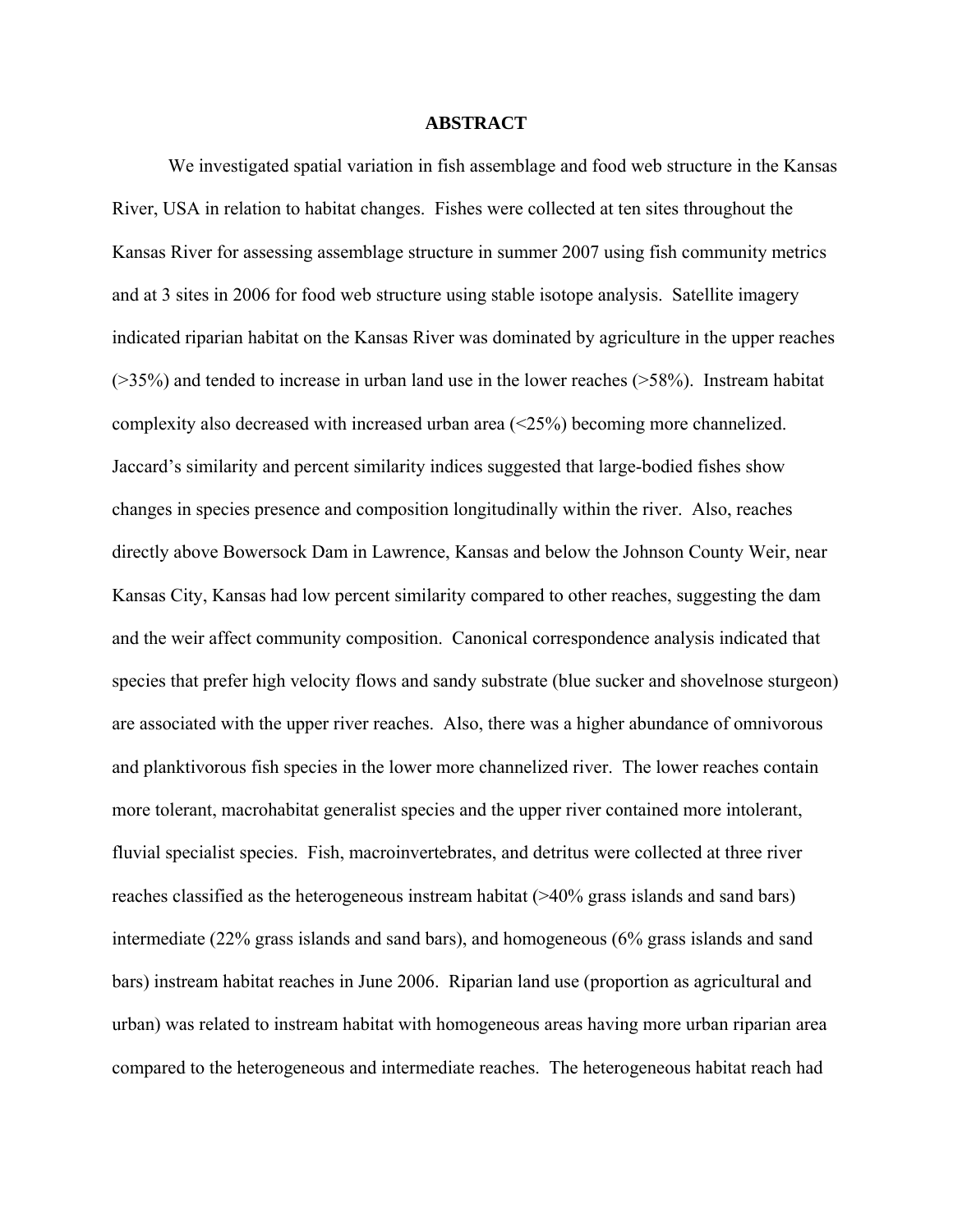higher variability in  $\delta^{13}$ C for fish classified as piscivores/invertivores (P=0.029) and macroinvertebrates (P=0.004) suggesting the complex habitat in the heterogeneous habitat reach provided more variable food sources. The  $\delta^{15}N$  values also indicated that ten of the twelve fish species tended to consume prey at higher trophic levels in the heterogeneous habitat reach suggesting a more complex food web. Land use practices are leading to homogenization of instream habitat and this homogenization of habitats may be related to food web diversity and trophic position of fishes. Conserving intolerant, native species in the Kansas River may require maintaining suitable habitat for these species and restoration of impacted areas of the river.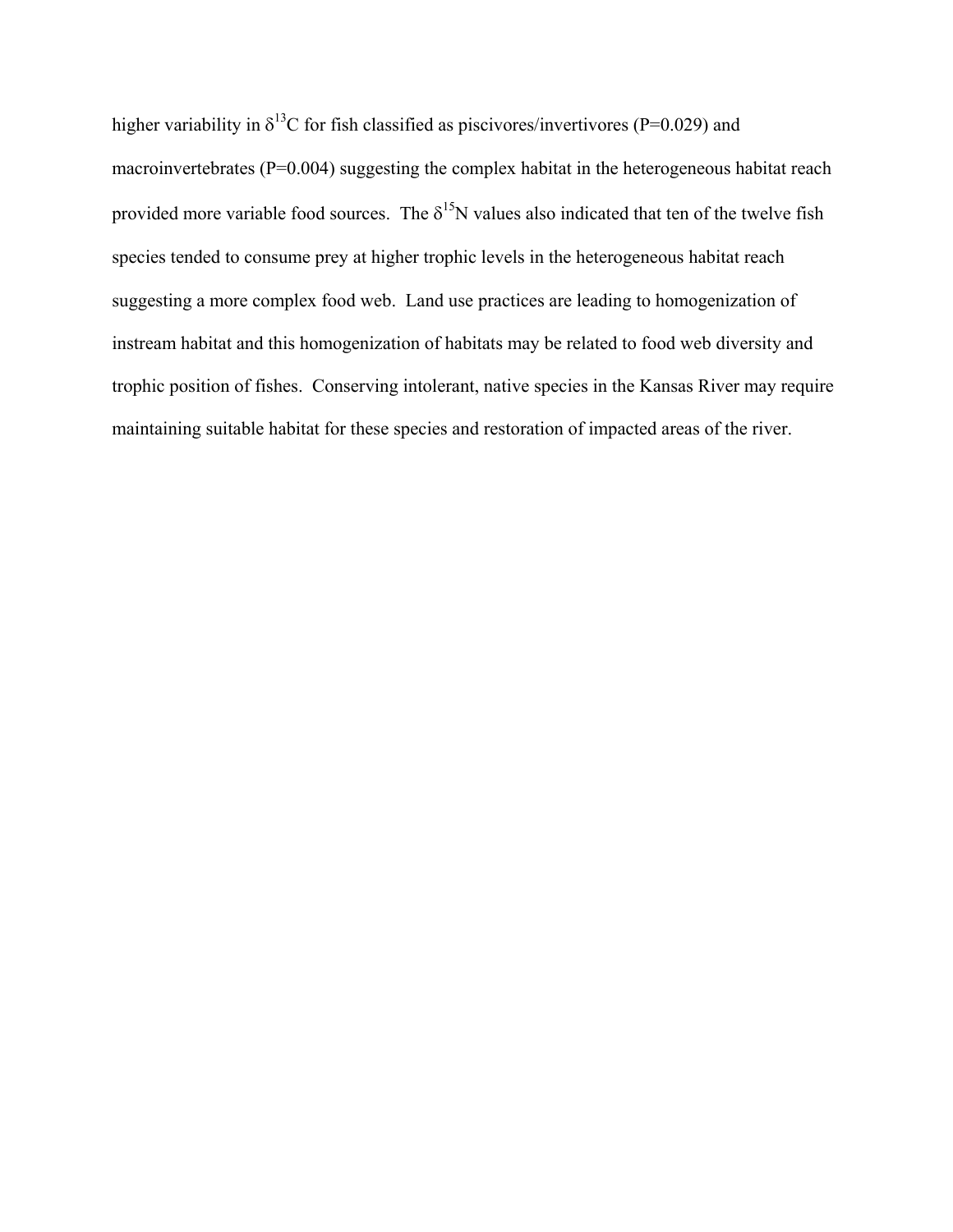| <b>Table of Contents</b>                                                |  |
|-------------------------------------------------------------------------|--|
|                                                                         |  |
|                                                                         |  |
|                                                                         |  |
|                                                                         |  |
| CHAPTER 1 - Longitudinal differences in habitat complexity and fish     |  |
|                                                                         |  |
|                                                                         |  |
|                                                                         |  |
|                                                                         |  |
|                                                                         |  |
|                                                                         |  |
|                                                                         |  |
|                                                                         |  |
|                                                                         |  |
|                                                                         |  |
|                                                                         |  |
|                                                                         |  |
|                                                                         |  |
| CHAPTER 2 – Spatial variation in habitat: effects on food web structure |  |
|                                                                         |  |
|                                                                         |  |
|                                                                         |  |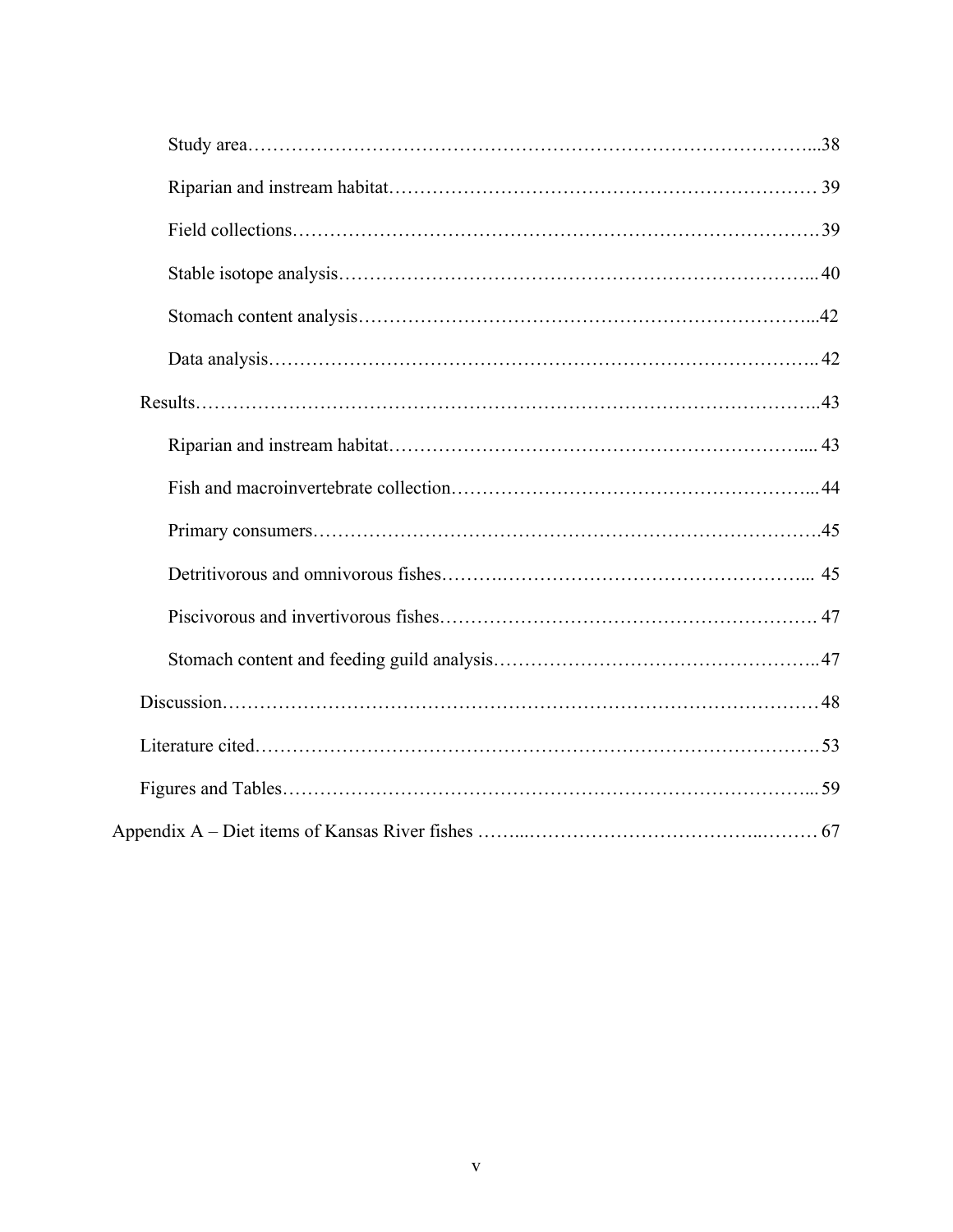# **LIST OF FIGURES**

| Figure |                                                                                                                                                                                                                                                                                                                                                                                                                                                                                                                                                                                                                                                                                                                                                                                                                                                                                                                                                                                                                                                                                     | Page |
|--------|-------------------------------------------------------------------------------------------------------------------------------------------------------------------------------------------------------------------------------------------------------------------------------------------------------------------------------------------------------------------------------------------------------------------------------------------------------------------------------------------------------------------------------------------------------------------------------------------------------------------------------------------------------------------------------------------------------------------------------------------------------------------------------------------------------------------------------------------------------------------------------------------------------------------------------------------------------------------------------------------------------------------------------------------------------------------------------------|------|
| 1.1:   | Map of the Kansas River where it forms at the confluence of the<br>Republican and Smoky Hill Rivers and drains 274 km east to the Missouri<br>River. The black boxes represent the 10 reaches sampled on the Kansas<br>River in summer 2007.                                                                                                                                                                                                                                                                                                                                                                                                                                                                                                                                                                                                                                                                                                                                                                                                                                        | 28   |
| 1.2:   | Mean proportion $(\pm \text{ SE})$ of A) riparian and B) instream habitat, and C) mean<br>width of the river and number of channels at each reach sampled in the<br>Kansas River from satellite imagery data from September 2006. The solid<br>lines represent Bowersock Dam (BS) and the Johnson County Weir (JC).                                                                                                                                                                                                                                                                                                                                                                                                                                                                                                                                                                                                                                                                                                                                                                 | 29   |
| 1.3:   | Mean species richness and Shannon Weiner diversity $(\pm \text{ SE})$ for<br>electrofishing samples and seining samples by each reach sampled in the<br>Kansas River in summer 2007. Identical lower case letters represent<br>reaches that were not significantly different among reaches for species<br>richness or diversity. No letters indicate no significant differences among<br>reaches. The solid lines represent Bowersock Dam (BS) and the Johnson<br>County Weir (JC).                                                                                                                                                                                                                                                                                                                                                                                                                                                                                                                                                                                                 | 30   |
| 1.4:   | Canonical correspondence analysis of log-transformed relative abundance<br>of species for the electrofishing samples and seine samples collected in the<br>Kansas River in summer 2007 and how they are explained by riparian and<br>instream environmental variables. Species names are shown in Table 1.2.<br>The environmental variables include; proportion of agricultural land use<br>(Agri), mean bottom water column flow (Bot flow, m $s^{-1}$ ), the proportion of<br>the bankfull width that is main channel (Channelized), the mean number of<br>channels (# Channels), conductivity (Cond, $\mu S$ ), mean depth (Depth, m), the<br>proportion of instream habitat as grass islands (Grass Is), mean middle water<br>column flow (Mid flow, $m s^{-1}$ ), the proportion of the shoreline habitat as<br>rip-rap habitat (RR), river kilometer from Missouri River confluence(River<br>km), the proportion of the shoreline habitat as sand bar habitat (SA), Secchi<br>depth (Secchi, m), the proportion of urban land use (Urban) and mean<br>bankfull width (Width). | 31   |
| 1.5:   | Canonical correspondence analysis of log-transformed relative abundance<br>of feeding guilds for fishes collected from the electrofishing samples and<br>seine samples collected in the Kansas River in summer 2007 and how they<br>were explained by riparian and instream environmental variables and reach.<br>The feeding guilds include; detritivores, herbivores, invertivores, omnivores,<br>and piscivores. The environmental variables include; mean bottom water<br>column flow (Bot flow, $m s^{-1}$ ), the proportion of the river as main channel                                                                                                                                                                                                                                                                                                                                                                                                                                                                                                                      | 32   |

(Channelized), the mean number of channels (# Channels), conductivity (Cond, μS), the proportion of instream habitat as grass islands (Grass Is), the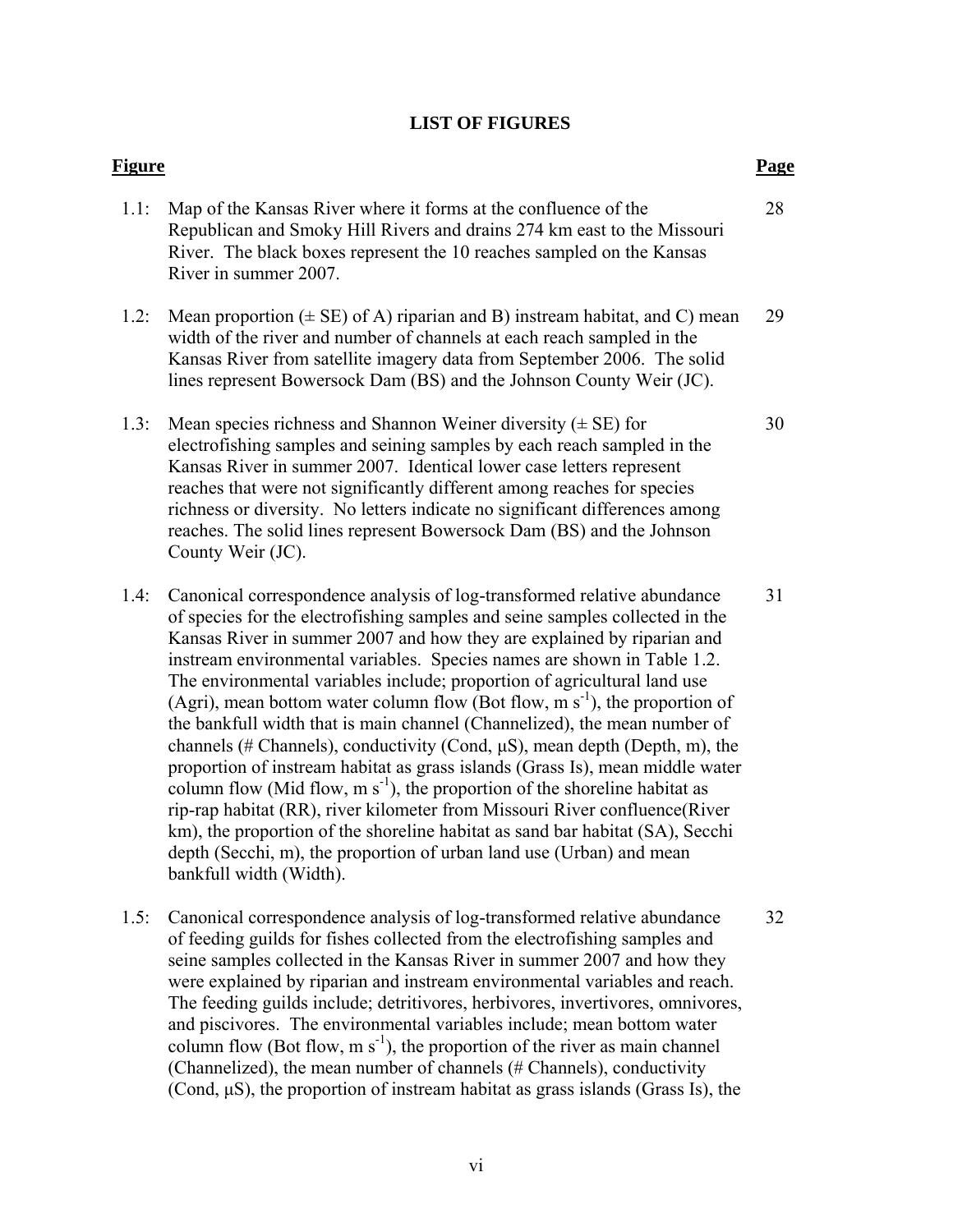proportion of the main-channel border habitat as rip-rap habitat (RR), river kilometer from Missouri River confluence (River km), the proportion of the shoreline habitat as sand bar habitat (SA), the proportion of instream habitat as sand bars (SABR), mean temperature, the proportion of urban land use (Urban), and mean river width (Width, m).

- 1.6: Mean principal component axis 1 score with the presence and absence of 33 each habitat guild and tolerance level for fishes captured with electrofishing (catch per hour) and seining (catch  $m<sup>2</sup>$ ). Lower case letters represent habitat guilds and tolerance levels that significantly differed in principal component means for presence and absence.
- 2.1: Mean proportion  $(\pm \text{ SE})$  of A) riparian and B) instream habitat from satellite 62 imagery data from September 2006. Identical lower case letters represent areas that were not significantly different among habitat types for each reach. White bars represent reach 1, grey bars represent reach 2, and black bars represent reach 3. The P in the headings on the x-axis represents the instream habitat variables that are proportions.
- 2.2: Mean ( $\pm$  SE)  $\delta^{15}N$  and  $\delta^{13}C$  of samples collected in the heterogeneous habitat 63 reach (rkm 229 to 235), intermediate reach (rkm 120 to 126), and homogeneous habitat reach (rkm 24 to 30) from the Kansas River in summer 2006. Species codes are given in Table 2.1.
- 2.3: Mean trophic position based on stable isotope analysis for all fish species 64 combined at each reach captured during summer 2006. Identical lower case letters represent trophic positions that were not significantly different across reaches.
- 2.4: Stomach content trophic position versus stable isotope trophic position for 65 each fish species in the Kansas River in summer 2006. Species codes are listed in Table 2.1, and the numbers associated with each species represents the agricultural (1) reach, the intermediate (2) reach, and the urban (3) reach. The dashed line represents the expected slope (slope=1) and the solid line represents the observed slope.
- 2.5: Natural log abundance of fishes of each feeding guild at each location from 66 samples collected in the Kansas River in summer 2006. Feeding guilds are defined as piscivores (Pisc), invertivores (Inve), omnivores (Omni), and detritivore (Detr) and the numbers represent the agricultural (1) reach, the intermediate (2) reach, and the urban (3) reach.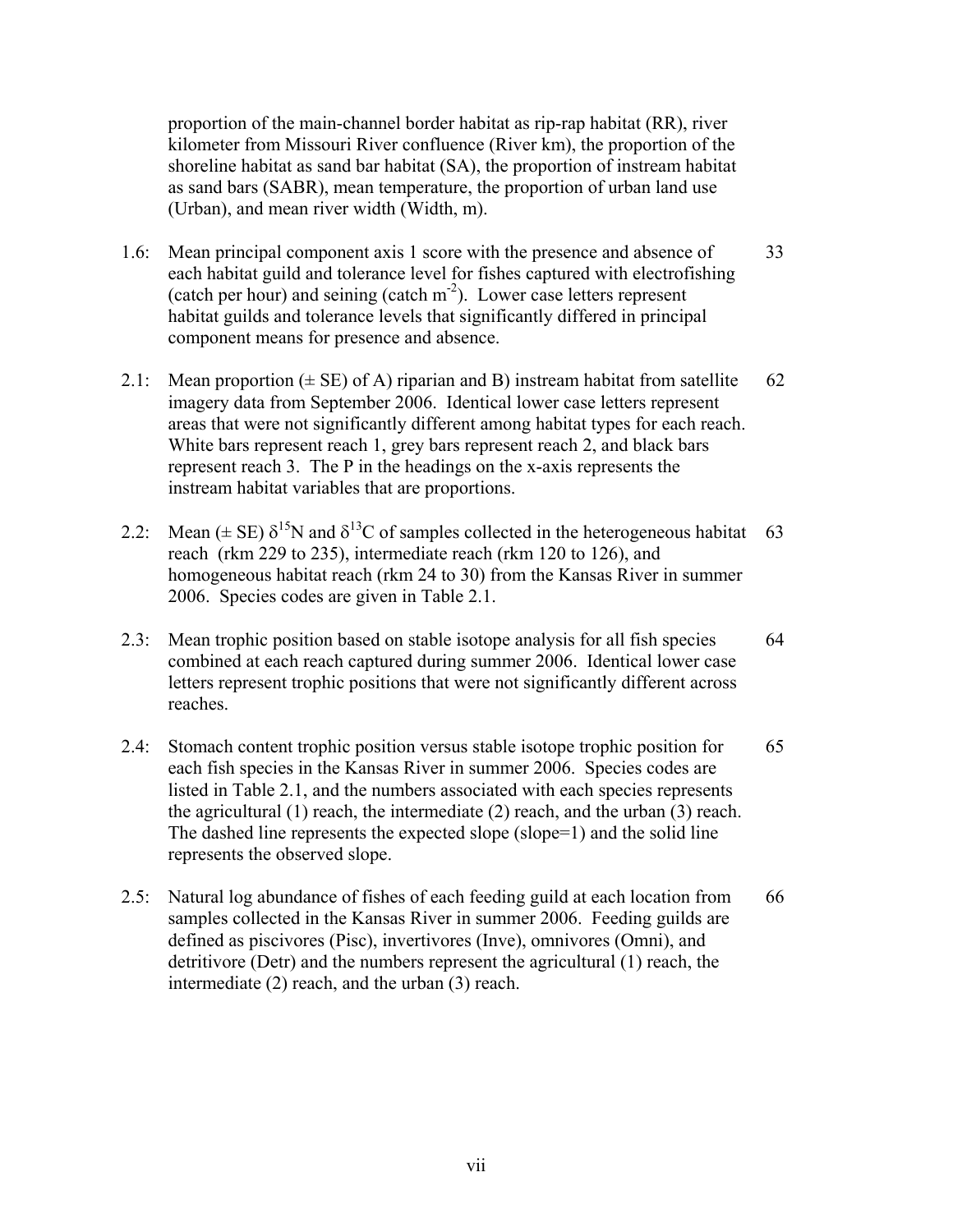# **LIST OF TABLES**

| <b>Table</b> |                                                                                                                                                                                                                                                                                                                                                                                                                                                                                                                                                                                                                                                                | Page |
|--------------|----------------------------------------------------------------------------------------------------------------------------------------------------------------------------------------------------------------------------------------------------------------------------------------------------------------------------------------------------------------------------------------------------------------------------------------------------------------------------------------------------------------------------------------------------------------------------------------------------------------------------------------------------------------|------|
| 1.1:         | Mean and range of instream environmental variables measured in the<br>Kansas River in summer 2007. Rkm is river km from confluence of<br>Missouri River, Missouri.                                                                                                                                                                                                                                                                                                                                                                                                                                                                                             | 24   |
| 1.2:         | Habitat guild, feeding guild and tolerance level of all species captured using<br>seines and electrofishing in the Kansas River in summer 2006 (Pflieger<br>1997, Galat et al. 2005, Thomas et al. 2005). Species codes are given for<br>the species used in canonical correspondence analysis.                                                                                                                                                                                                                                                                                                                                                                | 25   |
| 1.3:         | Total species captured by seining and electrofishing in the Kansas River<br>in summer 2006. The number in parenthesis represents individuals captured<br>in the electrofishing samples, whereas the adjacent number is the individuals<br>captured by seining.                                                                                                                                                                                                                                                                                                                                                                                                 | 26   |
| 1.4:         | Component loadings from two principal components analyses (PCA) using<br>shoreline and instream environmental variables collected in the Kansas<br>River in summer 2007. Separate PCAs were conducted for electrofishing<br>and seining.                                                                                                                                                                                                                                                                                                                                                                                                                       | 27   |
| 2.1:         | Fish species sampled in summer 2006 and the feeding guild they represent<br>based on Pflieger (1997).                                                                                                                                                                                                                                                                                                                                                                                                                                                                                                                                                          | 59   |
| 2.2:         | The mean, range, and coefficient of variation (CV) of $\delta^{13}$ C and $\delta^{15}$ N values<br>for the heterogeneous habitat reach (rkm 229 to 235), intermediate reach<br>(rkm 120 to 126), and homogeneous habitat reach (rkm 24 to 30) sampled<br>in the Kansas River in summer 2006. The taxa include piscivores (Pisc),<br>invertivores (Inse), omnivores (Omni), detritivores (Detr), and<br>macroinvertebrates (Invertebrates). Species codes are given in Table 2.1.<br>P-values indicate if mean isotopic signature or isotopic signature variance<br>differed among reaches for each taxa group for $\delta^{13}$ C and $\delta^{15}$ N values. | 60   |
| 2.3:         | The mean proportion of diet items consumed by each fish feeding guild in<br>the heterogeneous habitat reach (rkm 229 to 235), intermediate reach (rkm<br>120 to 126), and homogeneous habitat reach (rkm 24 to 30) sampled in the<br>Kansas River in summer 2006. Values in parenthesis represent 1 standard<br>error.                                                                                                                                                                                                                                                                                                                                         | 61   |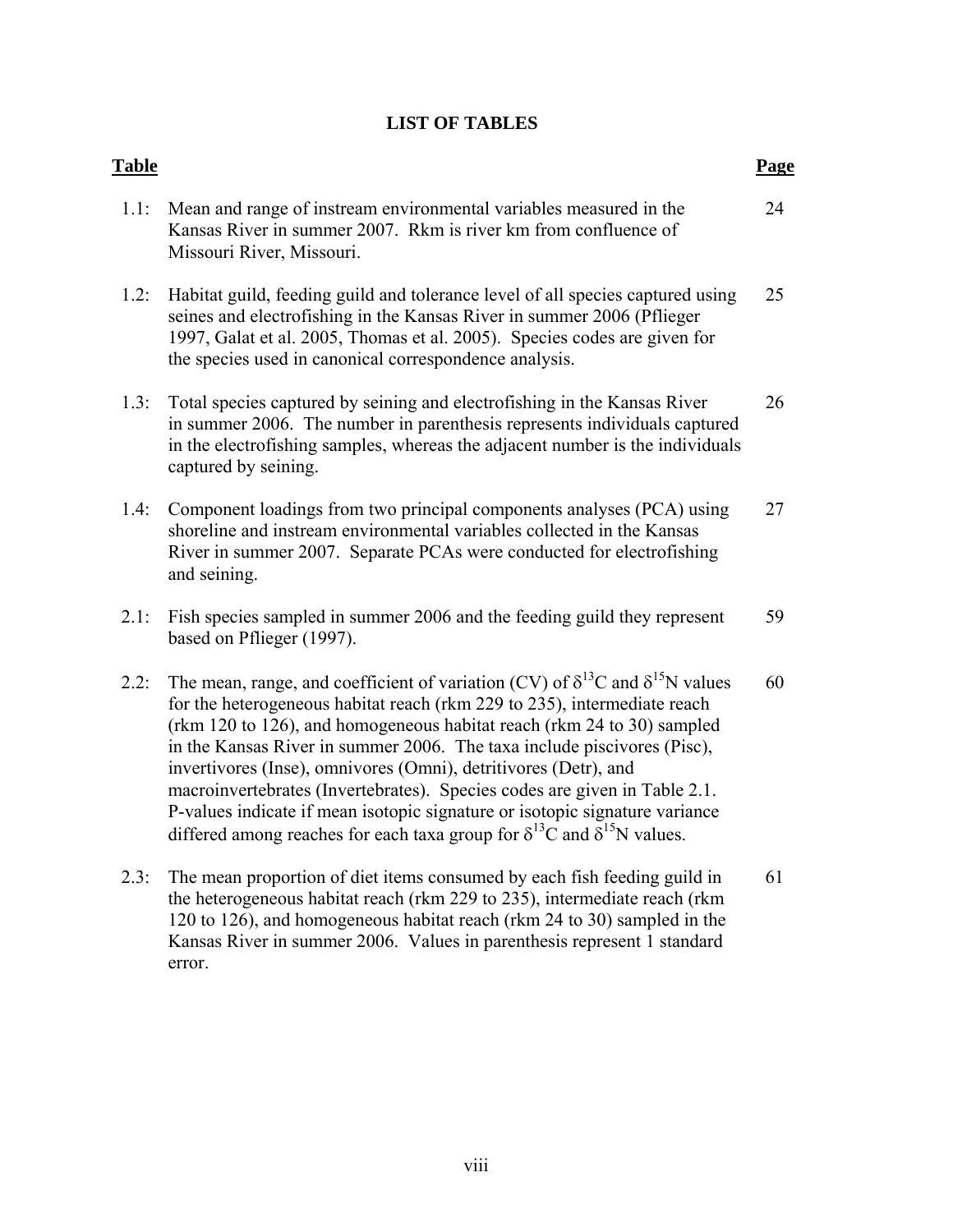### **ACKNOWLEDGEMENTS**

 The years at Kansas State University have gone by quickly and have been exciting due to tremendous faculty, staff, and students in the Kansas Cooperative Fish and Wildlife Research Unit and the Division of Biology. I extend personal thanks to Luke Kowalewski, Andy Makinster, Kirk Mammoliti, Miles Thompson, and Tony Ferlage for their extensive help with field and laboratory data collection. Without the help from these friends the data collection would not have been completed.

I also thank Dr. Walter Dodds and Dr. Keith Gido for providing beneficial comments on the manuscript and answering any questions I had. Most of all I thank Dr. Craig Paukert for answering any question I had for him, for being a great friend, and providing me with great opportunity to learn from him.

Also, I thank Kristen Hase and Mark Van Scoyoc for providing funding for this project through the Kansas Department of Wildlife and Parks State Wildlife Grant T-15-R-1. The Kansas Cooperative Fish and Wildlife Research Unit is jointly sponsored by the Kansas Department of Wildlife and Parks, Kansas State University, the U.S. Geological Survey, and the Wildlife Management Institute.

I especially thank my family for supporting me and providing help when needed during my time at Kansas State University. I dedicate this thesis to my parents, Gregory and Deborah Eitzmann, who have always supported and encouraged my career decisions.

ix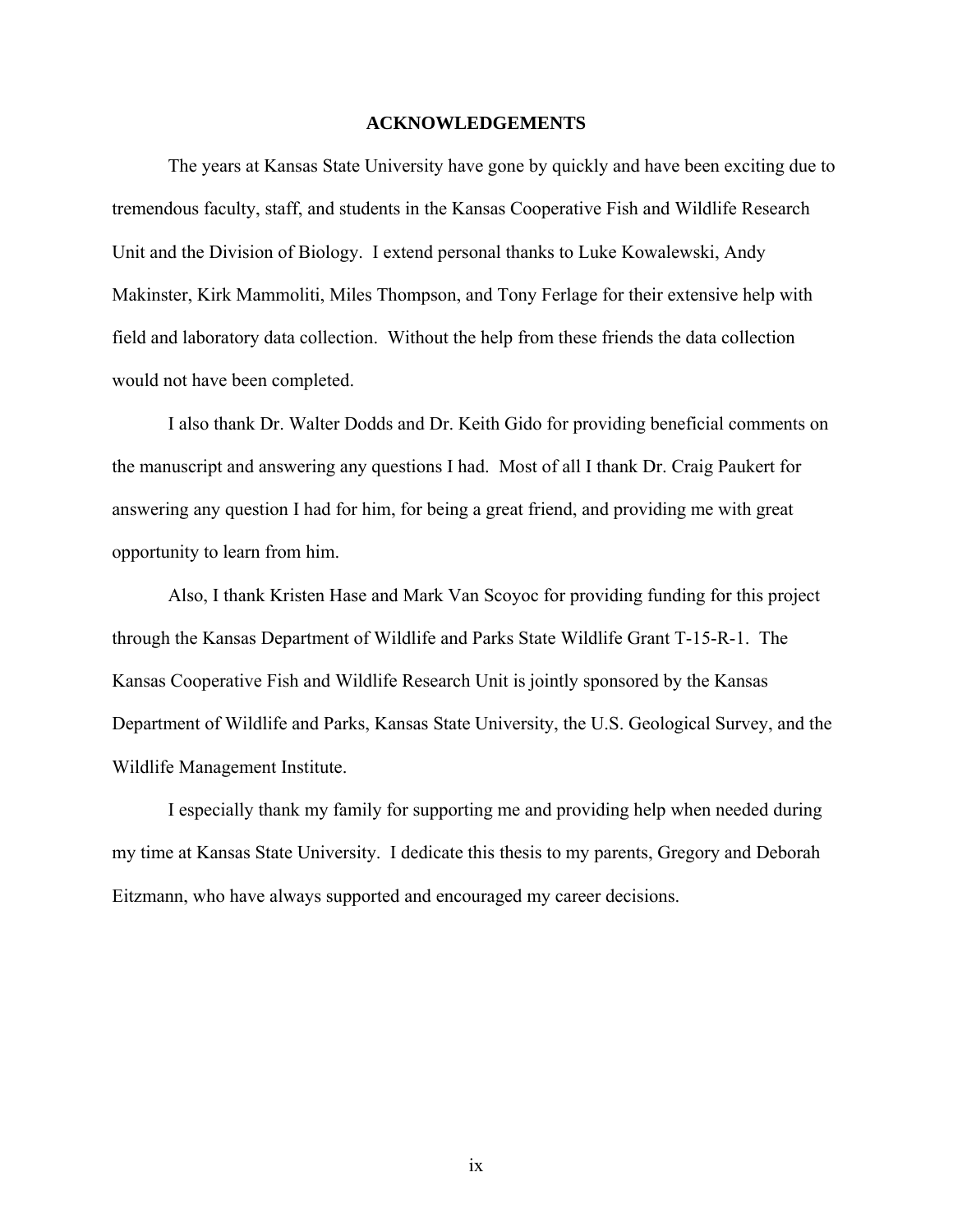# **PREFACE**

 This thesis is my own personnel work, but has been written in third person because it is written for submission into the peer-reviewed journal *River Research and Applications*.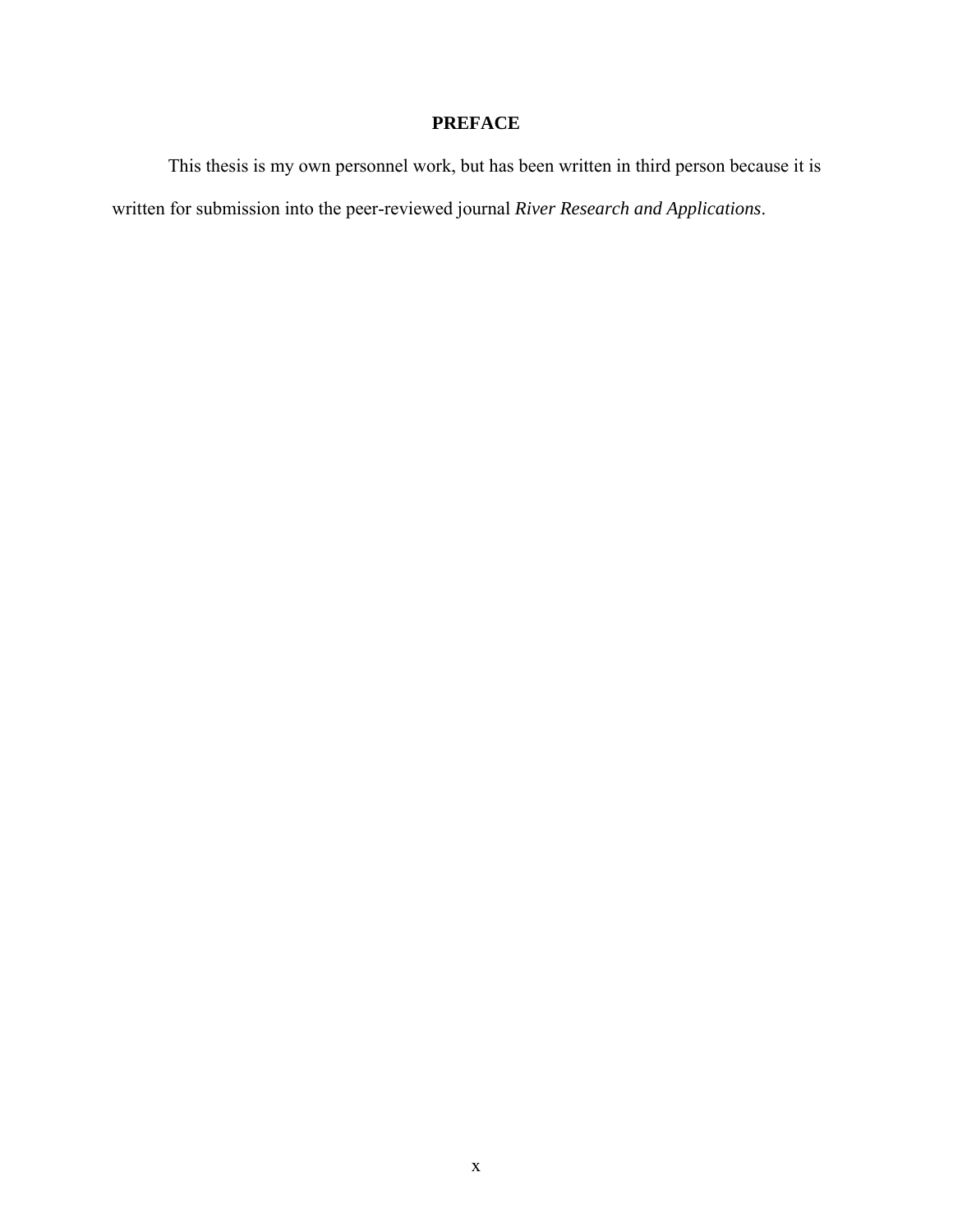### **Chapter 1**

# **Longitudinal differences in habitat complexity and fish assemblage structure of a Great Plains River.**

### **ABSTRACT**

We investigated the spatial variation in the fish assemblage in the Kansas River, USA to study how the fish community structure changes with habitat complexity in a large river. Fishes were collected at ten sites throughout the Kansas River for assessing assemblage structure in summer 2007. Satellite imagery indicated riparian land use in the Kansas River was dominated by agriculture in the upper reaches (>35%) and tended to increase in urban land use in the lower reaches (>58%). Instream habitat complexity (number of braided channels, islands, etc.) also decreased with increased urban area  $\langle 25\% \rangle$ . Jaccard's similarity and percent similarity indices suggested that large-bodied fishes show changes in species presence and composition longitudinally within the river. Also, reaches directly above Bowersock Dam in Lawrence, Kansas and below the Johnson County Weir, near Kansas City, Kansas had low percent similarity compared to other reaches, suggesting the dam and the weir affect community composition. Canonical correspondence analysis indicated that species that prefer high velocity flows and sandy substrate (blue sucker and shovelnose sturgeon) are associated with the upper river reaches. Also, there was a higher abundance of omnivorous and planktivorous fish species in the lower river. Principal components analysis indicated the lower reaches contain more tolerant, macrohabitat generalist species and the upper river contained more intolerant, fluvial specialist species. Conserving intolerant, native species in the Kansas River may require maintaining suitable habitat for these species and restoration of impacted areas of the river.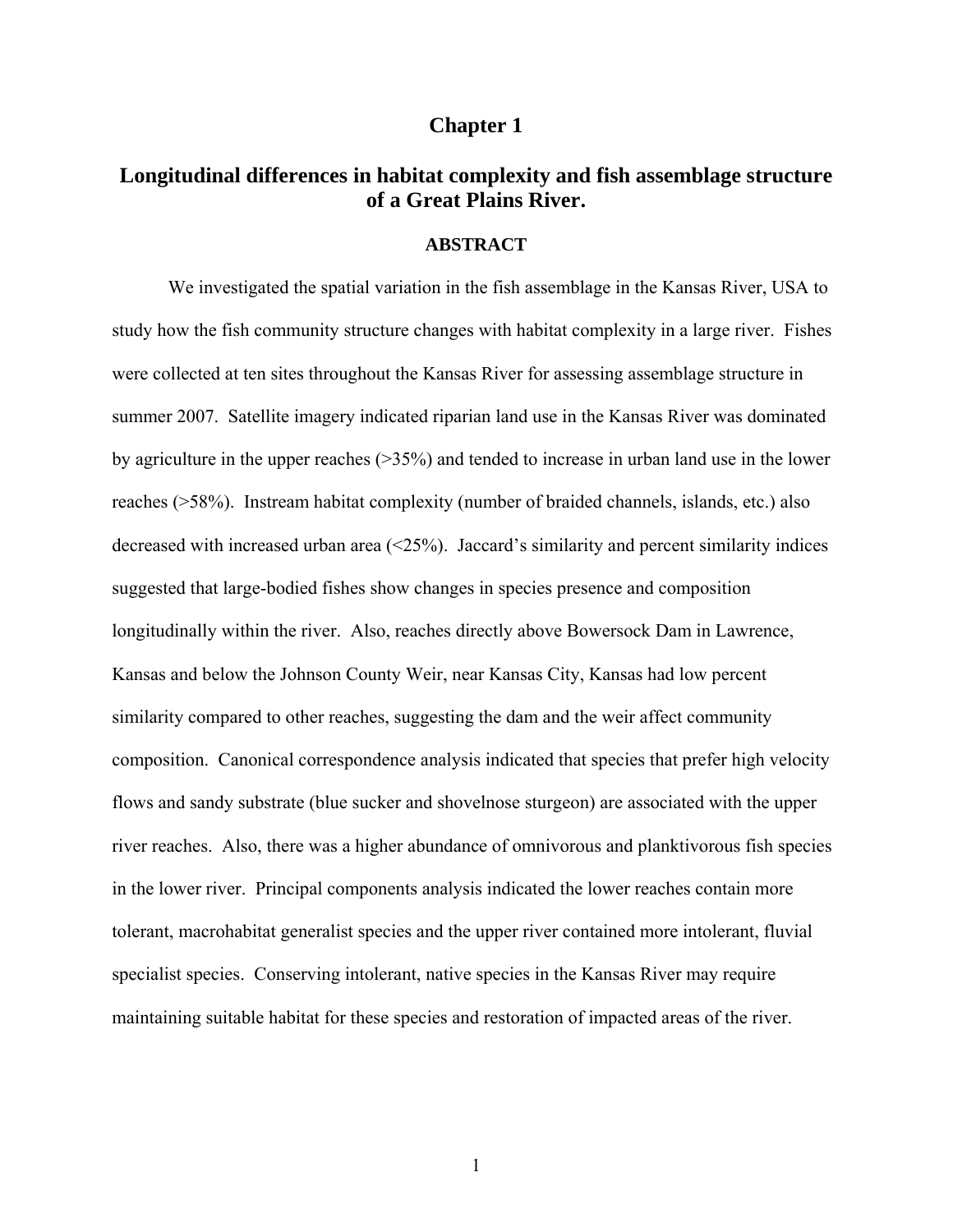### **INTRODUCTION**

Habitat alteration has had a substantial effect on river fishes throughout the world and has caused the decline of many native fishes and the homogenization of fish communities within rivers. The major anthropogenic affects that have caused the reduction of habitat in streams and rivers includes agriculture, urbanization, channelization, creation of dams, removal of snags, and pollution (Miller et al., 1989; Sheehan and Rasmussen, 1993; Gore and Shields, 1995; Johnson et al., 1995; Ligon et al., 1995; Sparks, 1995; Kanehl et al., 1997; Richter et al., 1997; Ricciardi and Rassmussen, 1999; Warren et al., 2000; Paukert and Makinster, In press). Many specialist species in Great Plains rivers have been extirpated because of these anthropogenic disturbances (Karr et al., 1985; Pegg and McClelland, 2004; Galat et al., 2005; Haslouer et al., 2005; Simon et al., 2005; McClelland et al., 2006). For example, seventeen species have been extirpated from the Maumee River, Ohio and eight species from the Illinois River, Illinois and planktivores and omnivores have become the dominant mid-river species, due to human influences on the watersheds (Karr et al., 1985). The reduction of specialist species has led to the homogenization of river fish communities which makes it difficult to determine the more recent effects of different disturbances on the fish communities (Rahel, 2000; 2007). Bramblett and Fausch (1991a) found that it is difficult to determine the status of the fish communities for Great Plains streams and rivers because many of the species within the systems are tolerant generalists that occupy many different habitats and can withstand many types of disturbances.

Although many rivers have homogenized communities, some still have community shifts spatially usually due to distinct habitat changes (e.g. dams, weirs, channelization; Karr et al., 1985; Pegg and McClelland, 2004; Pyron and Lauer, 2004; Galat et al, 2005; Gillette et al., 2005; McClelland et al., 2006). The Missouri and Illinois Rivers have suffered from various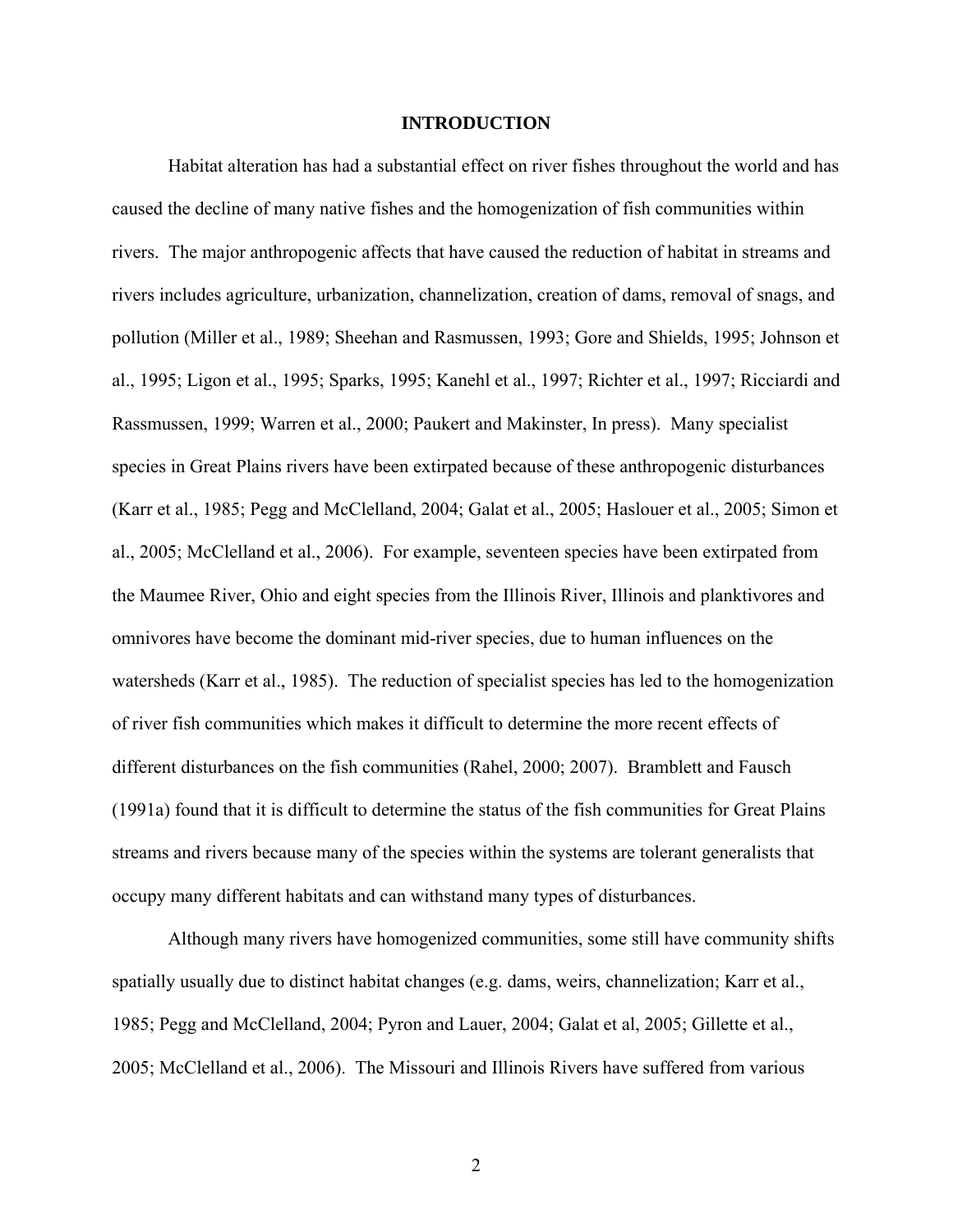human alterations, but species richness is highest in mid-river to downriver reaches, which is related to more diverse tributaries in the lower Missouri River and the less impacted lower reaches of the Illinois River (Galat et al., 2005; Pegg and McClelland, 2004). In the upper reaches of the Missouri River invertivores and herbivores are the most abundant trophic guilds, whereas omnivores and benthic invertivores become more abundant downstream (Pegg and Pierce, 2002; Galat et al., 2005). The species that prefer moderate to high velocity flows and specific habitats (shovelnose sturgeon, *Scaphirhynchus platorynchus*, blue sucker, *Cycleptus elongatus*; Quist and Guy, 1999; Eitzmann et al., 2007) were also more abundant in the upper Missouri River which is the relatively unimpacted area of the river, and the generalist fishes that prefer slow water (bigmouth buffalo, *Ictiobus bubalus*, river carpsucker, *Carpiodes carpio*, and freshwater drum, *Aplodinotus grunniens*) appear to be found in the highly impacted, channelized lower river (Galat et al., 2005). McClelland et al. (2006) found the community in the lower Illinois River consisted of mostly generalist species not affected by sediment loads and the upper river contained both generalist and specialist species. They also noted that predator abundance in the lower river was higher and forage fish abundance was higher in the upper reaches of the Illinois River. Although, Karr et al. (1985) noted that mid-river omnivores have become the dominate fishes in the Illinois River. Therefore, highly impacted areas of rivers tend to be dominated by omnivorous and generalist species.

The Kansas River has also been highly impacted by human alteration such as agriculture, channelization, levees, dredging, and urbanization (Sanders et al., 1993, Paukert and Makinster, In press), but little research has been conducted to determine how these disturbances have altered the fish community within the river. Within the Kansas River there are 14 species that are listed of special concern, threatened or endangered. Of the 14 listed species, seven are believed to be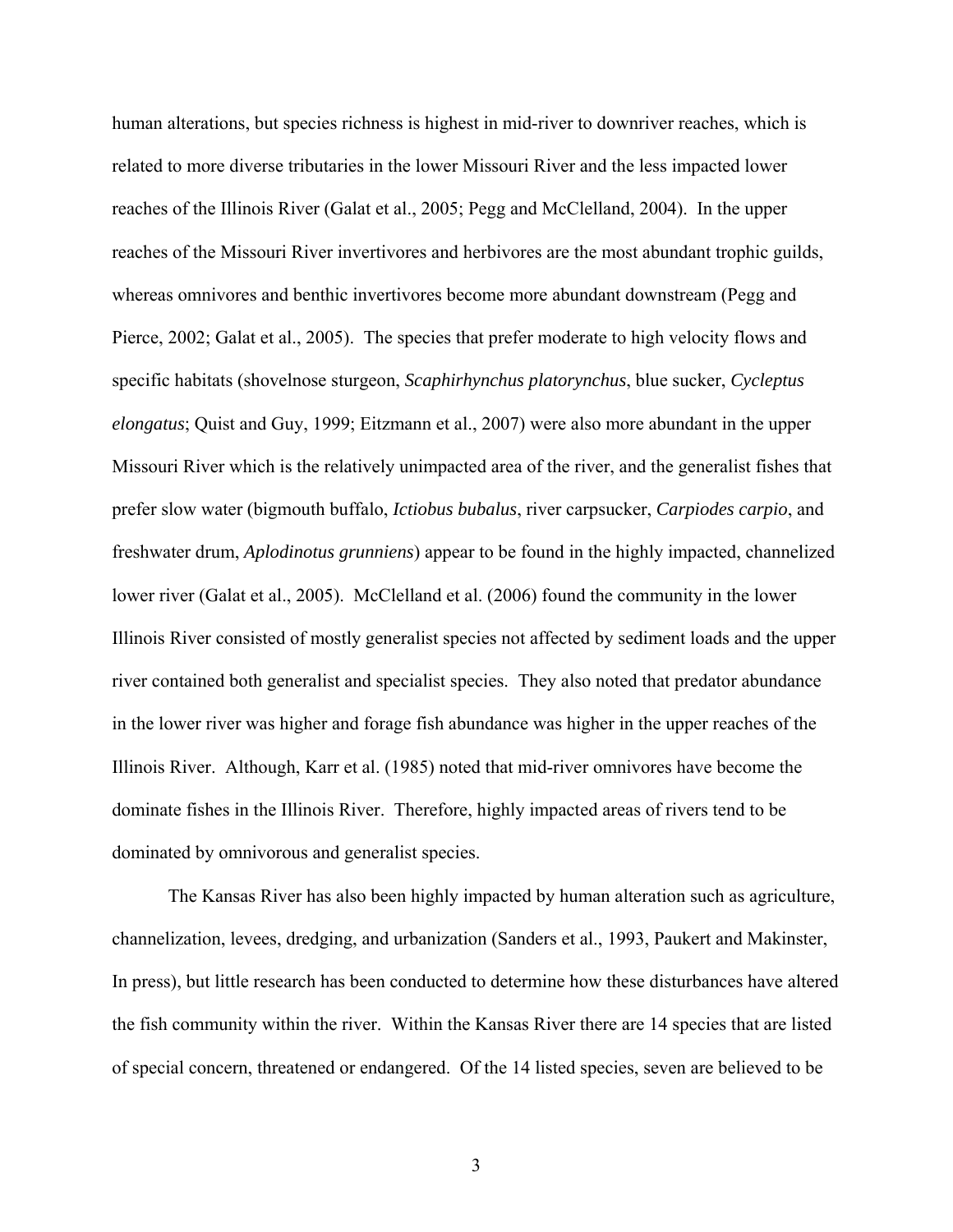extirpated from the river or not reproductively viable in the river (Cross and Collins, 1995; Haslouer et al., 2005), suggesting declines in native, fluvial specialist species. In the 1950s species such as the speckled chub, *Macrohybopsis aestivalis*, plains minnow, *Hybognathus placitus*, and western silvery minnow, *Hybognathus argyritis*, were among the top ten most abundant species in the lower Kansas River, but declined to relatively few numbers by 1980 (Cross and Moss, 1987). Many other species also declined or disappeared from the lower Kansas River from 1950-1980 (e.g. pallid sturgeon, *Scaphirhynchus albus*, flathead chub, *Macrhybopsis gracilis*, sicklefin chub, *Macrhybopsis meeki*, sturgeon chub, *Macrhybopsis gelida*, etc., Cross and Moss, 1987). Therefore, the objective of this study is to determine the fish community structure within the Kansas River and how the structure differs spatially and may relate to anthropogenic disturbance. We predict species richness will increase in the lower river similar to the Illinois and Missouri Rivers. Also, the community structure above the Johnson County Weir and Bowersock Dam will consist of mostly macrohabitat generalist and tolerant species that can inhabit fast and slow moving water due to distinct habitat changes and creation of reservoir-like environments upstream of these structures (Gillette et al., 2005; Falke and Gido, 2006). We also hypothesized the Kansas River will be similar to the Missouri River with more herbivores and invertivores in the upper, less impacted reaches and the channelized lower portions of the river will contain more omnivores and benthic invertivores. The lower, channelized river reaches will contain more macrohabitat generalist species, and the upper, relatively less impacted river will contain more fluvial specialist species.

#### **MATERIALS AND METHODS**

*Study area*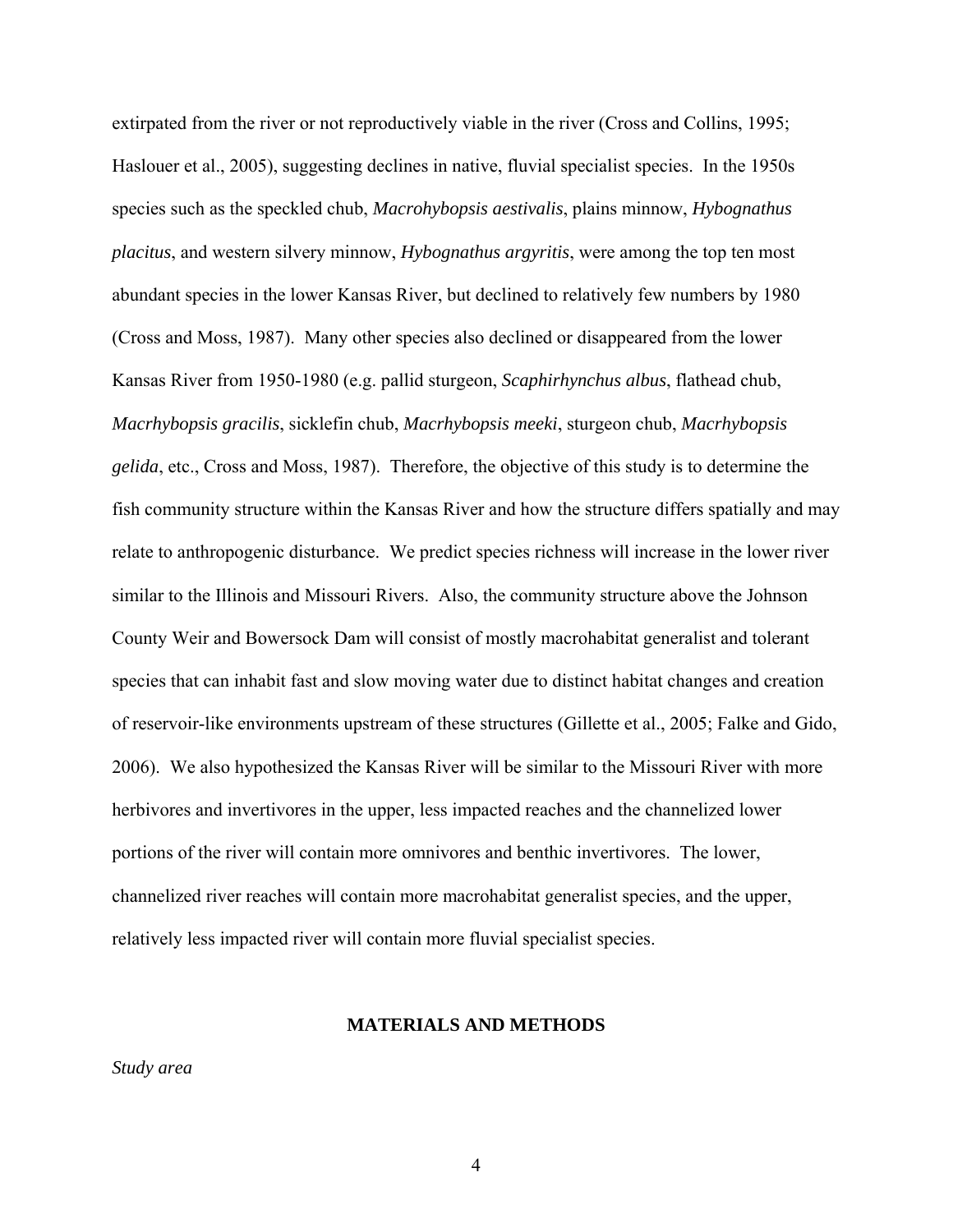The Kansas River is a shallow (typically <1.5 m depth), sand bed river that begins near Junction City, Kansas and flows east 274 km to the Missouri River (Makinster and Paukert, 2008). The Kansas River watershed contains eighteen federal reservoirs (>650 ha) and about 13,000 small impoundments that have caused more stable flows and a decrease in sediment loading downstream (Sanders et al., 1993). However, Bowersock Dam (a low-head dam at river kilometer, rkm 83) is the only dam partially restricting the movement of fish on the main channel of the Kansas River (Quist and Guy, 1999), and created a low velocity, reservoir environment for about 5-6 km upstream. Although, Johnson County Weir (a small rock water intake structure used to divert river flows) at rkm 27 may also restrict fish movement at low discharge (Eitzmann et al., 2007) and also creates a reservoir environment for about 5-6 km upstream. The river is braided with many shallow side channels, and sandy islands usually overgrown with willows and grasses (Quist et al., 1999; Eitzmann et al., 2007).

#### *Riparian and instream habitat*

Ten reaches of the Kansas River were sampled throughout the study (Table 1.1; Fig. 1.1). Each reach was approximately 32 km apart throughout the river (except for at Bowersock Dam where one reach was directly above the dam and another reach was directly below the dam) and were selected to represent the entire Kansas River. Within each reach, all sampling was conducted within a 6 km section (Table 1.1).

To identify instream (stream width, number of channels, and proportion as channel, grass islands, and sand bars) and riparian (proportion as agriculture, forest, and urban land use) habitat in each reach, we used 1-m resolution satellite imagery from images taken on September 24, 2006 (Paukert and Makinster, In press). Imagery from 2007 was not available and we assumed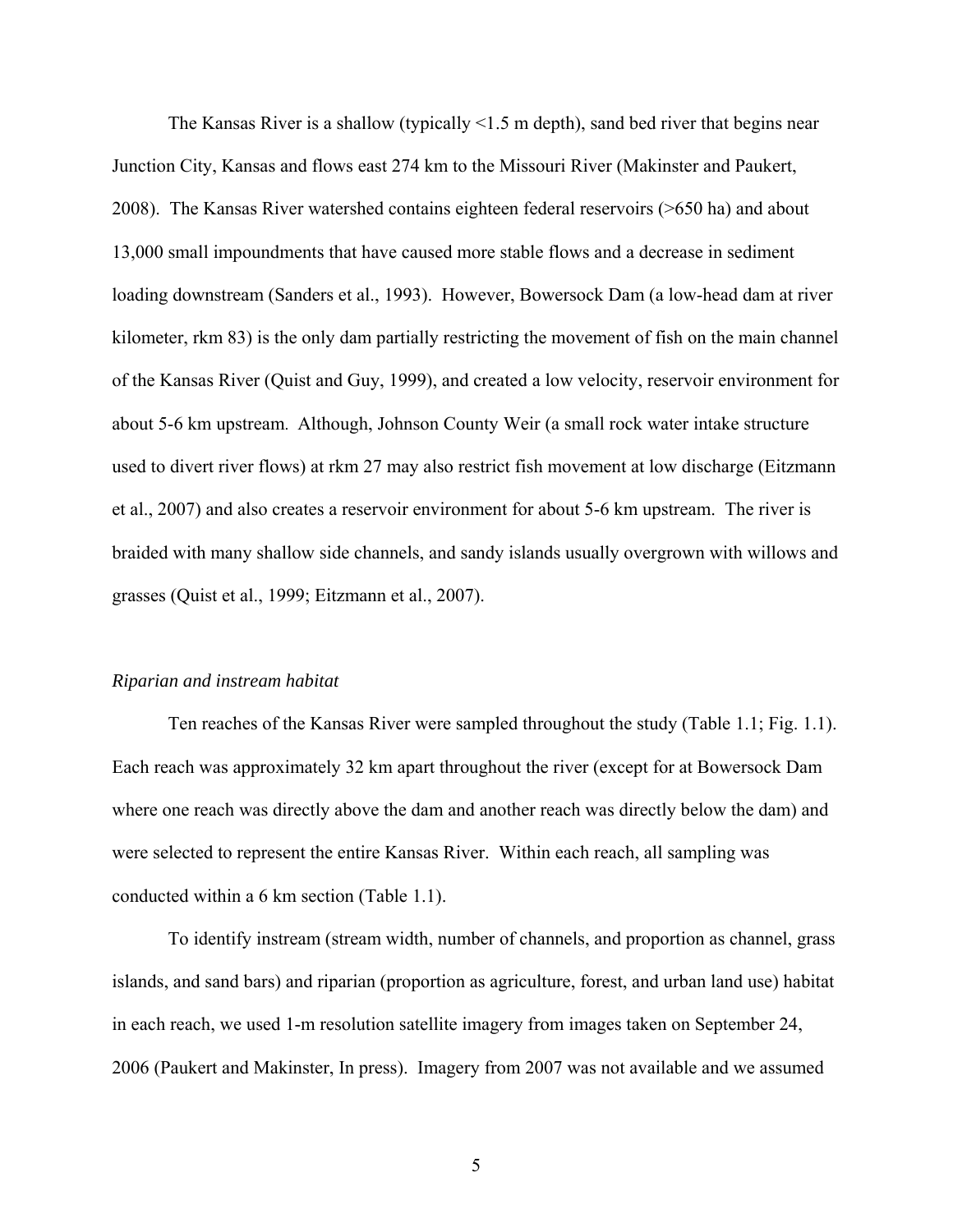in one year that instream and riparian habitat would not significantly change. Transects were created perpendicular to the river channel at 0.8 km intervals within the ten reaches, and riparian habitat (200 m on each side of the bankfull height) was measured along the transect. ArcGIS was used to calculate the length of each transect that was agriculture (pasture grassland and row cropland), forested (larger trees and vegetation), and urban land (obvious roads, paved parking lots, sand pits, and other man-made disturbances; Paukert and Makinster, In press). Bankfull width (m) was calculated as distance between the two most distinct banks along the transect (Armantrout 1998; Paukert and Makinster In press). Within the bankfull width, the number of channels (areas containing flowing water), grass islands (grass and forested areas surrounded by water), and sand bars (sand and vegetated areas between the bankfull mark and the channel) were calculated. Bankfull width was then used to estimate the proportions of the different instream habitats.

#### *Field collections*

The ten reaches were sampled for fishes and instream environmental variables from June 26 to August 22, 2007. Boat electrofishing and shoreline seining were used to assess the fish community as these gears collected >90% of the species available (Eitzmann and Paukert, 2007). An attempt was made to have consistent effort in each reach for each gear to facilitate comparisons among reaches. Electrofishing was conducted in three habitats (main channel border, rock eddy, and channel crossover) and seining was conducted in two habitats (main channel border and backwater) in each reach. Six randomly selected samples were taken in each habitat with each gear at all reaches unless habitat was limited in which case all available habitat was sampled. Daytime pulsed DC electrofishing  $(7-11 \text{ A}, 400-500 \text{ V}, 40-60 \text{ pulses s}^{-1})$  was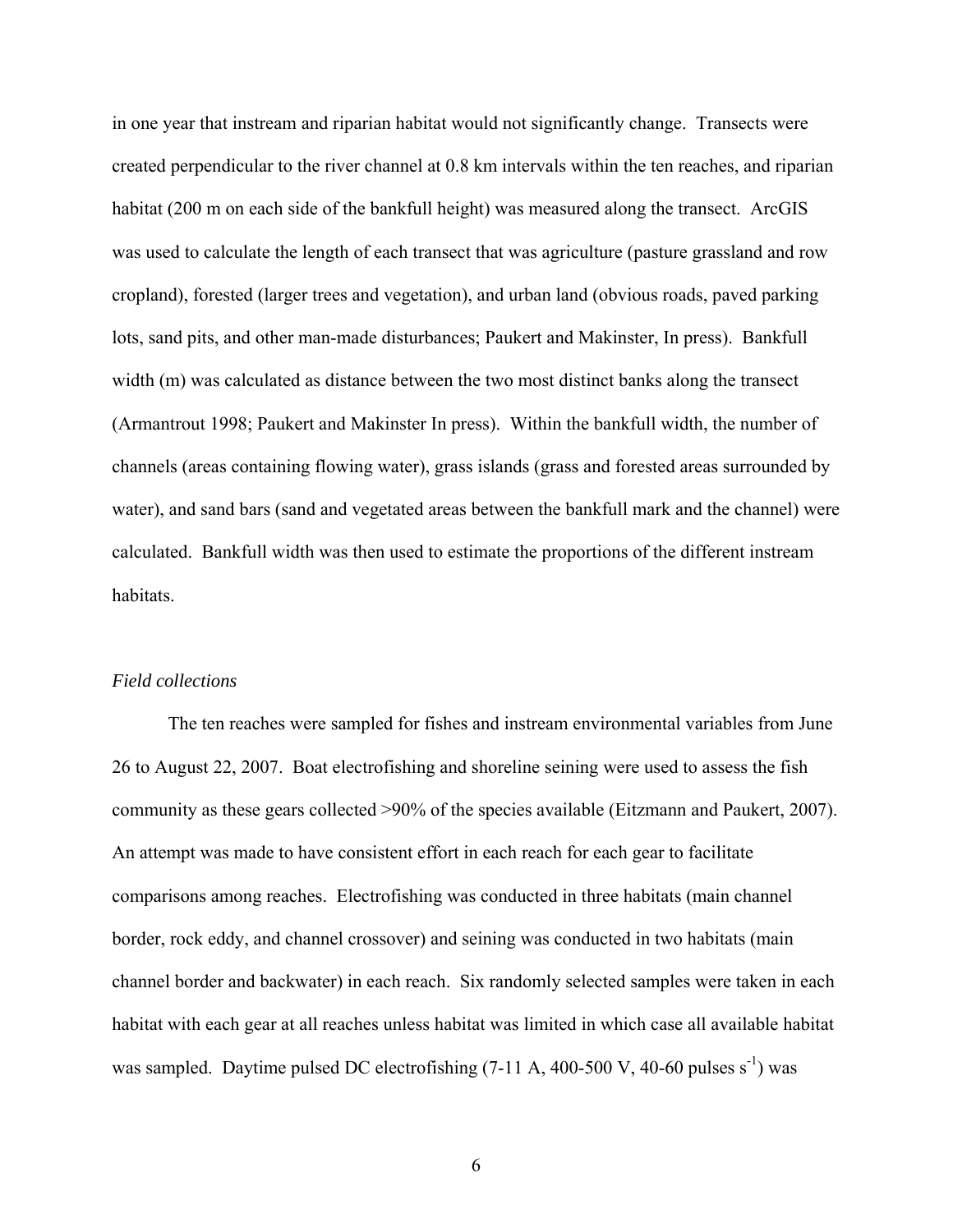conducted for approximately 300 seconds for each sample in all habitats using a Coffelt Model VVP 15 electrofisher powered by a 5,000-watt, single phase, 240-volt AC generator with a Wisconsin ring electrode with 8 droppers attached to one boom. All electrofishing was conducted in one day at each reach. A 6.0 m long and 1.2 m deep straight seine with 0.64 cm mesh was fished parallel to shore for 25 m in all habitats to collect small-bodied fish. All seining was conducted in one day in each reach. Fish collected with seines were fixed with  $10\%$ formalin and identified in the laboratory. A sub sample of 25 fish of each species in each sample were measured (total length, TL, mm) in the laboratory. All fish collected with electrofishing were identified, measured and released in the field near the site of collection.

We collected instream and shoreline environmental variable data at each site sampled with electrofishing and seining. The instream environmental variables collected include conductivity ( $\mu$ S), depth (m), flow (bottom, middle, surface flow; m sec<sup>-1</sup>), Secchi depth (cm), substrate penetration (cm), and temperature  $(^{\circ}C)$ . Shoreline environmental variables included visual proportion (within seine haul and electrofishing sites) of shoreline as mud bank, rip-rap, vegetation, or woody debris. Depth, flow, and substrate penetration data was collected on three transects perpendicular to shore and three points were measured along each transect. Substrate penetration was measured by suspending a 3 meter long, 1.3 cm diameter rebar 30 cm above the substrate, releasing it, and then measuring the distance the rebar penetrated the substrate. Conductivity, Secchi depth, and temperature were only taken at the beginning of each sample. Shoreline habitat was based on the shoreline present within each sample.

### *Data analysis*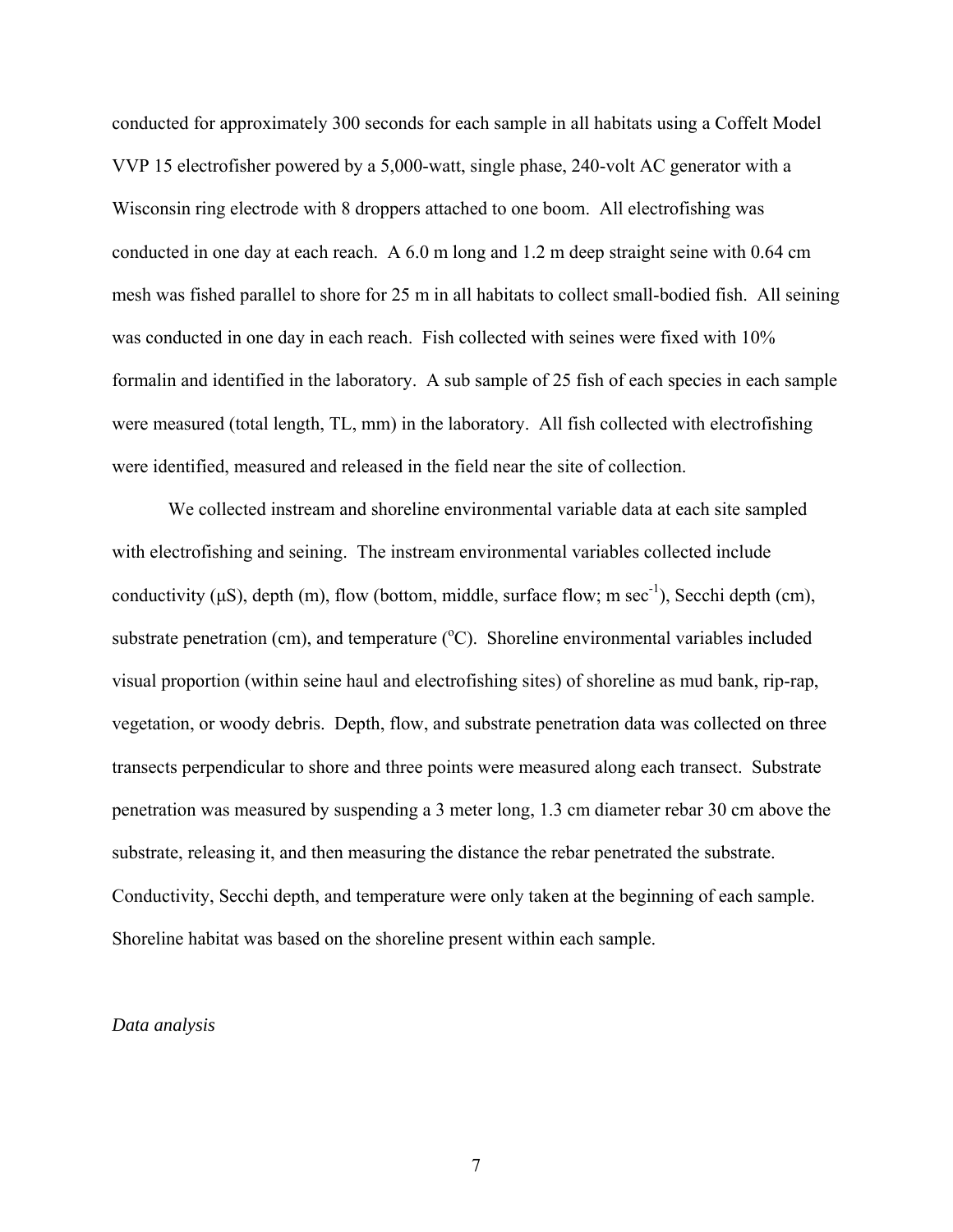A multivariate analysis of variance (MANOVA) was used to test if mean proportion of riparian and instream habitat differed among reaches. If the MANOVA was significant an analysis of variance (ANOVA; Proc Mixed in SAS) was used to test which habitat variables differed among sites (Littel et al., 1996). Statistical significance was declared at  $P \le 0.10$ , and least squares means tests were used to determine where means differed if the ANOVA was significant.

Catch per unit of effort (CPUE) was calculated as catch per unit of area (e.g. fish  $m<sup>-2</sup>$ ) for seines and catch per hour of electrofishing (e.g. fish hour<sup>-1</sup>). Shannon-Weiner diversity (diversity) was calculated using CPUE from each individual sample for electrofishing and seining data separately. An ANOVA was used to test if mean species richness or diversity differed among reaches for each gear. Least squares means tests were used to determine where means differed if the ANOVA was significant.

 Jaccard's similarity and percent similarity indices (PSI) were calculated for every combination of pairs of reaches for both the electrofishing and seining data separately to test how similar the community composition was among reaches. A two-way Mantel test (Mantel, 1967) was used to determine if distance between sites and similarity values were associated for both similarity indices. A significant, negative correlation would indicate that sites farther apart were less similar in species presence (Jaccard's) or composition (PSI). We also wanted to test if reaches impacted by the Bowersock Dam (reaches 7 and 8) and the Johnson County Weir (reaches 9 and 10) were less similar to other reaches so similarity of those sites to all other sites was compared to the mean similarity of all other sites combined using an ANOVA.

Canonical correspondence analysis (CCA) was used to compare species CPUE for each individual site to the 13 environmental variables, the proportion of instream and riparian habitat,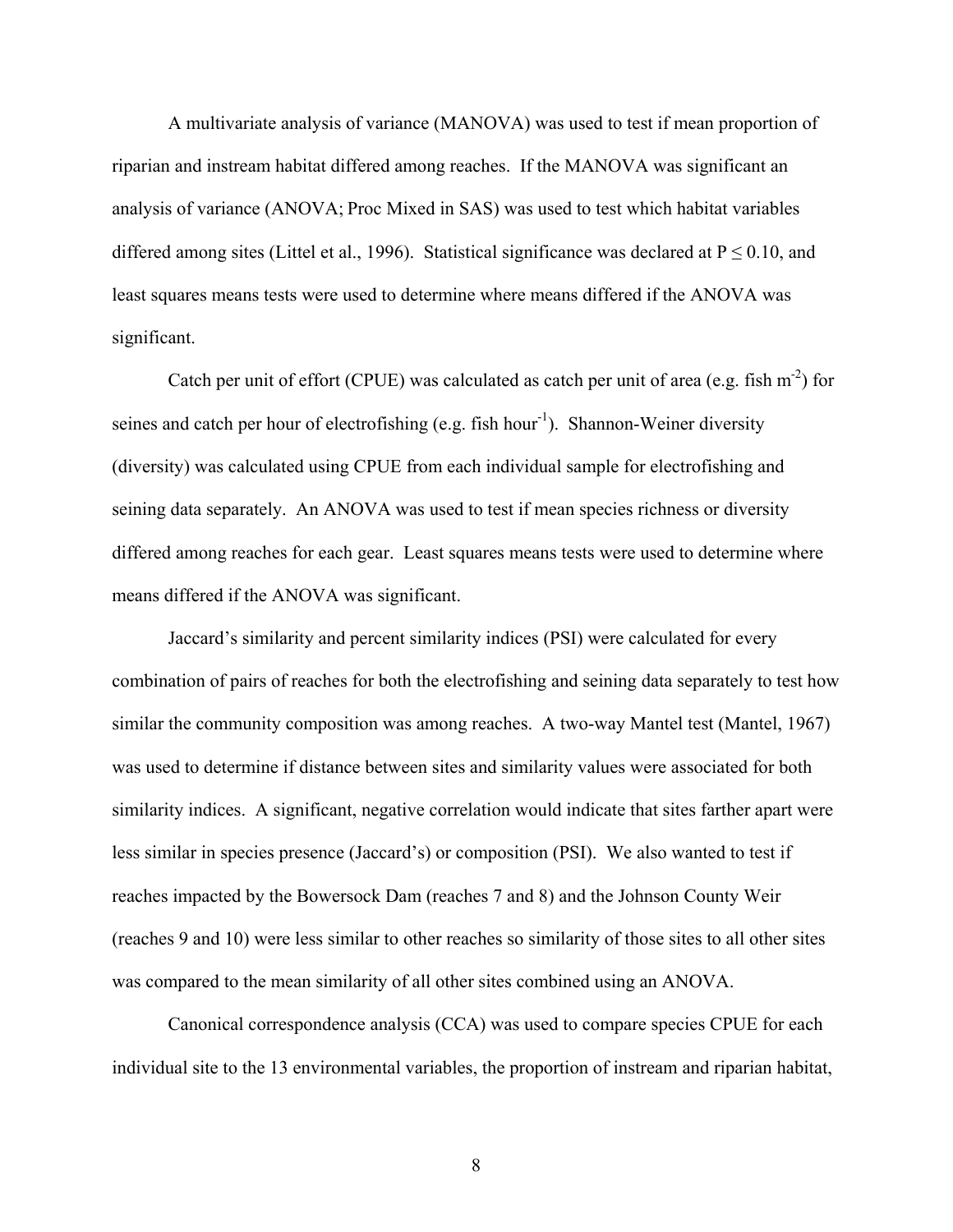and distance from the Missouri River confluence (rkm). This analysis was done separately for seining and electrofishing. Only the species that accounted for  $>1\%$  of the total catch for each gear were used in the analysis (Ostrand and Wilde, 2002). The manual forward selection procedure in CANOCO 4.5 was used to decrease the number of environmental variables by only including the environmental variables that account for a significant amount of the variation (P<0.10) within the data set (ter Braak and Smilauer, 2002). The final CCA used the log transformed fish community data and the set of selected environmental variables. A CCA was also used to determine if feeding guild abundance was associated with environmental variables in the Kansas River. Species were assigned a feeding guild based on Pflieger (1997) and Thomas et al. (2005; Table 1.2). Methods used for the CCA are the same as listed above.

 Principal components analysis (PCA) was conducted to determine which environmental variables best characterize the ten reaches. Species were assigned a habitat and tolerance guild based on Pflieger (1997), Galat et al. (2005), and Thomas et al. (2005; Table 1.2). As with the CCA, analysis of seining and electrofishing data was conducted separately. A t-test was conducted to determine if mean principal component scores differed when fish in habitat and tolerance guilds were present or absent.

#### **RESULTS**

#### *Riparian and instream habitat*

Riparian and instream habitats differed among reaches (Wilks' lambda =  $0.193$ , d.f. = 36, 327,  $P \le 0.001$ ), with the upper reaches (1-3 and 5) of the river dominated by agriculture and forested areas with less than 10% urban area (Fig. 1.2A). Agricultural crop land decreased from upriver to downriver with reach 10, near the urban areas of Kansas City, Kansas not containing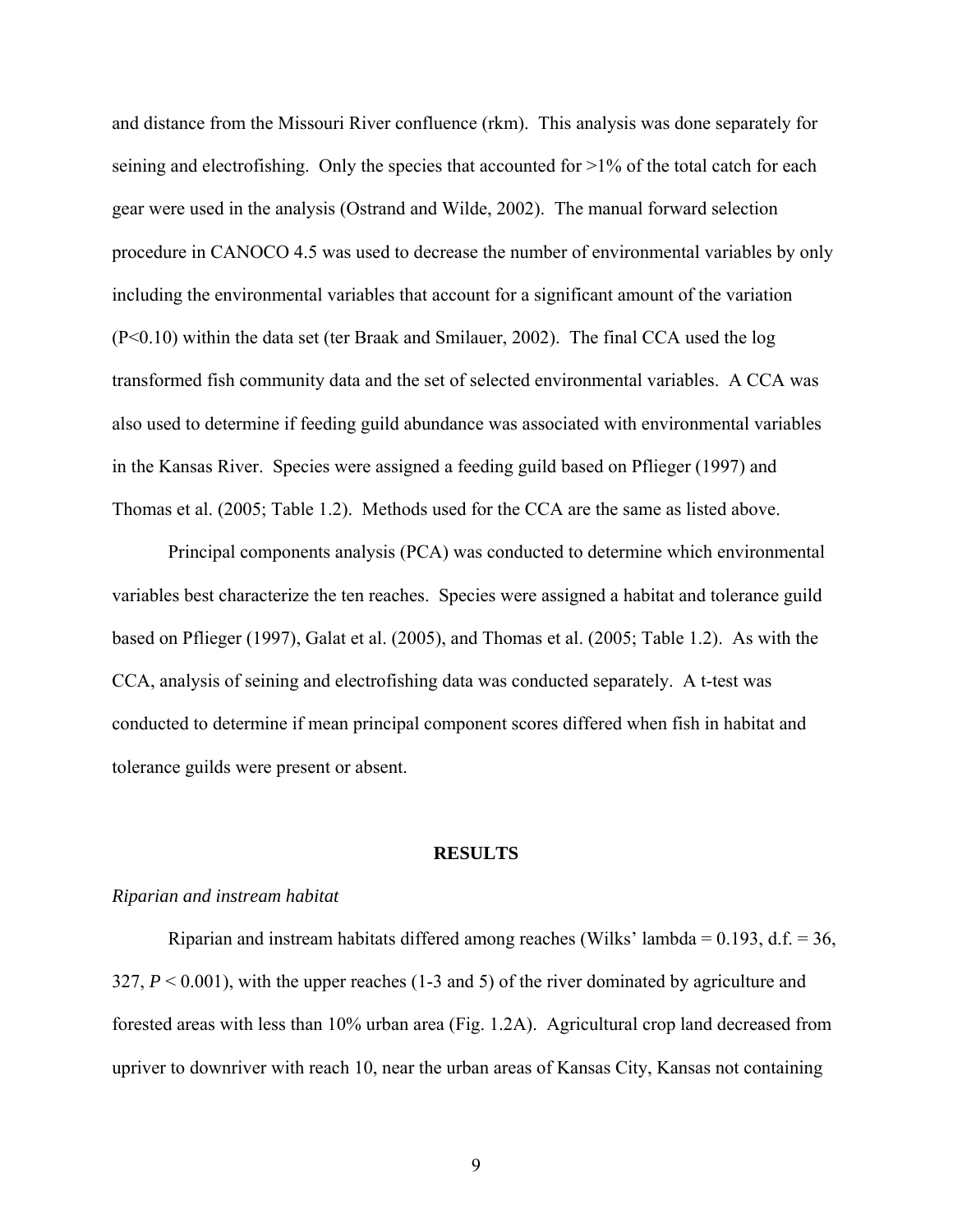any agricultural crops (Fig. 1.2A). Urban areas generally increased downstream (reaches 6-10), with reaches 1-3 having  $\leq 5\%$  urban but reaches 7, 9, and 10 have  $\geq 20\%$  urban land (Fig. 1.2A). In reaches 1-5, the amount of instream habitat (grass islands and sand bars) ranged from 25 to 40% and in reaches 6-10 instream habitat ranged from 2 to 25% (Fig. 1.2B). Mean channel width and the mean number of channels available were also greater in the upper reaches of the river. Mean channel width and number of channels ranged from 171 to 332 m and 1.4 to 1.8 channels in reaches 1-5 and was 156 to 267 m and 1.0 to1.4 channels in reaches 6-10 (Fig. 1.2C). In the reach immediately above Bowersock Dam (reach 7) the area had increased urban land use compared to adjacent reaches (Fig. 1.2A). A decrease in instream habitat was also evident in reach 7 with relatively few secondary channels (Fig. 1.2B, C). Between Bowersock Dam and the Johnson County Weir there was an increase in the number of channels and mean channel widths similar to the upriver reaches 3 and 4 (Fig. 1.2C). Below the Johnson County Weir the riparian area was dominated by urban land use, and the instream habitat was almost non-existent with a narrow and relatively unbraided channel (Fig. 1.2).

### *Field collections*

A total of 334 fishes were captured in the electrofishing samples (21 species, 146 electrofishing sites; Table 1.3) and 13,490 fishes were captured in seine samples (30 species, 83 seine hauls; Table 1.3) in the Kansas River in summer 2007. Electrofishing captured 8 unique (species only captured with this gear) species and seines captured 18 unique species (Table 1.3). Electrofishing consisted of 85.3% large-bodied individuals (TL>100 mm) and seine samples consisted of 99.8% small bodied individuals (TL<100 mm). The dominant species captured with electrofishing (75.1% of the total catch) included common carp, *Cyprinus carpio*, flathead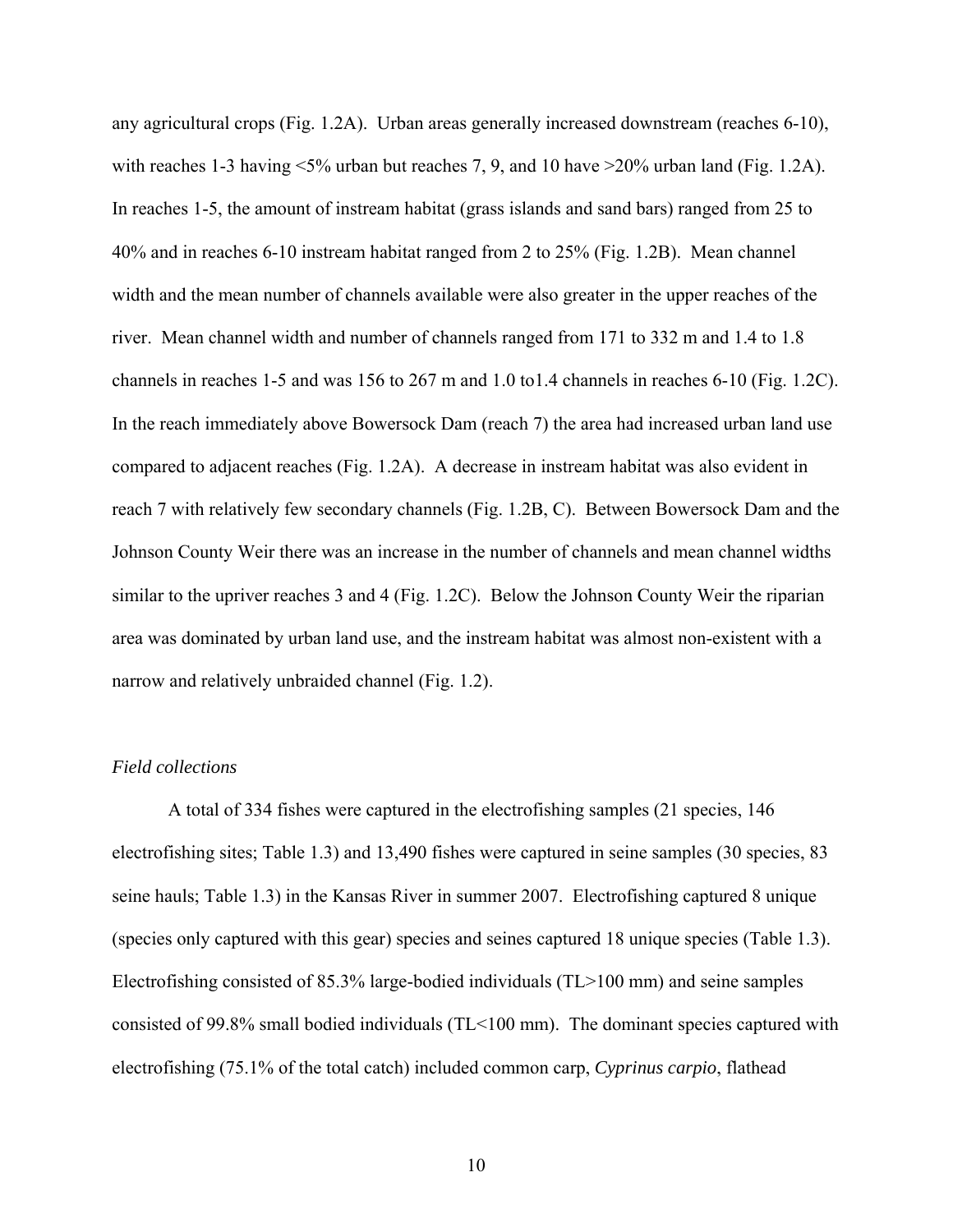catfish, *Pylodictis olivaris*, freshwater drum, river carp sucker, and white crappie, *Pomoxis annularis*. The dominant species captured with the seine (91.5% of the total catch) include bullhead minnow, *Pimephales vigilax*, river carpsucker, red shiner, *Cyprinella lutrensis*, and sand shiner, *Notropis stramineus*.

Electrofishing mean species richness ranged from 1.00 to 1.65 but did not differ among reaches (ANOVA; F=0.76, d.f.=9, 136, P=0.653). Species diversity averaged 0.32 (range: 0.17 to 0.48) and did not differ (F=0.89, d.f.=9,136, P=0.538, Fig. 1.3) throughout the reaches in the Kansas River. Mean species richness differed throughout the Kansas River for the seine hauls  $(F=2.35, d.f.=9, 73, P=0.022; Fig. 1.3)$  with mean species richness highest in reaches 1 and 5 (Fig. 1.3). Seine haul species diversity ranged from 0.68 to 1.22 and did not differ across reaches  $(F=1.06, d.f.=9, 73, P=0.400).$ 

The Mantel test showed no correlation with the distance between sites for Jaccard's similarity ( $r=0.100$ ,  $P=0.738$ ) or PSI values ( $r=-0.181$ ,  $P=0.140$ ) for the seining data. However for the electrofishing data Jaccard's similarity ( $r=0.208$ ,  $P=0.097$ ) and PSI ( $r=-0.220$ ,  $P=0.087$ ) were correlated with distance between site. There was higher similarity for large bodied species presence and composition for sites that were closer together. The mean PSI values for electrofishing and seining comparing all reaches are 0.49 and 0.62, respectively, and the mean Jaccard's similarity values for electrofishing and seining comparing all reaches are 0.45 and 0.52, respectively, suggesting that sites are about 50% similar throughout the river. Reach 7 had a mean PSI of 0.27 when compared to all other sites and reach 10 had a mean PSI of 0.47 in species composition when compared to all other sites for the seining data. This was due to the low abundance of red shiner in both reaches. Reach 7 and 10 consisted of <20% red shiner,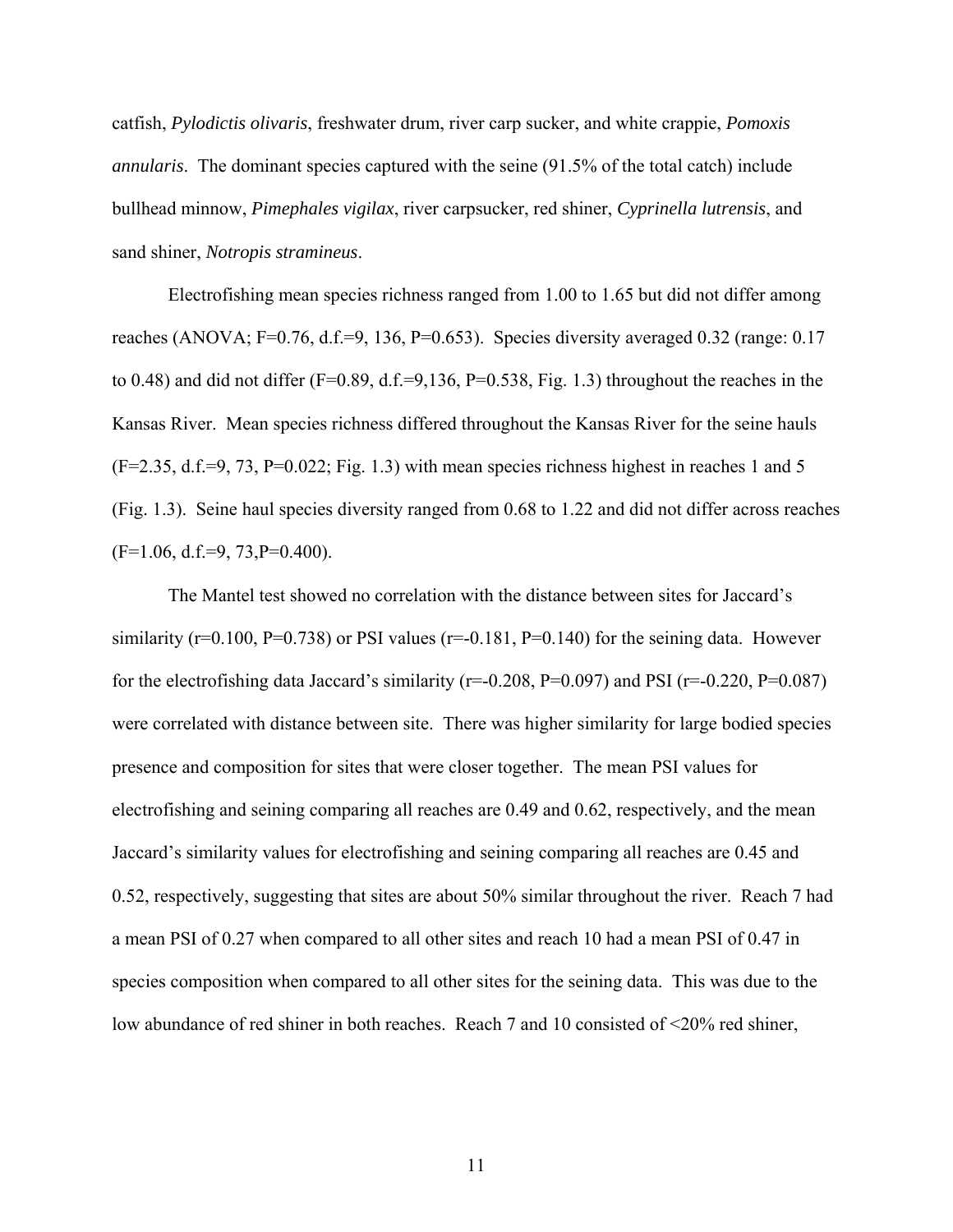whereas all other reaches were >44% red shiner (Table 1.3). Excluding reaches 7 and 10, all other sites had a mean PSI of 0.78 for fishes collected by seines.

Total variation explained by all CCA axis from the electrofishing species data was 28.1%, with axis one explaining 8.3% of the variation and axis 2 explaining 7.2% of the variation (Fig. 1.4). Species associated with areas with more agricultural land use included blue sucker, shovelnose sturgeon, and smallmouth buffalo, *Ictiobus bubalus*. These areas consisted of areas of increased sand bars, conductivity, and higher velocity flows (Table 1.1; Fig. 1.4). The lower river had a higher proportion of channel catfish, *Ictalurus punctatus*, common carp, freshwater drum, and longnose gar, *Lepisosteus osseus*. These reaches were characterized by less sand bars and deeper, more channelized areas (Table 1.1; Fig. 1.4). Total variation explained by the species data for the seine samples CCA was 34.7%, with axis 1 explaining 12.6% and axis 2 explaining 9.1% of the variation in the species data. Gizzard shad, *Dorosoma cepedianum*, were found in areas highly characterized with rip-rap banks and an increase in urban land use. Sand shiners were the dominate species in many lower river reaches. The upriver consisted mostly of red shiners, Western mosquitofish, *Gambusia affinis*, bluntnose minnow, *Pimephales notatus*, and bullhead minnow. These sites were characterized with greater proportion of agricultural land and instream habitat (Fig. 1.4). The lower reservoir like reach (7) and the highly modified reaches (9 and 10) were more characterized by rip-rap banks, and urban and channelized areas (Fig. 1.2). Reach 8 (directly below Bowersock Dam) consisted of both urban and agricultural land and was intermediate in the proportion of that reach that was channelized and containing sand bars (Fig. 1.2)

The proportional abundance of feeding guilds collected by electrofishing indicated that omnivorous species were more associated with the lower, more impacted reaches (Fig. 1.5).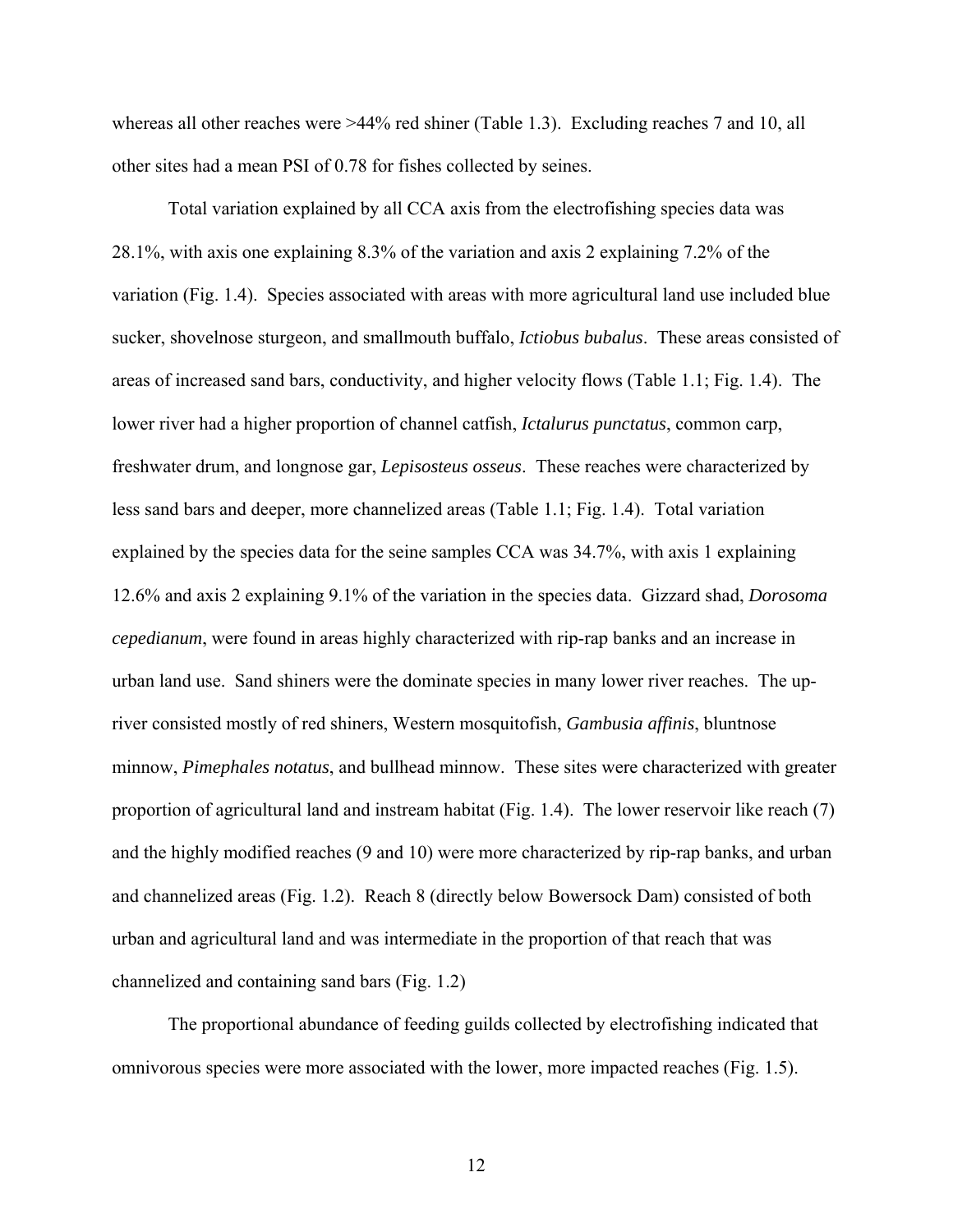Total variation explained in the CCA by the feeding guild data for the electrofishing samples was 14.3%, with axis 1 explaining 6.5% and axis 2 explaining 5.4% of the variation in the species data (Fig. 1.5). The omnivores were associated with the reaches with more urban land use and higher proportion of channelization (Fig. 1.5). The invertivores tended to be associated with higher proportions of sand bars but appeared to be found throughout the river (Fig. 1.5). Piscivores and detritivores were associated more with the upper river reaches with more diverse habitat (Fig. 1.5). The seining data CCA also showed similar patterns (Fig. 1.5). Total variation explained by the feeding guild data for the seine samples was 34.8%, with axis 1 explaining 20.4% and axis 2 explaining 9.7% of the variation in the species data (Fig. 1.5). Planktivores were associated with the reaches with more urban land use and higher bottom water level flows (Fig. 1.5) that tended to be near down river reaches. Herbivores, invertivores, and piscivores were more associated with the upper river reaches and areas with increased number of channels available (Fig. 1.5). Detritivores were also associated with the upper river and areas of high conductivity (Fig. 1.5). Therefore, omnivores (electrofishing) and planktivores (seining) were associated with more impacted areas with increased urbanization and channelization.

The habitat PCA of electrofishing data indicated that PC1 was an index of increased flows, sand bar habitat, and conductivity and accounted for 25% of the variation among sites (Table 1.4). Sites with high component loadings on axis 2 consisted of high proportion of log jams, increased Secchi depth, and deeper substrate penetration and explained 16% of the variation among sites electrofished (Table 1.4). Mean PC1 score was higher when fluvial specialists were present  $(P=0.014)$  and when intolerant species were present  $(P=0.002; Fig. 1.6)$ . Fluvial specialist and intolerant species were present in sites with increased flow, sand bars, and conductivity (Fig. 1.6). Mean PC1 was lover when macrohabitat generalists were present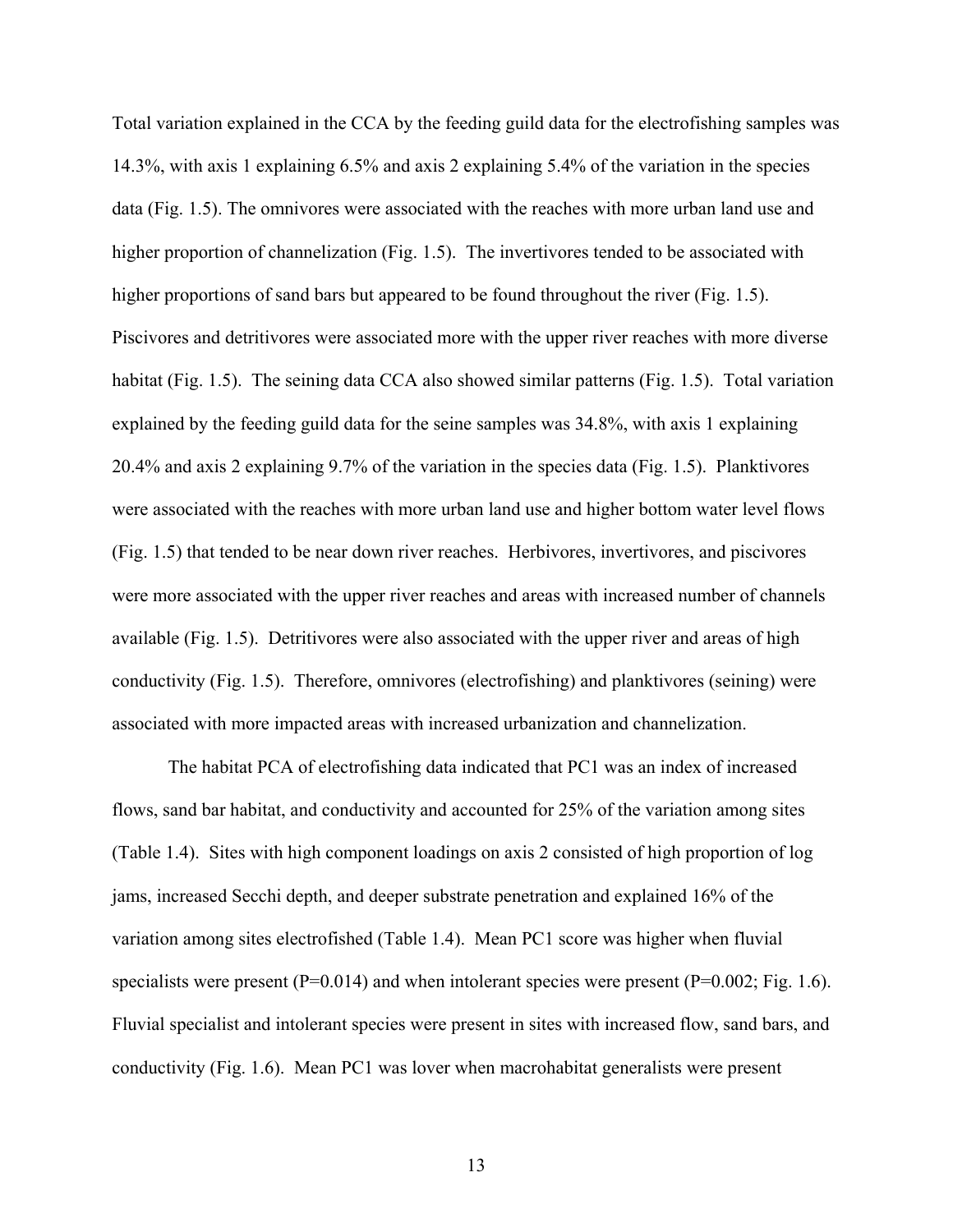$(P=0.051)$  and when tolerant species were present  $(P=0.009; Fig. 1.6)$ . Macrohabitat generalists and tolerant species typically were found in areas with increased temperature and deeper water (Fig. 1.6).

The habitat PCA of the seining data showed that sites that scored high on PC1 consisted of high flows, rip-rap habitat, and Secchi depth and accounted for 22% of the variation among sites (Table 1.4). The number of sand bars had the only high component loadings associated with axis 2 (Table 1.4). Mean PC1 was lower when fluvial specialist species were absent  $(P<0.001)$ , whereas mean PC1 was lower when tolerant species were present  $(P=0.008; Fig. 1.6)$ . Fluvial specialist species were in areas of increased flow, rip-rap banks, and conductivity (Fig. 1.6). Macrohabitat generalists were present in every site (Fig. 1.6). Intolerant species were associated with increased sand bars though mean PC score did not significantly differ from when species were absent  $(P=0.140; Fig.1.6)$ .

#### **DISCUSSION**

Land use and instream habitat alterations can cause significant changes in fish community structure (Karr et al., 1985; Roth et al., 1996; Poulton et al., 2003; Galat et al., 2005; McClelland et al., 2006) and it is important for conservation and management to determine what habitat alterations have the greatest effect on the fish community. In the Kansas River instream and riparian habitat differed longitudinally changing from diverse habitat areas to channelized, urban-dominated areas. In the lower river, deeper and narrower channels with fewer braided channels and islands were present, which is consistent with Paukert and Makinster (In press) who documented homogeneous habitats in the urban reaches of the Kansas River. The reduction of instream habitat in mid to lower reaches of the Kansas River suggests homogenization of the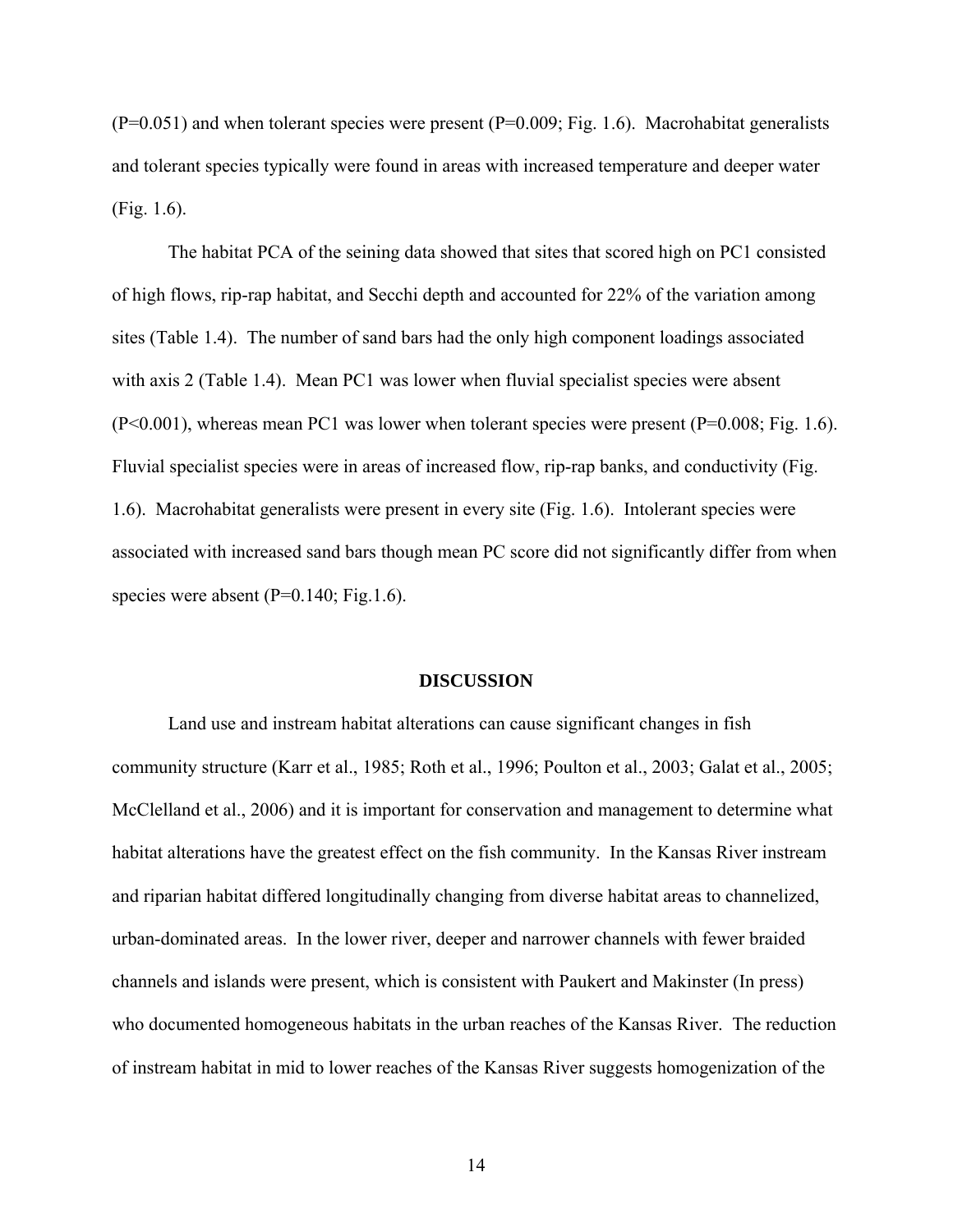habitats, which is consistent with other studies (Lenat and Crawford, 1994; Schueler, 1994; Arnold and Gibbons, 1996; Booth and Jackson, 1997; May et al., 1997; Yoder et al., 1999; Paukert and Makinster, In press) and was linked to the fish community differences within the Kansas River.

 Great Plains river fish communities consist of many species that are tolerant or moderately tolerant to a wide range of physicochemical conditions (Cross et al., 1986; Cross and Moss, 1987; Matthews, 1988; Bramblett and Fausch, 1991a; b; Fausch and Bramblett, 1991). However, our study found changes in habitat was associated with changes in fish communities even within this relatively homogeneous assemblage. Species richness and diversity in the Kansas River varied little throughout the Kansas River, which is consistent with Gillette et al. (2005) who also found no change in species richness throughout the Neosho River, Kansas. However, large-bodied fish presence and composition tended to vary longitudinally and also, localized disturbances such as Bowersock Dam (reach 7) and the Johnson County Weir (reach 10) in the lower urban area near Kansas City, Kansas had lower similarity of small-bodied fishes, suggesting that these barriers are affecting the fish community within those reaches. Low-head dams cause localized reservoir affects above dams and therefore causes the fish community directly above dams to consist of lentic fish species (Gillette et al., 2005). The fish community in the reaches in between Bowersock Dam and the Johnson County Weir were similar to the upper Kansas River which is likely due to more variable habitat and the increase in the number of secondary channels within these reaches. The site below the Bowersock Dam serves as a reset point, changing the fish community to more riverine species below the dam, which was similar to the prediction by Ward and Stanford (1983). The presence of the low-head dam altered stream characteristics such as flow, number of channels, and availability of instream habitat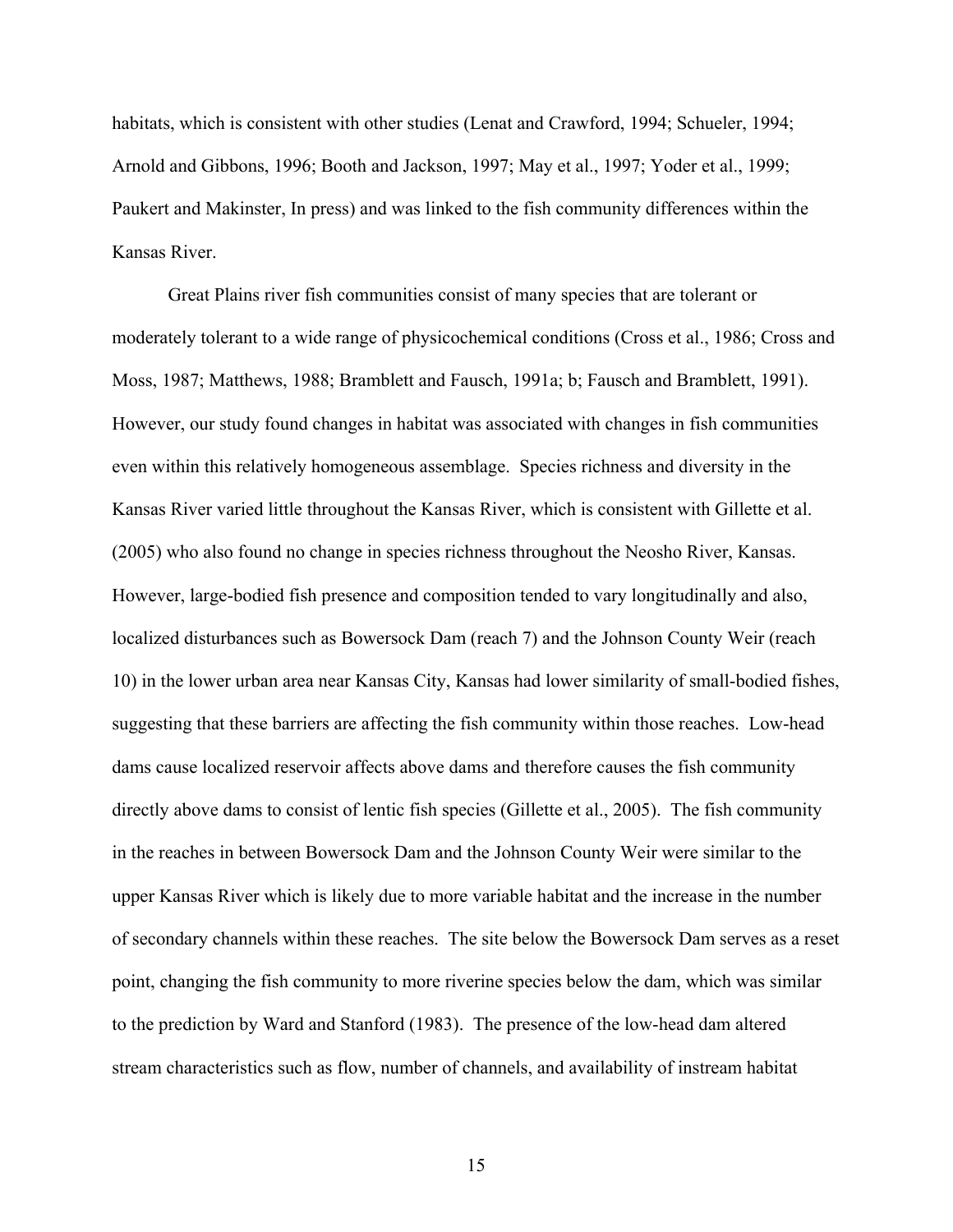above the dam, which likely caused the differences in the fish communities in these areas (Gillette et al., 2005).

There still were subtle longitudinal differences in fish communities that may be related to habitat modification. The lower Kansas River consisted of channel catfish, freshwater drum, common carp, longnose gar and white crappie, which are species that prefer low velocity habitats (Cross and Collins, 1995; Pflieger, 1997). Species that preferred low velocity habitats in the Missouri River were most abundant in the lower highly impacted areas of the river (Galat et al., 2005), which is consistent with this study. The upper Kansas River reaches consisted of mostly blue sucker, river carpsucker, smallmouth buffalo, shovelnose sturgeon, bluntnose minnow, bullhead minnow, red shiners, and western mosquitofish. Shovelnose sturgeon and blue sucker prefer high velocity habitats (Galat et al., 2005) and showed highest abundances in the upriver reaches suggesting the diverse habitat and fast flows in the upper river is beneficial to these species (Quist and Guy, 1999; Eitzmann et al. 2007). Also, in the Wabash River, Indiana, fish species that preferred sand substrates and had body morphologies suitable for fast water were found in higher abundance in the upper, less impacted portions of the river (Pyron and Lauer, 2004). Smallmouth buffalo, bluntnose minnow, bullhead minnow, red shiners, and western mosquitofish tend to inhabit many different areas but prefer habitats of lower velocity (Cross and Collins, 1995; Pflieger, 1997), also suggesting that habitat in the upper reaches is more diverse allowing for higher abundance of many native riverine species.

Omnivores were highly associated with the lower channelized reaches of the Kansas River. In highly impacted rivers, different feeding guilds tend to occupy different areas of the river (Karr et al., 1985; Pegg and Pierce, 2002; Pyron and Lauer, 2004; Galat et al., 2005; McClelland et al., 2006) suggesting that loss of habitat in the impacted areas affects species and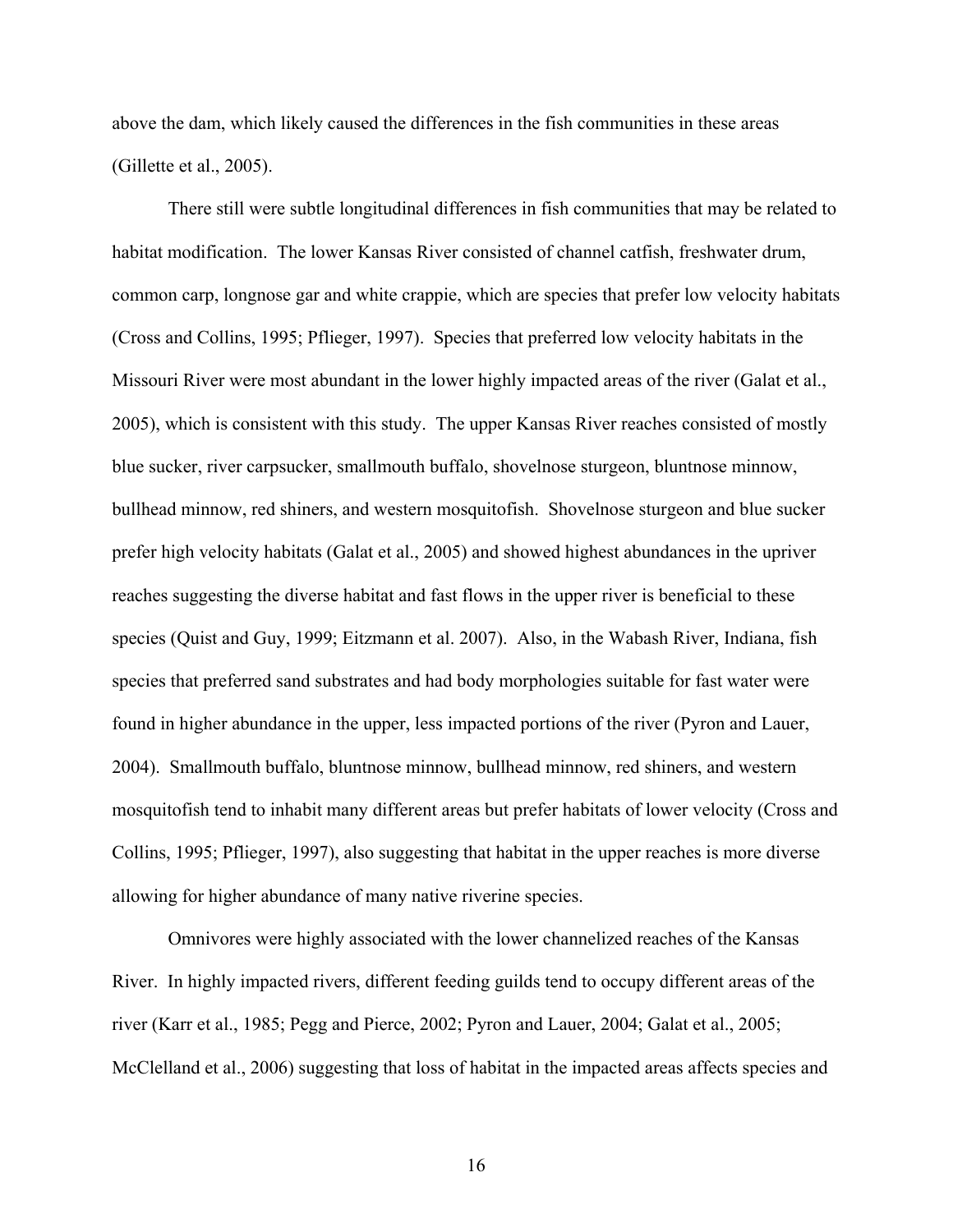guild composition in large rivers. In the Missouri River herbivores and invertivores are in higher abundance in the upper unchannelized river and omnivores and benthic invertivores are in higher abundance in the lower highly impacted area of the river (Pegg and Pierce, 2002; Galat et al., 2005), which is similar to our study.

Moderately tolerant and tolerant fish species comprise 87% of the fish community in the Kansas River with 71% of the tolerant species sampled were considered macrohabitat generalist species. However the relatively few intolerant fish species were typically associated with upper reaches of the river with more sand bars and high velocity habitats, suggesting these areas are important to intolerant species. Also, within the Kansas River 14 species are listed as state or federally endangered, threatened, or of special concern (Cross and Collins, 1995; Haslouer et al., 2005). Of the listed species only one (blue sucker) was collected, suggesting the other species have been extirpated from the river or are in relatively low abundance. Ten of the fourteen species historical range in the Kansas River only consisted of the lower river, which is the most impacted segment of the Kansas River. Therefore, it was not surprising to have collected none of these species in our study. Of the species that were among the top 10 most abundant fishes in 1950 (plains minnow, speckled chub, and western silvery minnow; Cross and Moss, 1987), we did not capture any. The channelized lower river impacts created a homogeneous fish community of more tolerant generalist species. These habitat changes, coupled with species introductions, play a large part in the homogenization of fish faunas (Rahel, 2000). Currently the two intolerant species (blue sucker and shovelnose sturgeon) that were captured in high abundance in the river were captured in the upper river reaches that were less impacted by urbanization and channelization. Therefore, preserving the upper river may be important for the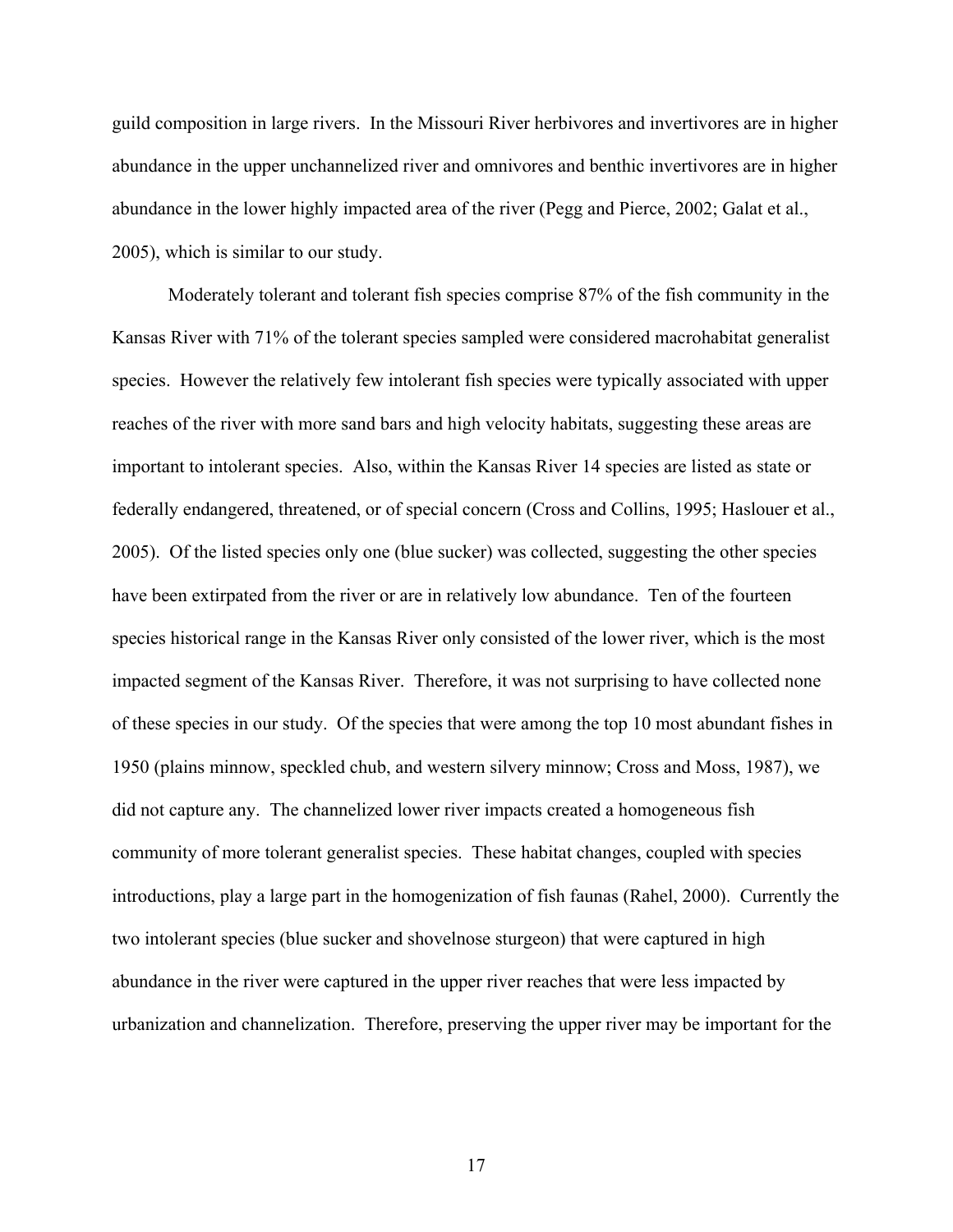survival of these species. However, restoration efforts in the lower river need to be considered in the context of high urbanization and invasive species introductions.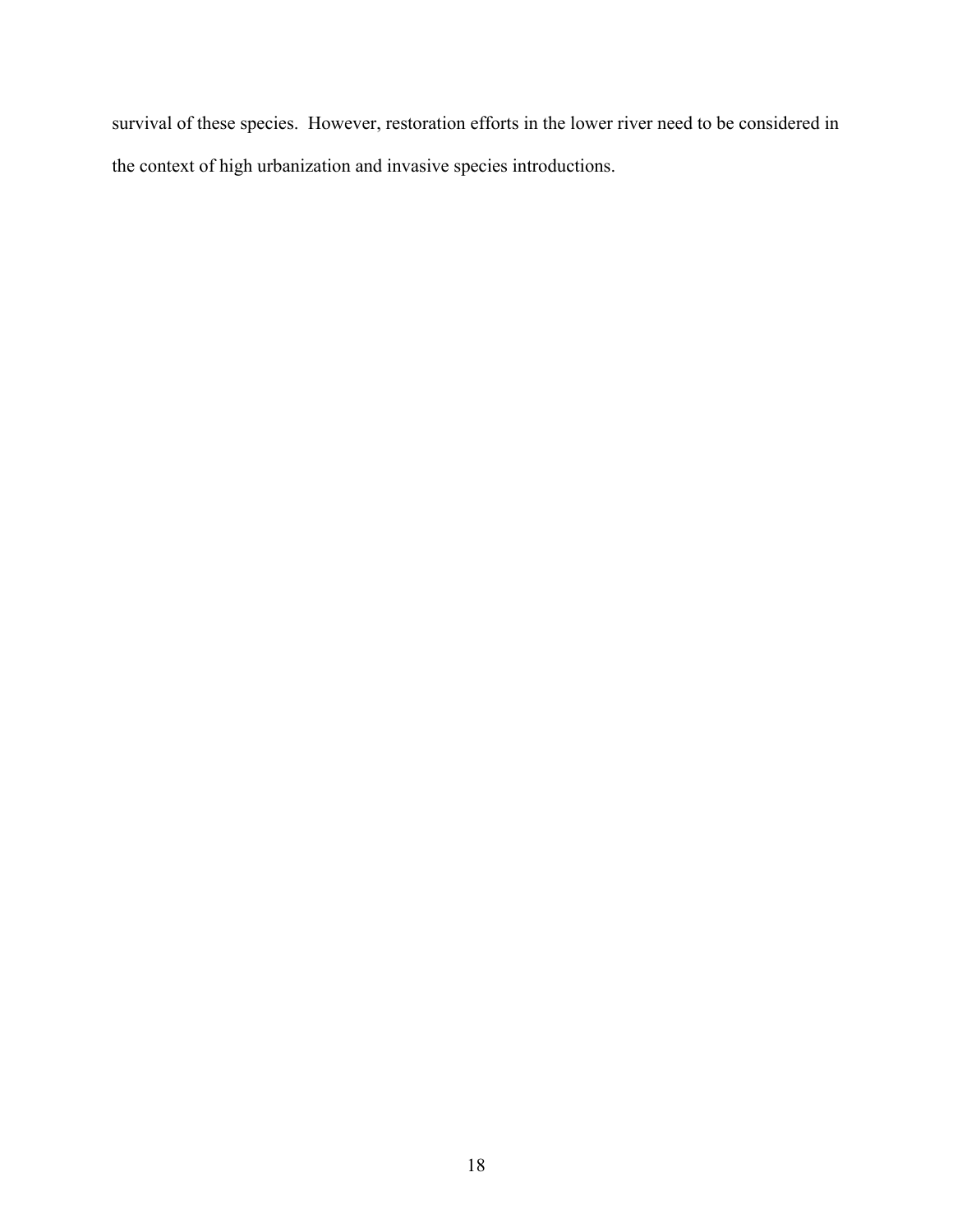### **LITERATURE CITED**

- Armantrout NB. 1998. *Glossary of aquatic habitat inventory terminology*. American Fisheries Society: Bethesda, Maryland.
- Arnold CL, Gibbons CJ. 1996. Impervious surface coverage: the emergence of a key environmental indicator. *American Planners Association Journal* **62**: 243-258.
- Booth DB, Jackson CR. 1997. Urbanization of aquatic systems: degradation thresholds, stormwater detection, and the limits of migration. *Journal of the America Water Resources Association* **33**: 1077-1090.
- Bramblett, RG, Fausch KD. 1991a. Variable fish communities and the index of biotic integrity in a Western Great Plains River. *Transactions of the American Fisheries Society* **120**: 752-769.
- Bramblett RG, Fausch KD. 1991b. Fishes, macroinvertebrates, and aquatic habitats of the Purgatoire River in Pinon Canyon, Colorado. *Southwestern Naturalist* **36**: 281-294.
- Cross FB, Collins JT. 1995. *Fishes in Kansas, 2nd ed*. University of Kansas Press: Lawrence, Kansas.
- Cross FB, Mayden RL, Stewart JD. 1986. Fishes in the western Mississippi drainage. In *The zoogeography of North American freshwater fishes*, Hocutl CH, Wiley EO (eds). John Wiley and Sons: New York; 363-412
- Cross FB, Moss RE. 1987. Historic changes in fish communities and aquatic habitat in plains streams of Kansas. In *Community and evolutionary ecology of North American stream fishes*, Matthews WJ, Heins DC (eds). University of Oklahoma Press: Norman, Oklahoma; 155-165.
- Eitzmann JL, Makinster AS, Paukert CP. 2007. Distribution and growth of blue suckers in a Great Plains river, USA. *Fisheries Management and Ecology* **14**: 255-262.
- Eitzmann JL, Paukert CP. 2007. Distribution and abundance of fishes in the Kansas River. Performance report to Kansas Department of Wildlife and Parks: Pratt, Kansas; T-15-R-1.
- Fausch KDF, Bramblett RG. 1991. Disturbance and fish communities in intermittent tributaries of a western Great Plains river. *Copeia* **1991**: 657-672.
- Falke JA, Gido KB. 2006. Effects of reservoir connectivity on stream fish assemblages in the Great Plains. *Canadian Journal of Fisheries and Aquatic Sciences* **63**: 480-493.
- Galat DL, Berry CR, Gardner WM, Hendrickson JC, Mestl GE, Power GJ, Stone C, Winston MR. 2005. Spatiotemporal patterns and changes in Missouri River fishes. In *Historical*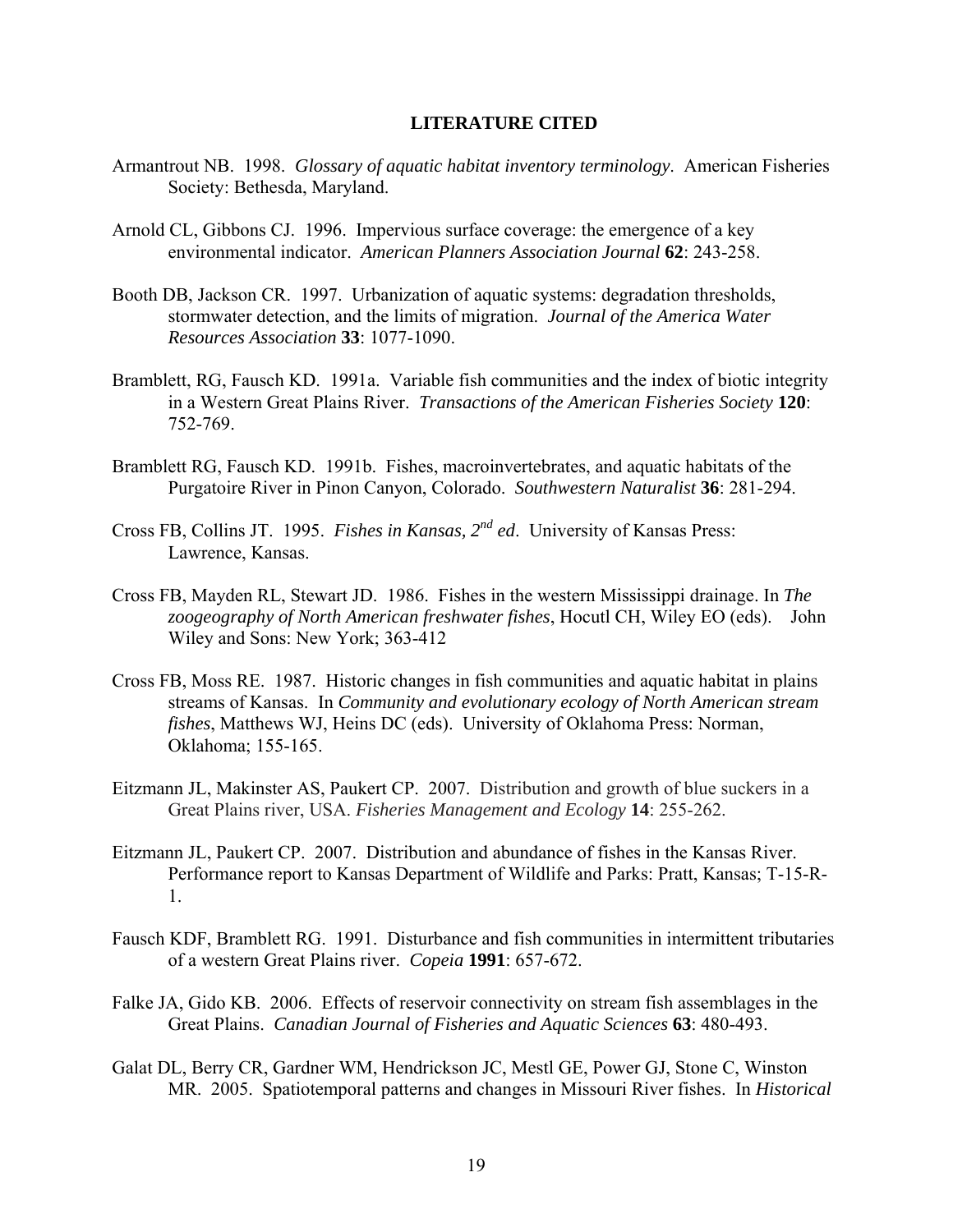*Changes in Large River Fish Assemblages of the Americas*, Rinne JN, Hughes RM, Calamusso B (eds). American Fisheries Society: Bethesda, Maryland; 249-291.

- Gillette DP, Tiemann JS, Edds DR, Wildhaber ML. 2005. Spatiotemporal patterns of fish assemblage structure in a river impounded by low-head dams. *Copeia* **2005**: 539-549.
- Gore OT, Shields Jr. FD. 1995. Can large rivers be restored? *BioScience* **45**: 142-152.
- Haslouer SG, Eberle ME, Edds DR, Gido KB, Mammoliti CS, Triplett JR, Collins JT, Distler DA, Huggins DG, Stark WJ. 2005. Current status of native fish species in Kansas. *Transactions of the Kansas Academy of Sciences* **108**(1/2): 32-46.
- Johnson BL, Richardson WB, Naimo TJ. 1995. Past, present, and future concepts in large river ecology. *BioScience* **45**: 134-141.
- Karr JR, Toth LA, Dudley DR. 1985. Fish communities of Midwestern Rivers: A history of degradation. *BioScience* **35**: 90-95.
- Kanehl PD, Lyons J, Nelson JE. 1997. Changes in the habitat and fish community of the Milwaukee River, Wisconsin, following removal of the Woolen Mills Dam. *North American Journal of Fisheries Management* **17**: 387-400.
- Lenat DR, Crawford JK. 1994. Effects of land use on water quality and aquatic biota of three North Carolina piedmont streams. *Hydrobiologia* **294**: 185-199.
- Ligon FK, Dietrich WE, Thrush WJ. 1995. Downstream ecological effects of dams. *BioScience* **45**: 183-192.
- Littel RC, Milliken GA, Stroup WW, Wolfinger RD. 1996. *SAS System for Mixed Models.* SAS Institute: Cary, North Carolina.
- Makinster AS, Paukert CP. 2008. Effects and utility of minimum length limits and mortality caps for flathead catfish in discrete reaches of a large prairie river. *North American Journal of Fisheries Management* **28**: 97-108.
- Mantel N. 1967. The detection of disease clustering and a generalized regression approach. *Cancer Research* **27**: 209-220.
- Matthews WJ. 1988. North American prairie streams as systems for ecological study. *Journal of the North American Benthological Society* **7**: 387-409.
- May CW, Horner RR, Karr JR, Mar BW, Welch EB. 1997. Effects of urbanization on small streams in the Puget Sound Lowland Ecoregion. *Watershed Protection Techniques* **2**: 485-494.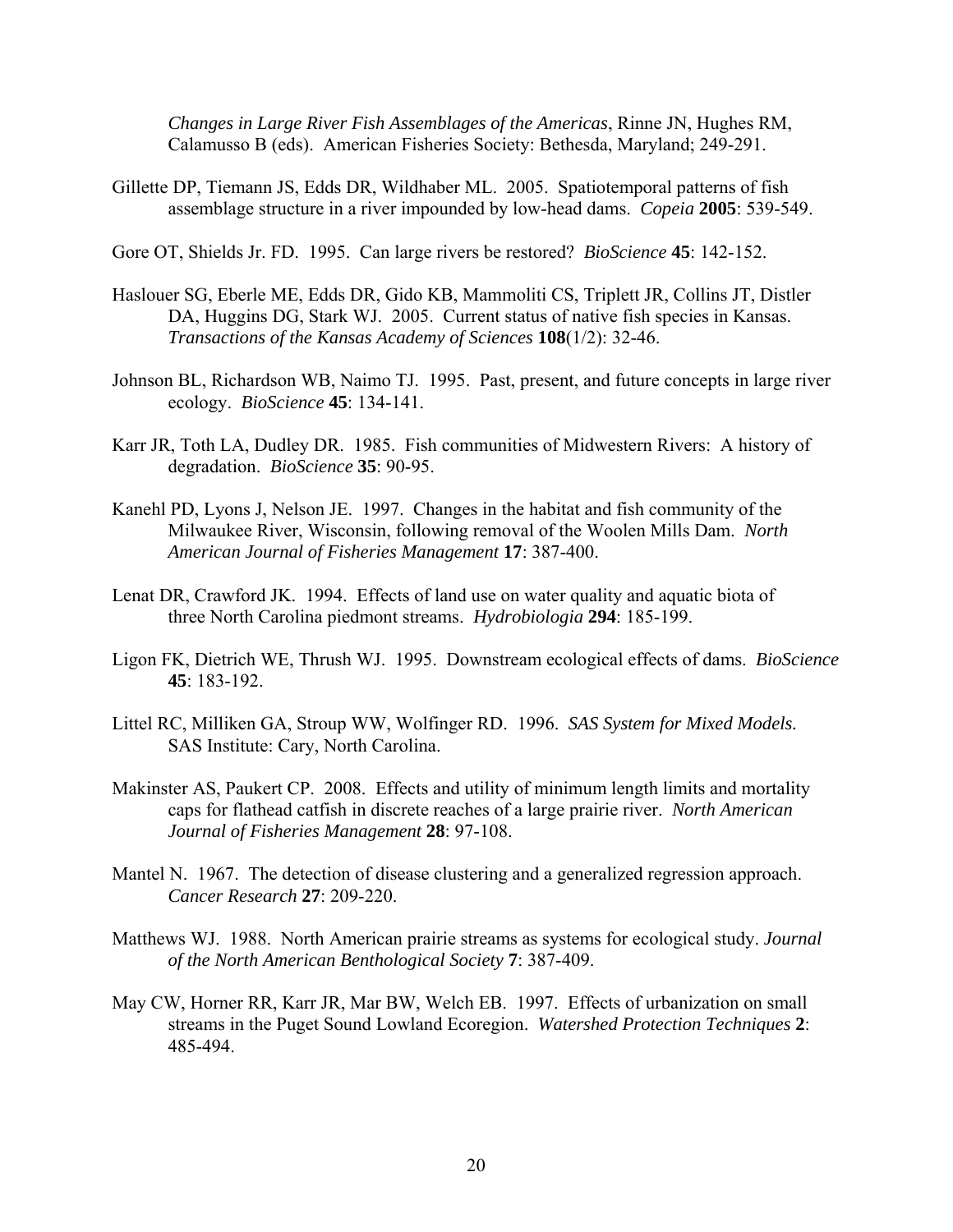- McClelland MA, Pegg MA, Spier TW. 2006. Longitudinal patterns of the Illinois Waterway Fish Community. *Journal of Freshwater Ecology* **21**: 91-99.
- Miller RR, Williams JD, Williams JW. 1989. Extinctions of North American fishes during the past century. *Fisheries* **14**(6): 22-38.
- Ostrand KG, Wilde GR. 2002. Seasonal and spatial variation in a prairie stream-fish assemblage. *Ecology of Freshwater Fish* **11**: 137-149.
- Paukert CP, Makinster AS. In press. Longitudinal patterns in flathead catfish abundance and growth within a large river: effects of an urban gradient. *River Research and Applications*.
- Pegg MA, McClelland MA. 2004. Spatial and temporal patterns in fish communities along the Illinois River. *Ecology of Freshwater Fish* **13**: 125-135.
- Pegg MA, Pierce CL. 2002. Fish community structure in the Missouri and lower Yellowstone rivers in relation to flow characteristics. *Hydrobiologia* **479**: 155-167.
- Pflieger WL. 1997. The Fishes of Missouri, revised edition. Missouri Department of Conservation: Jefferson City, Missouri.
- Poulton BC, Wildhaber ML, Charbonneau CS, Fairchild JF, Mueller BG, Schmitt CJ. 2003. A longitudinal assessment of the aquatic macroinvertebrate community in the channelized lower Missouri River. *Environmental Monitoring and Assessment* **85**: 23-53.
- Pyron M, Lauer TE. 2004. Hydrological variation and fish assemblage structure in the middle Wabash River. *Hydrobiologia* **525**: 203-213.
- Quist MC, Guy CS. 1999. Spatial variation in population characteristics of shovelnose sturgeon in the Kansas River. *The Prairie Naturalist* **31**: 65-74.
- Quist MC, Tillma JS, Burlingame MN, Guy CS. 1999. Overwinter habitat use of shovelnose sturgeon in the Kansas River. *Transactions of the American Fisheries Society* **128**: 522- 527.
- Rahel FJ. 2000. Homogenization of fish faunas across the United States. *Science* **288**: 854-856.
- Rahel FJ. 2007. Biogeographic barriers, connectivity and homogenization of freshwater faunas: it's a small world after all. *Freshwater Biology* **52**: 696-710.
- Ricciardi A, Rasmussen JB. 1999. Extinction rates of North American fauna. *Conservation Biology* **13**: 1220-1222.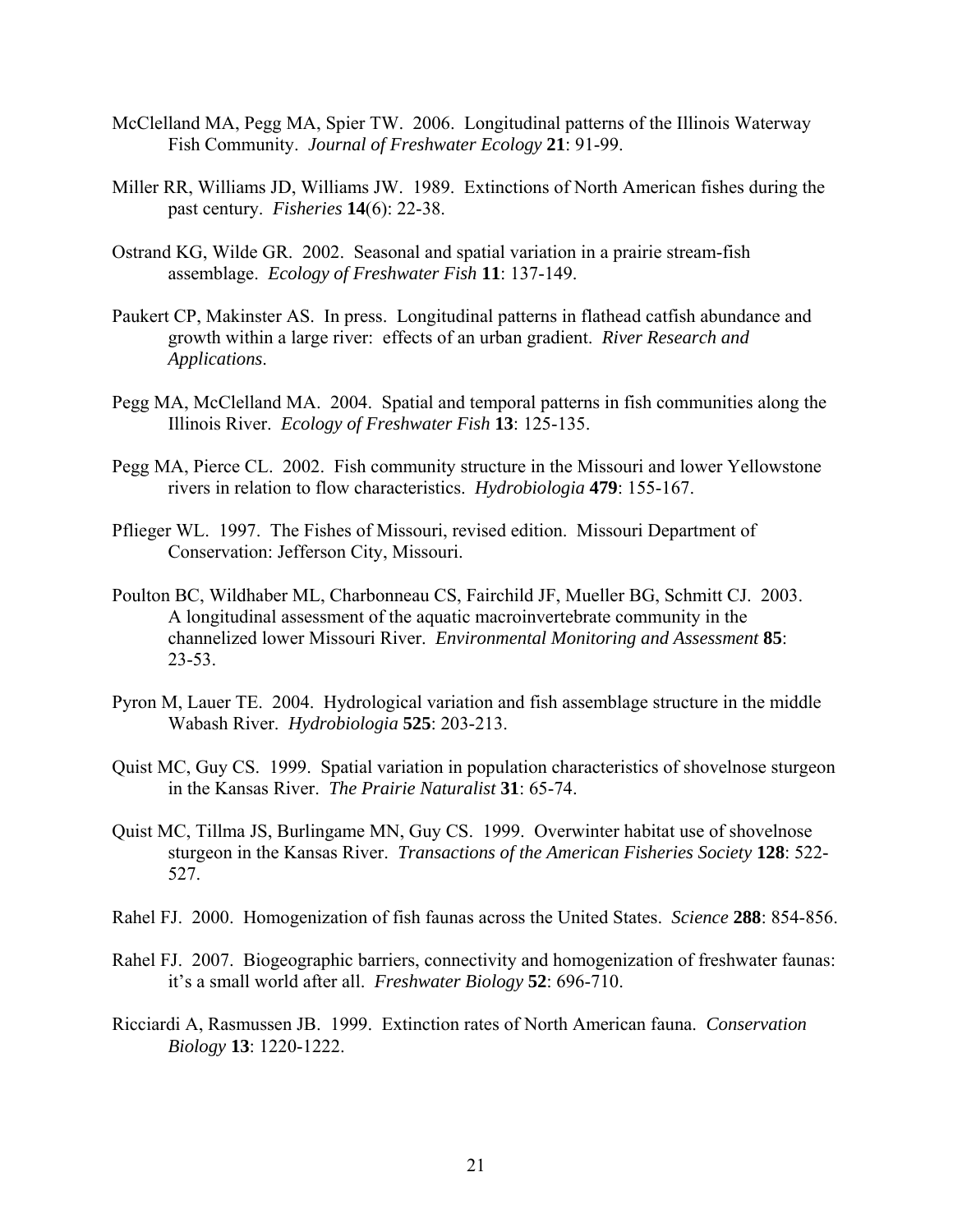- Richter BD, Braun DP, Mendelson MA, Master LL. 1997. Threats to imperiled freshwater fauna. *Conservation Biology* **11**: 1081-1093.
- Roth NE, Allan JD, Erickson DL. 1996. Landscape influences on stream biotic integrity assessed at multiple spatial scales. *Landscape Ecology* **11**: 141-156.
- Sanders RM Jr., Huggins DG, Cross FB. 1993. The Kansas River system and its biota. In: *Proceedings of the symposium on restoration planning for the rivers of the Mississippi and Missouri River ecosystem*, Hesse LW, Stalnaker CB, Benson NG, Zuboy JR (eds). U.S. National Biological Survey, Biological Report 19; 295-326.
- Schueler T. 1994. The importance of imperviousness. *Watershed Protection Techniques* **1**(3): 100-111.
- Sheehan RJ, Rasmussen JL. 1993. Large rivers. In *Inland fisheries management in North America*, Kohler CC, Hubert WA (eds). American Fisheries Society: Bethesda, Maryland; 445-468.
- Simon TP, Dufour RL, Fisher BE. 2005. Changes in the biological integrity of fish assemblages in the Patoka River drainage as a result of anthropogenic disturbance from 1888 to 2001. In *Historical Changes in Large River Fish Assemblages of the Americas*, Rinne JN, Hughes RM, Calamusso B (eds). American Fisheries Society: Bethesda, Maryland; 393- 398.
- Sparks RE. 1995. Need for ecosystem management of large rivers and their floodplains. *Bioscience* **45**: 168-182.
- ter Braak CJF, Smilauer P. 2002. *Canoco reference manual and CanoDraw for Windows user's guide: software for canonical community ordination, version 4.5*. Microcomputer Power: Ithaca, New York.
- Thomas JA, Emery EB, McCormick FH. 2005. Detection of temporal trends in Ohio River fish assemblages based on lockchamber surveys. In *Historical Changes in Large River Fish Assemblages of the Americas*, Rinne JN, Hughes RM, Calamusso B (eds). American Fisheries Society: Bethesda, Maryland; 431-449.
- Ward JV, Stanford JA. 1983. The serial discontinuity concept of lotic ecosystems. In *Dynamics of Lotic Ecosystems*, Fontaine D III, Bartell SM (eds). Ann Arbor Science: Ann Arbor Michigan; 29–42.
- Warren ML, Burr BM, Walsh SJ, Bart HL, Cashner RC, Etnier DA, Freeman BJ, Kuhajda BR, Mayden RL, Robison HW, Ross ST, Starnes WC. 2000. Diversity, distribution, and conservation status of the native freshwater fishes of the southern United States. *Fisheries* **25**(10): 7-31.
- Yoder CO, Miltner RJ, White D. 1999. Assessing the status of aquatic life designated uses in urban and suburban watersheds. In: *Proceedings of the national conference on retrofit*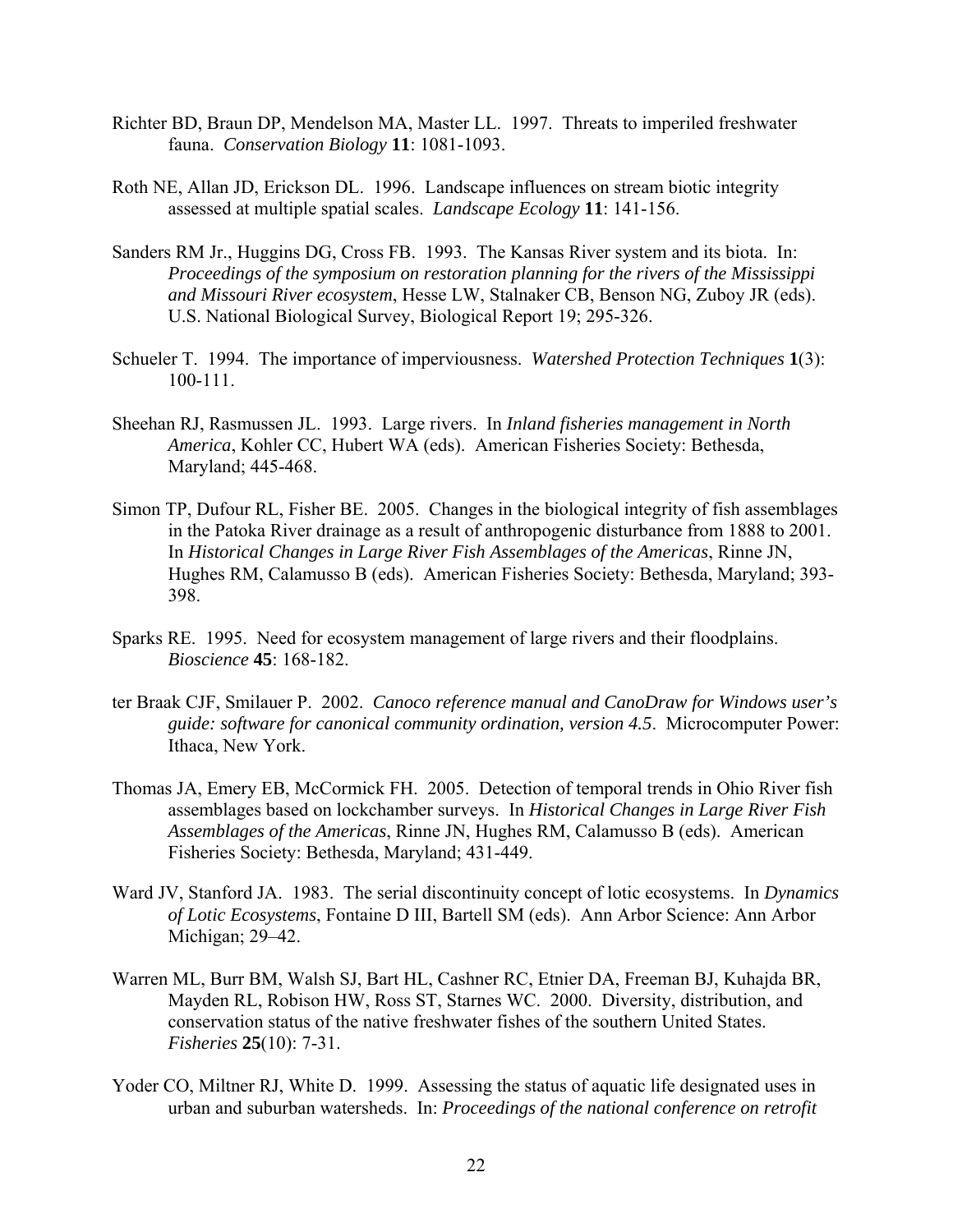*opportunities for water resource protection in urban envrironments*. EPA/625/R-99/002; 16-28.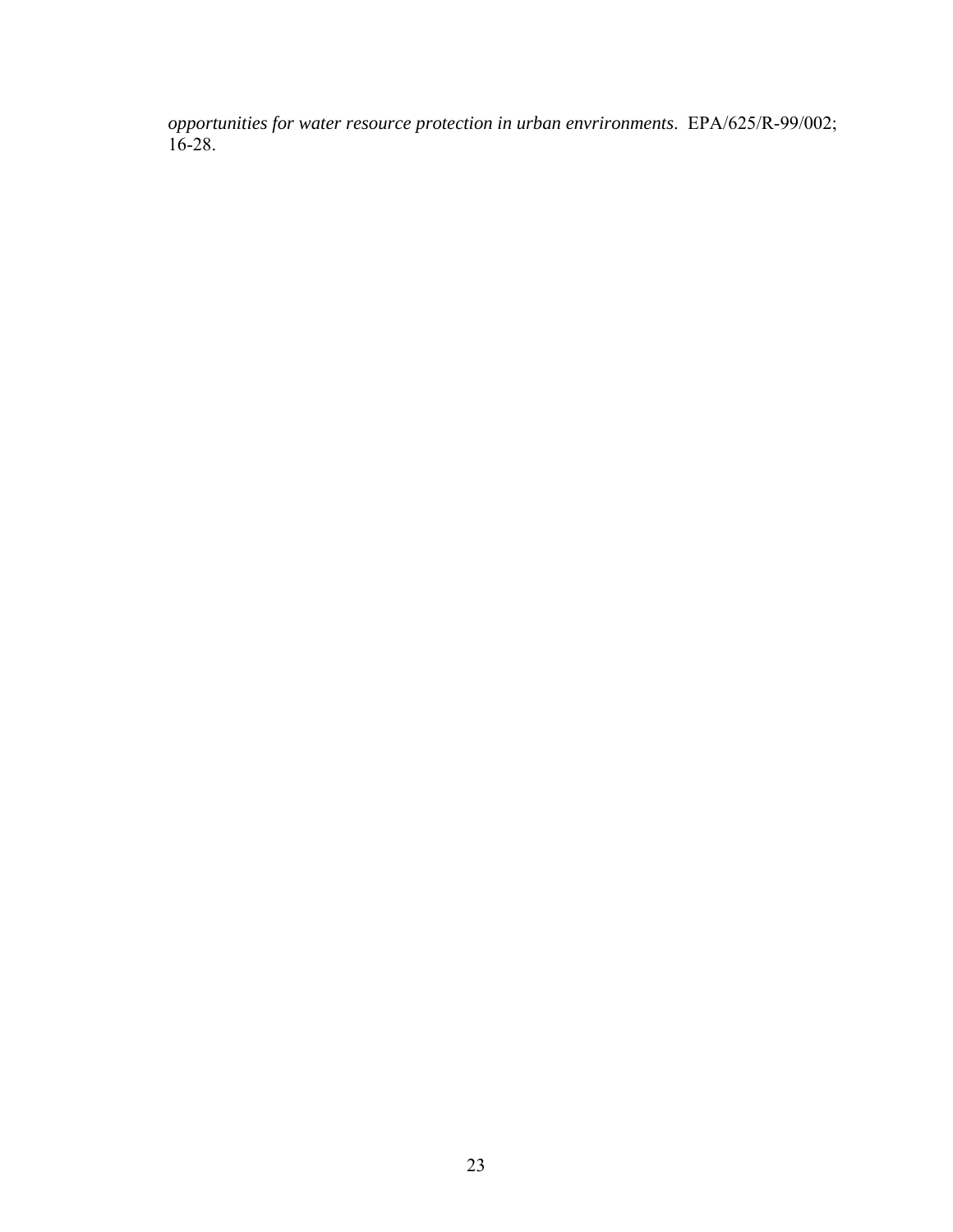|       |              | <b>Channel width</b> |                  |      |                  |      |                       |  |                                              | <b>Substrate</b> |                            | Conductivity |                                                                                   | <b>Temperature</b> |                |  |
|-------|--------------|----------------------|------------------|------|------------------|------|-----------------------|--|----------------------------------------------|------------------|----------------------------|--------------|-----------------------------------------------------------------------------------|--------------------|----------------|--|
|       |              |                      | Depth (m)        |      | (m)              |      | Flow (m sec $^{-1}$ ) |  |                                              |                  | Secchi (m) Penetration (m) |              | $(\mu S \text{ cm}^{-1})$                                                         |                    | (C)            |  |
| Reach | <b>Rkm</b>   |                      | Mean Range       |      | Mean Range       |      | Mean Range Mean Range |  |                                              |                  | Mean Range Mean Range      |              |                                                                                   | Mean               | Range          |  |
|       | 269-274      | 1 14                 | $0.13 - 2.72$    | 96   | $90-109$         | 0.54 |                       |  |                                              |                  |                            |              | 0.02-0.70  0.25  0.15-1.70  0.21  0.08-0.32  1992  550-2689                       |                    | 25.5 21.9-26.4 |  |
|       | 229-235      | 1 28                 | $0.17 - 4.00$    | 153. | 90-206           | 0.29 | 0.03-0.64             |  | 0.22 0.20-0.25 0.17                          |                  |                            |              | 0.00-0.35 1502 326-1703                                                           |                    | 24 2 22 7-25 1 |  |
| 3     | 216-222 0.79 |                      | $0.18 - 1.43$    | 160. | 127-187          | 0.31 |                       |  |                                              |                  |                            |              | 0.02-0.55  0.31  0.30-0.32  0.10  0.00-0.23  1592  1410-1676  27.2  26.1-28.1     |                    |                |  |
| 4     | 202-208      | 1 05                 | 0.19-1.69        | 132  | 115-150          | 0.38 |                       |  |                                              |                  |                            |              | 0.08-0.58 0.32 0.17-0.35 0.14 0.03-0.57 1175 1039-1531 28.5 26.7-29.7             |                    |                |  |
| 5     | 167-173 0.91 |                      | $0.16 - 1.57$    | 202  |                  |      |                       |  |                                              |                  |                            |              | 166-241 0.33 0.03-0.56 0.22 0.21-0.25 0.14 0.01-0.25 1083 928-1152 27.4 25.8-29.1 |                    |                |  |
| 6     | 120-126      | 1.33                 | በ 20-2 46        | 147  | 114-194          | 0.32 |                       |  | 0.02-0.46 0.20 0.17-0.27 0.15 0.05-0.40 827  |                  |                            |              | 727-1031                                                                          |                    | 29.9 29.5-30.9 |  |
|       | 83-89        |                      | 1 16 0 21 - 2 57 |      | 212 137-279 0.28 |      |                       |  | 0.01-1.66 0.22 0.22-0.22 0.19 0.03-0.33 1027 |                  |                            |              | 968-1131                                                                          |                    | 27.0 25.2-29.5 |  |
| 8     | 76-82        |                      | 1 02 0 25-2 03   | 178. | $163 - 205$ 0.23 |      |                       |  | $0.02 - 0.44$ $0.24$ $0.22 - 0.30$ $0.10$    |                  | $0.00 - 0.33$              | 968          | 942-979                                                                           |                    | 268 261-270    |  |
| 9     | 24-60        | 1 27                 | በ 14-2 62        | 220. | 181-251          | 0.11 |                       |  |                                              |                  |                            |              | 0.01-0.26 0.45 0.45-0.50 0.14 0.00-0.33 1166 1085-1212 28.4 27.6-29.4             |                    |                |  |
| 10    | 3-9          | 1 31                 | 0 25-2 58        | 146. | 114-207          | 0.21 |                       |  | 0.01-0.66 0.50 0.45-0.55 0.07                |                  | 0.00-0.15 1101             |              | 972-1182                                                                          |                    | 30.0 29.5-30.7 |  |

**Table 1.1.** Mean and range of instream environmental variables measured in the Kansas River in summer 2007. Rkm is river km from confluence of Missouri River.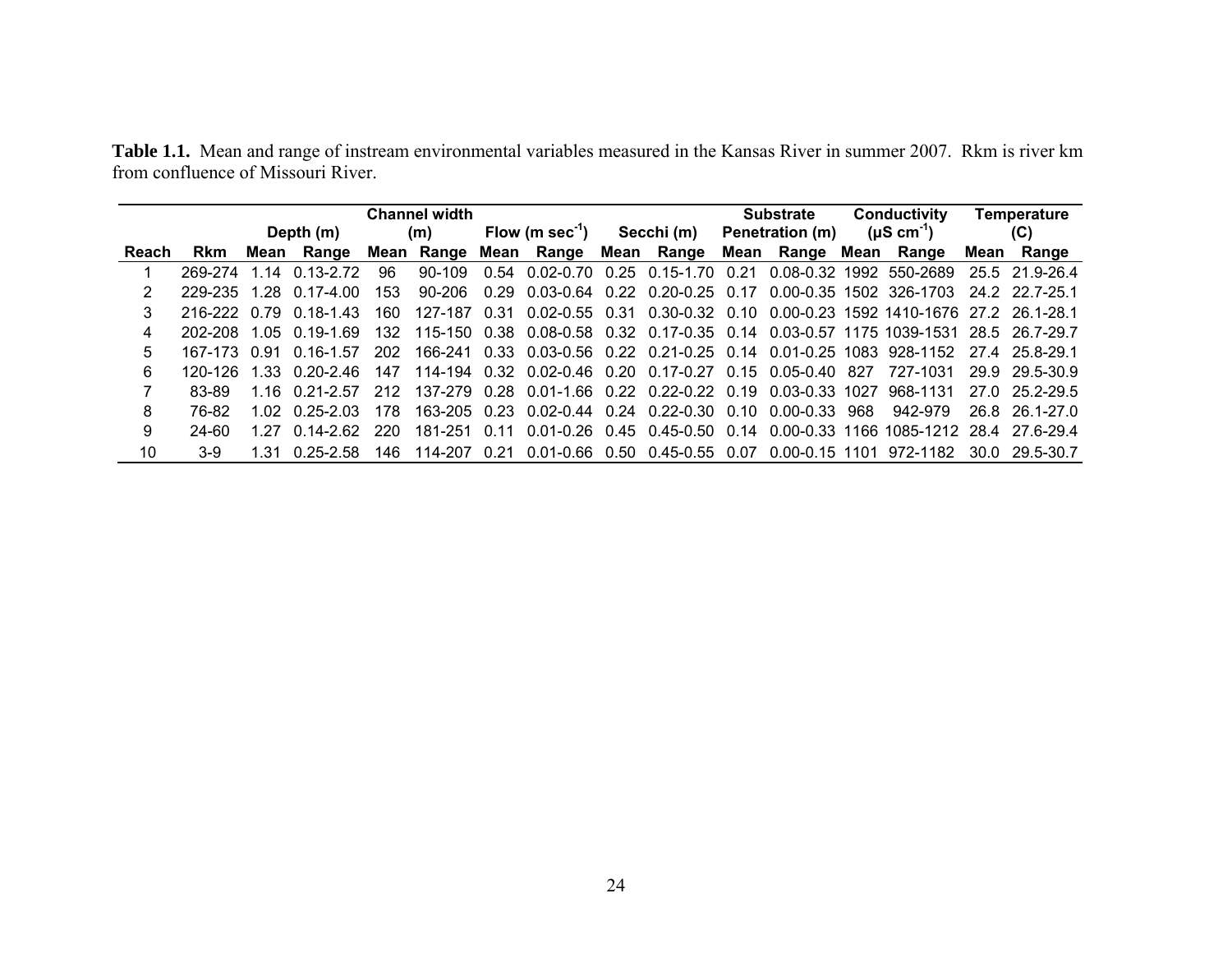**Table 1.2**. Habitat guild, feeding guild and tolerance level of all species captured in seine and electrofishing sites in the Kansas River in summer 2006 (Pflieger 1997, Galat et al. 2005, Thomas et al. 2005). Species codes are given for the species used in canonical correspondence analysis.

| Species                 | <b>Species Code</b> | <b>Habitat Guild</b>      | <b>Feeding Guild</b> | Tolerance       |
|-------------------------|---------------------|---------------------------|----------------------|-----------------|
| Bigmouth buffalo        |                     | Macrohabitat generalist   | Planktivore          |                 |
| <b>Black crappie</b>    |                     | Macrohabitat generalist   | Invertivore          |                 |
| <b>Blue catfish</b>     |                     | <b>Fluvial specialist</b> | Omnivore             |                 |
| <b>Bluegill</b>         |                     | Macrohabitat generalist   | Invertivore          |                 |
| <b>Blue Sucker</b>      | Cycelo              | <b>Fluvial specialist</b> | Invertivore          | Intolerant      |
| <b>Bullhead minnow</b>  | Pimvig              | Macrohabitat generalist   | Omnivore             |                 |
| <b>Bluntnose minnow</b> | Pimnot              | Macrohabitat generalist   | Detritivore          | Tolerant        |
| Creek chub              |                     | Macrohabitat generalist   | Invertivore          | Tolerant        |
| <b>Channel Catfish</b>  | Ictpun              | Macrohabitat generalist   | Omnivore             |                 |
| Common Carp             | Cypcar              | Macrohabitat generalist   | Detritivore          | Tolerant        |
| Central stoneroller     |                     | <b>Fluvial specialist</b> | Herbivore            |                 |
| <b>Emerald shiner</b>   | <b>Notath</b>       | Macrohabitat generalist   | Planktivore          |                 |
| Fathead minnow          |                     | Macrohabitat generalist   | Detritivore          | <b>Tolerant</b> |
| <b>Flathead Catfish</b> | Pyloli              | <b>Fluvial dependent</b>  | Piscivore            |                 |
| Freshwater drum         | Aplgru              | Macrohabitat generalist   | Invertivore          |                 |
| Goldeye                 |                     | <b>Fluvial dependent</b>  | Invertivore          | Intolerant      |
| Green sunfish           |                     | Macrohabitat generalist   | Invertivore          | Tolerant        |
| Gizzard shad            | Dorcep              | Macrohabitat generalist   | Detritivore          |                 |
| Johnny darter           |                     | Macrohabitat generalist   | Invertivore          |                 |
| Longear sunfish         |                     | Macrohabitat generalist   | Invertivore          |                 |
| Largemouth bass         |                     | Macrohabitat generalist   | Piscivore            |                 |
| Longnose gar            | Leposs              | Fluvial dependent         | Piscivore            |                 |
| Orangespotted sunfish   |                     | Macrohabitat generalist   | Invertivore          |                 |
| Quillback               |                     | Macrohabitat generalist   | Detritivore          |                 |
| River carpsucker        | Carcar              | Macrohabitat generalist   | Detritivore          |                 |
| Redfin shiner           |                     | <b>Fluvial specialist</b> | Invertivore          | Intolerant      |
| Red shiner              | Cyplut              | Macrohabitat generalist   | Omnivore             |                 |
| Smallmouth bass         |                     | Macrohabitat generalist   | Piscivore            | Intolerant      |
| Smallmouth buffalo      | <b>Ictbub</b>       | Macrohabitat generalist   | Detritivore          |                 |
| Shorthead redhorse      |                     | Fluvial dependent         | Invertivore          |                 |
| Shortnose gar           |                     | Macrohabitat generalist   | Piscivore            |                 |
| Shovelnose sturgeon     | Scapla              | <b>Fluvial specialist</b> | Invertivore          | Intolerant      |
| Suckermouth minnow      | Phemir              | <b>Fluvial specialist</b> | Invertivore          |                 |
| Sand shiner             | <b>Notstr</b>       | <b>Fluvial specialist</b> | Omnivore             |                 |
| White bass              | Morchy              | <b>Fluvial dependent</b>  | Piscivore            |                 |
| White bass hybrid       | Morchy hyb          | Fluvial dependent         | Piscivore            |                 |
| White crappie           | Pomann              | Macrohabitat generalist   | Piscivore            |                 |
| White sucker            |                     | <b>Fluvial dependent</b>  | Detritivore          | Tolerant        |
| Western mosquitofish    | Gamaff              | Macrohabitat generalist   | Invertivore          |                 |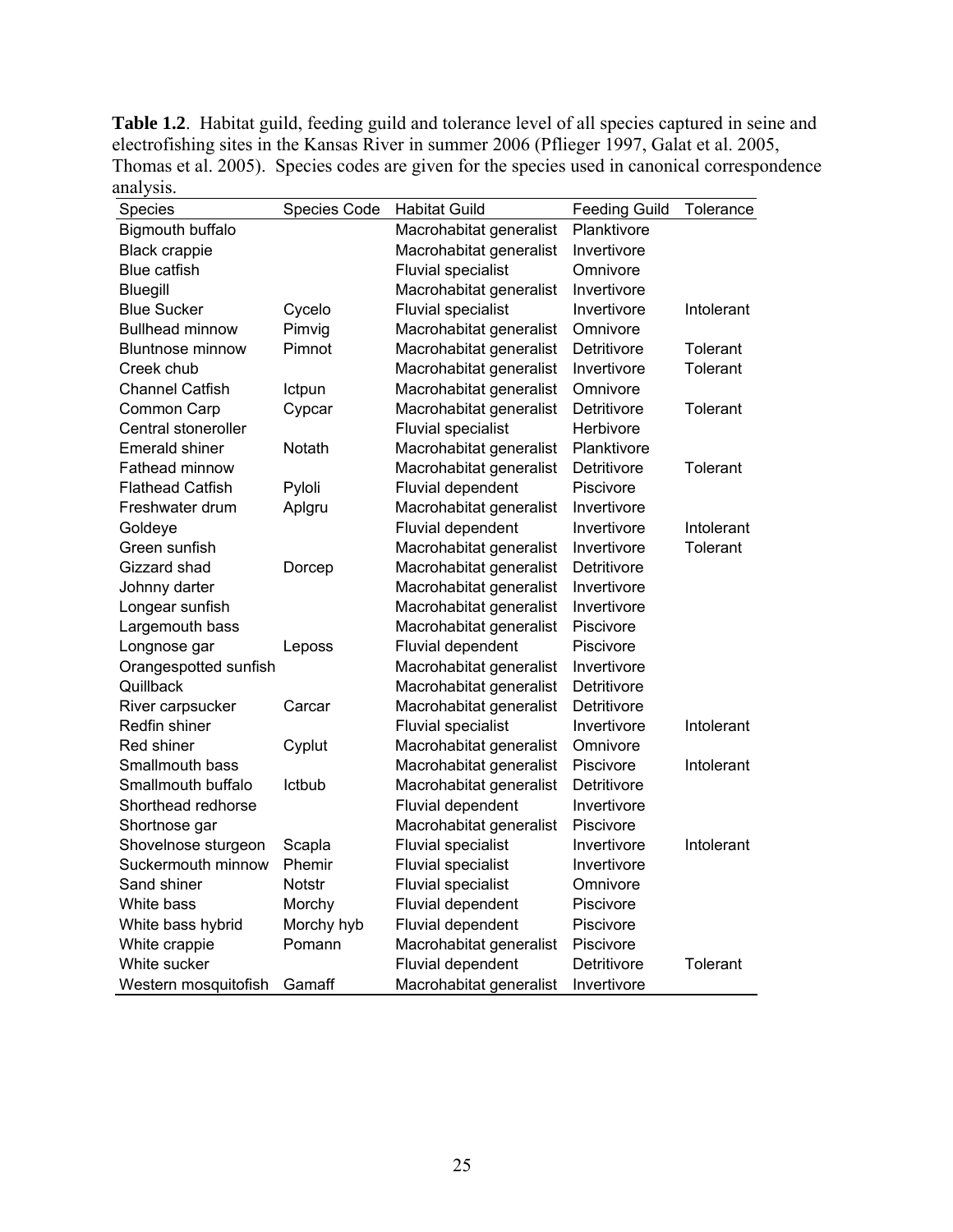| 0<br>0<br>0<br>0<br>0<br>0<br>0<br>0<br>0(1)<br>$\mathbf 0$<br>Bigmouth buffalo<br>0<br>0<br>0<br>0<br>0<br>0<br>0<br>0<br>0<br><b>Black crappie</b><br>1<br><b>Blue catfish</b><br>0<br>0<br>0<br>0<br>0(1)<br>0<br>0<br>0<br>0<br>0(1)<br>2<br>2<br>Bluegill<br>2<br>0<br>0<br>1(2)<br>5<br>2<br>0<br>0<br><b>Blue Sucker</b><br>$\Omega$<br>0<br>0(3)<br>0(1)<br>0<br>0<br>0<br>0<br>0(1)<br>0(1)<br>47<br>13<br><b>Bullhead minnow</b><br>28<br>89<br>217<br>49<br>10<br>31<br>3<br>61 |  |  |  |  |  |          |
|--------------------------------------------------------------------------------------------------------------------------------------------------------------------------------------------------------------------------------------------------------------------------------------------------------------------------------------------------------------------------------------------------------------------------------------------------------------------------------------------|--|--|--|--|--|----------|
|                                                                                                                                                                                                                                                                                                                                                                                                                                                                                            |  |  |  |  |  | (1)      |
|                                                                                                                                                                                                                                                                                                                                                                                                                                                                                            |  |  |  |  |  | 1        |
|                                                                                                                                                                                                                                                                                                                                                                                                                                                                                            |  |  |  |  |  | (2)      |
|                                                                                                                                                                                                                                                                                                                                                                                                                                                                                            |  |  |  |  |  | 14(2)    |
|                                                                                                                                                                                                                                                                                                                                                                                                                                                                                            |  |  |  |  |  | (6)      |
|                                                                                                                                                                                                                                                                                                                                                                                                                                                                                            |  |  |  |  |  | 548      |
| 32<br>45<br><b>Bluntnose minnow</b><br>24<br>1<br>3<br>14<br>0<br>1<br>1<br>0                                                                                                                                                                                                                                                                                                                                                                                                              |  |  |  |  |  | 121      |
| 0<br>Creek chub<br>1<br>0<br>0<br>1<br>1<br>0<br>0<br>0<br>1                                                                                                                                                                                                                                                                                                                                                                                                                               |  |  |  |  |  | 4        |
| <b>Channel Catfish</b><br>0<br>0(1)<br>1(1)<br>0<br>1(4)<br>3<br>2(2)<br>0(2)<br>0(3)<br>0(3)                                                                                                                                                                                                                                                                                                                                                                                              |  |  |  |  |  | 7(16)    |
| Common Carp<br>0<br>1<br>0(10)<br>0(9)<br>0(14)<br>0(1)<br>0(2)<br>0(4)<br>0(6)<br>0(1)                                                                                                                                                                                                                                                                                                                                                                                                    |  |  |  |  |  | 1(47)    |
| Central stoneroller<br>0<br>0<br>0<br>3<br>0<br>0<br>0<br>1<br>0<br>1                                                                                                                                                                                                                                                                                                                                                                                                                      |  |  |  |  |  | 5        |
| <b>Emerald shiner</b><br>8<br>1<br>7<br>0<br>84<br>94<br>2<br>24<br>4<br>11                                                                                                                                                                                                                                                                                                                                                                                                                |  |  |  |  |  | 235      |
| 3<br>0<br>Fathead minnow<br>0<br>1<br>8<br>0<br>1<br>0<br>0<br>0                                                                                                                                                                                                                                                                                                                                                                                                                           |  |  |  |  |  | 13       |
| <b>Flathead Catfish</b><br>0(10)<br>0(3)<br>0(13)<br>0(13)<br>0(9)<br>0(24)<br>0(9)<br>0(11)<br>0(4)<br>0(7)                                                                                                                                                                                                                                                                                                                                                                               |  |  |  |  |  | (103)    |
| Freshwater drum<br>4(3)<br>0(1)<br>0(4)<br>1(2)<br>49(4)<br>0(2)<br>0(7)<br>1(1)<br>0(3)<br>5(5)                                                                                                                                                                                                                                                                                                                                                                                           |  |  |  |  |  | 60(32)   |
| 0<br>0<br>2(1)<br>0<br>0<br>0<br>0<br>0<br>0<br>Goldeye<br>0                                                                                                                                                                                                                                                                                                                                                                                                                               |  |  |  |  |  | 2(1)     |
| 2<br>$\overline{2}$<br>Green sunfish<br>0<br>0<br>0<br>0<br>0(1)<br>0<br>0<br>0                                                                                                                                                                                                                                                                                                                                                                                                            |  |  |  |  |  | 4(1)     |
| 42<br>2<br>Gizzard shad<br>100<br>32<br>0<br>13<br>12<br>2<br>59<br>81                                                                                                                                                                                                                                                                                                                                                                                                                     |  |  |  |  |  | 343      |
| Johnny darter<br>0<br>0<br>0<br>1<br>0<br>0<br>0<br>0<br>0<br>1                                                                                                                                                                                                                                                                                                                                                                                                                            |  |  |  |  |  | 2        |
| 0<br>0<br>0<br>0<br>0<br>0<br>0<br>Longear sunfish<br>0<br>0<br>1                                                                                                                                                                                                                                                                                                                                                                                                                          |  |  |  |  |  | 1        |
| 3<br>0<br>0<br>3<br>5<br>0<br>0<br>0<br>3<br>0<br>Largemouth bass                                                                                                                                                                                                                                                                                                                                                                                                                          |  |  |  |  |  | 14       |
| 1(2)<br>0(2)<br>0(3)<br>0<br>0(3)<br>0<br>0<br>0<br>Longnose gar<br>1<br>0<br>Orangespotted                                                                                                                                                                                                                                                                                                                                                                                                |  |  |  |  |  | 2(10)    |
| $\overline{2}$<br>sunfish<br>0<br>0<br>0<br>13<br>6<br>0<br>0<br>4<br>1                                                                                                                                                                                                                                                                                                                                                                                                                    |  |  |  |  |  | 26       |
| Quillback<br>0<br>0(1)<br>0<br>0<br>0<br>0<br>0<br>0<br>0<br>0                                                                                                                                                                                                                                                                                                                                                                                                                             |  |  |  |  |  | (1)      |
| 14(9)<br>96(5)<br>87(2)<br>37<br>4(3)<br>8(1)<br>River carpsucker<br>444(4)<br>257(29)<br>4(1)<br>60                                                                                                                                                                                                                                                                                                                                                                                       |  |  |  |  |  | 1011(51) |
| 0<br>0<br>0<br>0<br>0<br>Redfin shiner<br>1<br>0<br>0<br>0<br>0                                                                                                                                                                                                                                                                                                                                                                                                                            |  |  |  |  |  | 1        |
| Red shiner<br>686<br>1433<br>977<br>833<br>1319<br>1148<br>84<br>540<br>795<br>60                                                                                                                                                                                                                                                                                                                                                                                                          |  |  |  |  |  | 7875     |
| Smallmouth bass<br>0<br>0<br>0<br>0(1)<br>0<br>0<br>0<br>0<br>0<br>0                                                                                                                                                                                                                                                                                                                                                                                                                       |  |  |  |  |  | (1)      |
| Smallmouth buffalo<br>0(1)<br>0(4)<br>5(1)<br>1(4)<br>0<br>0(2)<br>1(1)<br>0(2)<br>0<br>0                                                                                                                                                                                                                                                                                                                                                                                                  |  |  |  |  |  | 7(15)    |
| Shorthead redhorse<br>0<br>0(2)<br>0<br>0<br>0<br>0<br>0<br>0<br>0<br>1                                                                                                                                                                                                                                                                                                                                                                                                                    |  |  |  |  |  | 1(2)     |
| 0<br>0<br>0<br>0<br>0<br>0<br>0<br>0<br>0<br>0(1)<br>Shortnose gar                                                                                                                                                                                                                                                                                                                                                                                                                         |  |  |  |  |  | (1)      |
| (2)<br>(3)<br>(1)<br>(1)<br>0<br>0<br>0<br>0<br>Shovelnose sturgeon<br>0<br>(4)<br>Suckermouth                                                                                                                                                                                                                                                                                                                                                                                             |  |  |  |  |  | (11)     |
| 29<br>0<br>51<br>7<br>0<br>1<br>0<br>4<br>11<br>1<br>minnow                                                                                                                                                                                                                                                                                                                                                                                                                                |  |  |  |  |  | 104      |
| 170<br>230<br>161<br>104<br>367<br>353<br>1018<br>144<br>304<br>63<br>Sand shiner                                                                                                                                                                                                                                                                                                                                                                                                          |  |  |  |  |  | 2914     |
| White bass<br>13(1)<br>20<br>2<br>5<br>2<br>11(1)<br>6<br>4(2)<br>0(1)<br>3(3)                                                                                                                                                                                                                                                                                                                                                                                                             |  |  |  |  |  | 66(8)    |
| 0(5)<br>0<br>0<br>0<br>White bass hybrid<br>0<br>0<br>0<br>0<br>0<br>0                                                                                                                                                                                                                                                                                                                                                                                                                     |  |  |  |  |  | (5)      |
| 8(1)<br>White crappie<br>0<br>0(1)<br>2(4)<br>7(1)<br>0<br>7(10)<br>0(1)<br>0<br>8                                                                                                                                                                                                                                                                                                                                                                                                         |  |  |  |  |  | 32(18)   |
| White sucker<br>0<br>0<br>0<br>0<br>0<br>0<br>0<br>0<br>1<br>0<br>Western                                                                                                                                                                                                                                                                                                                                                                                                                  |  |  |  |  |  | 1        |
| $\overline{c}$<br>mosquitofish<br>12<br>19<br>0<br>2<br>6<br>6<br>17<br>4<br>7<br>1553(31) 1818(24) 1520(59) 1170(40) 2232(35) 1711(34) 1183(45) 830(29) 1216(17) 312(20) 13490(334)<br>Total                                                                                                                                                                                                                                                                                              |  |  |  |  |  | 75       |

Table 1.3. Total species captured in seining and electrofishing sites, sampled in the Kansas River in summer 2006. The number in parenthesis represents individuals captured in the electrofishing samples, whereas the adjacent number is the individuals captured by seining.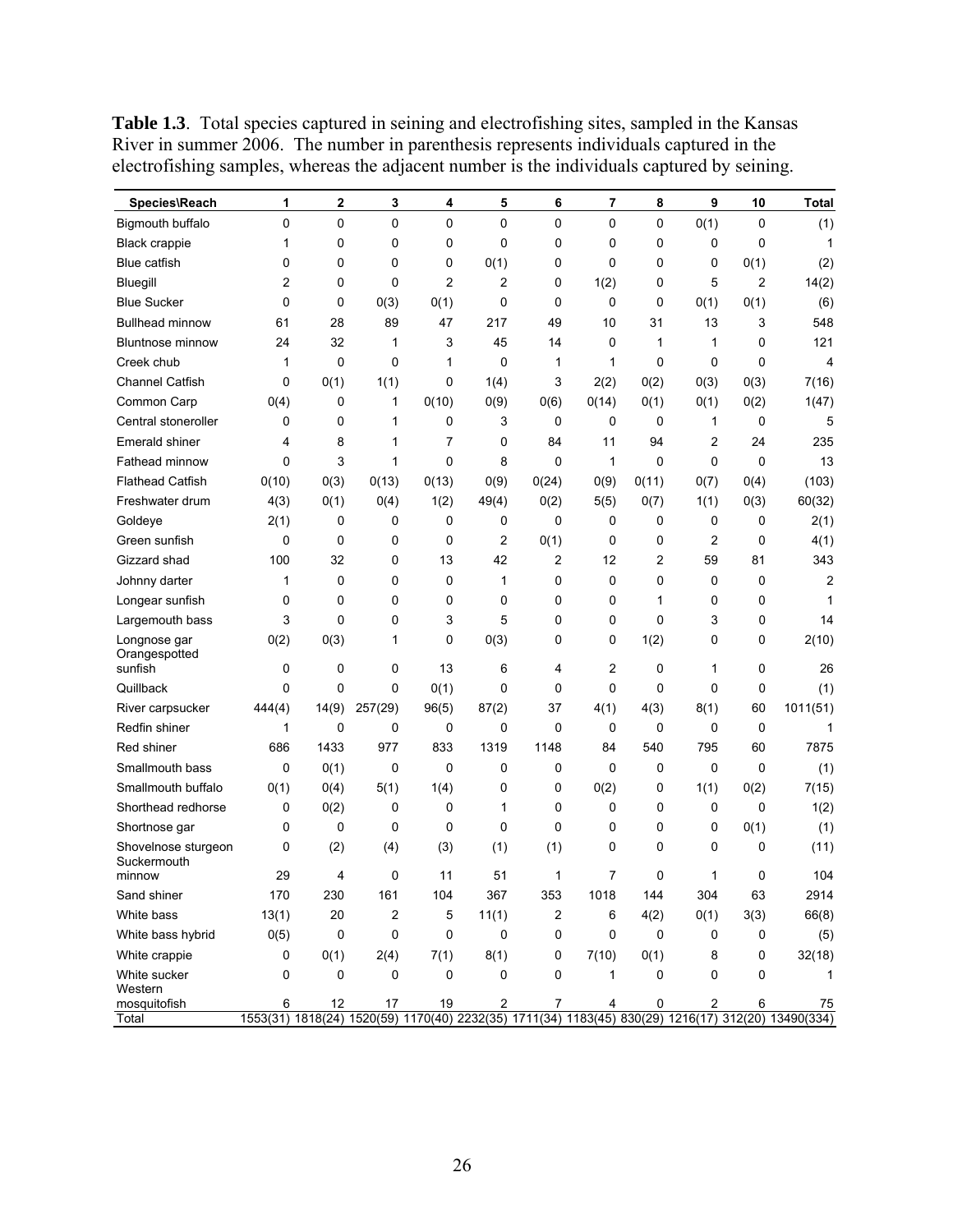|                               | Electrofishing |           | Seining   |           |  |
|-------------------------------|----------------|-----------|-----------|-----------|--|
| Variable                      | Habitat 1      | Habitat 2 | Habitat 1 | Habitat 2 |  |
| Proportion shoreline rip-rap  | $-0.355$       | $-0.453$  | 0.333     | $-0.278$  |  |
| Proportion shoreline log jam  | 0.006          | 0.465     | $-0.117$  | 0.018     |  |
| Proportion shoreline sand bar | 0.403          | $-0.016$  | $-0.328$  | 0.461     |  |
| Depth (m)                     | $-0.334$       | $-0.082$  | $-0.084$  | $-0.253$  |  |
| Bottom flow (m/s)             | 0.361          | $-0.326$  | 0.478     | 0.480     |  |
| Mid-water flow (m/s)          | 0.274          | 0.041     | 0.487     | 0.462     |  |
| Secchi depth (m)              | 0.014          | 0.424     | 0.394     | $-0.363$  |  |
| Substrate penetration (m)     | 0.300          | 0.388     | $-0.132$  | $-0.031$  |  |
| Temperature (C)               | $-0.372$       | 0.265     | 0.306     | $-0.196$  |  |
| Conductivity (µS/cm)          | 0.407          | $-0.251$  | $-0.172$  | 0.176     |  |
| Eigenvalues                   | 2.54           | 1.65      | 2.17      | 1.87      |  |
| Variance Explained (%)        | 25             | 16        | 22        | 19        |  |

**Table 1.4.** Component loadings from two principal components analyses (PCA) using shoreline and instream environmental variables collected in the Kansas River in summer 2007. Separate PCAs were conducted for electrofishing and seining.  $\overline{\phantom{a}}$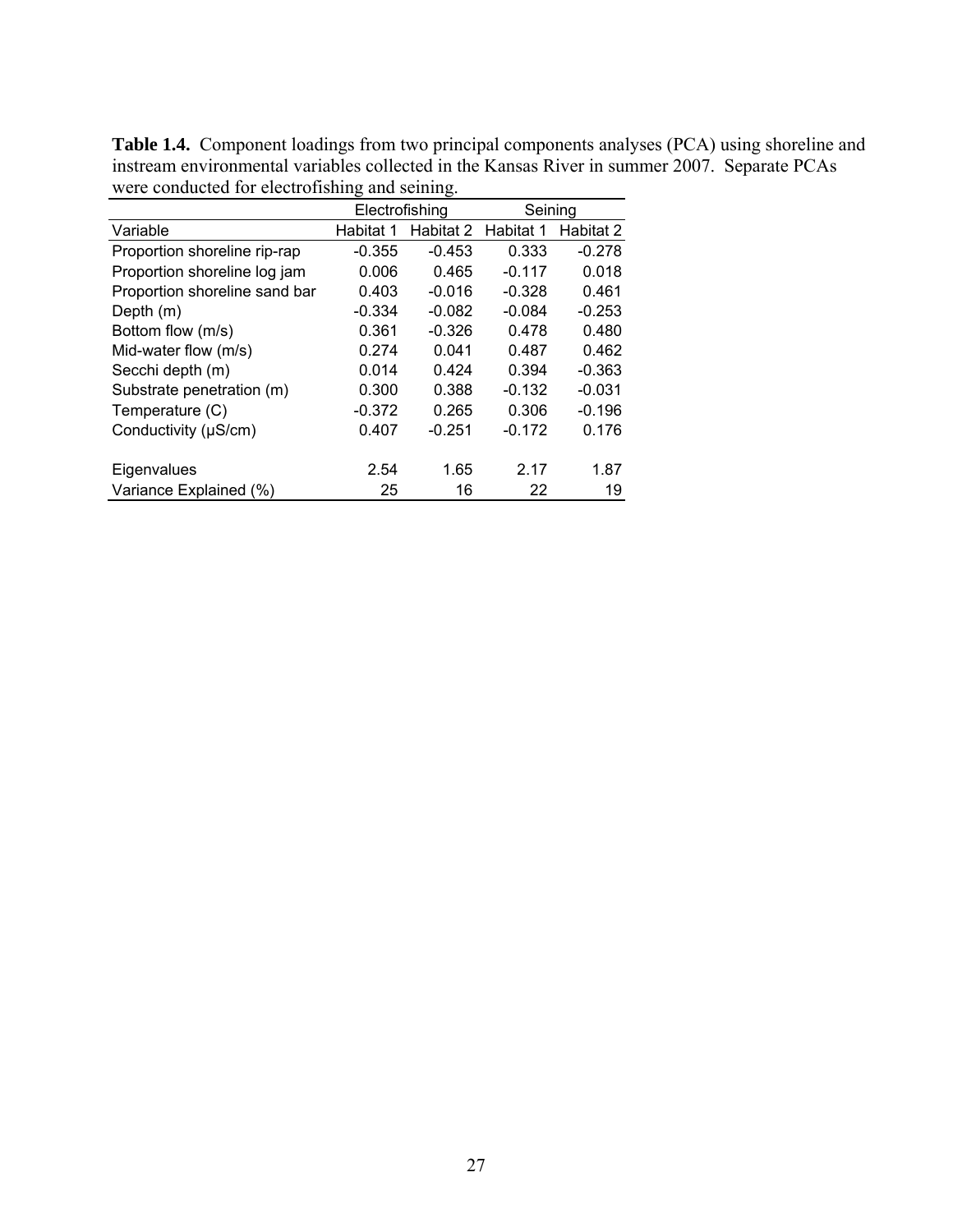

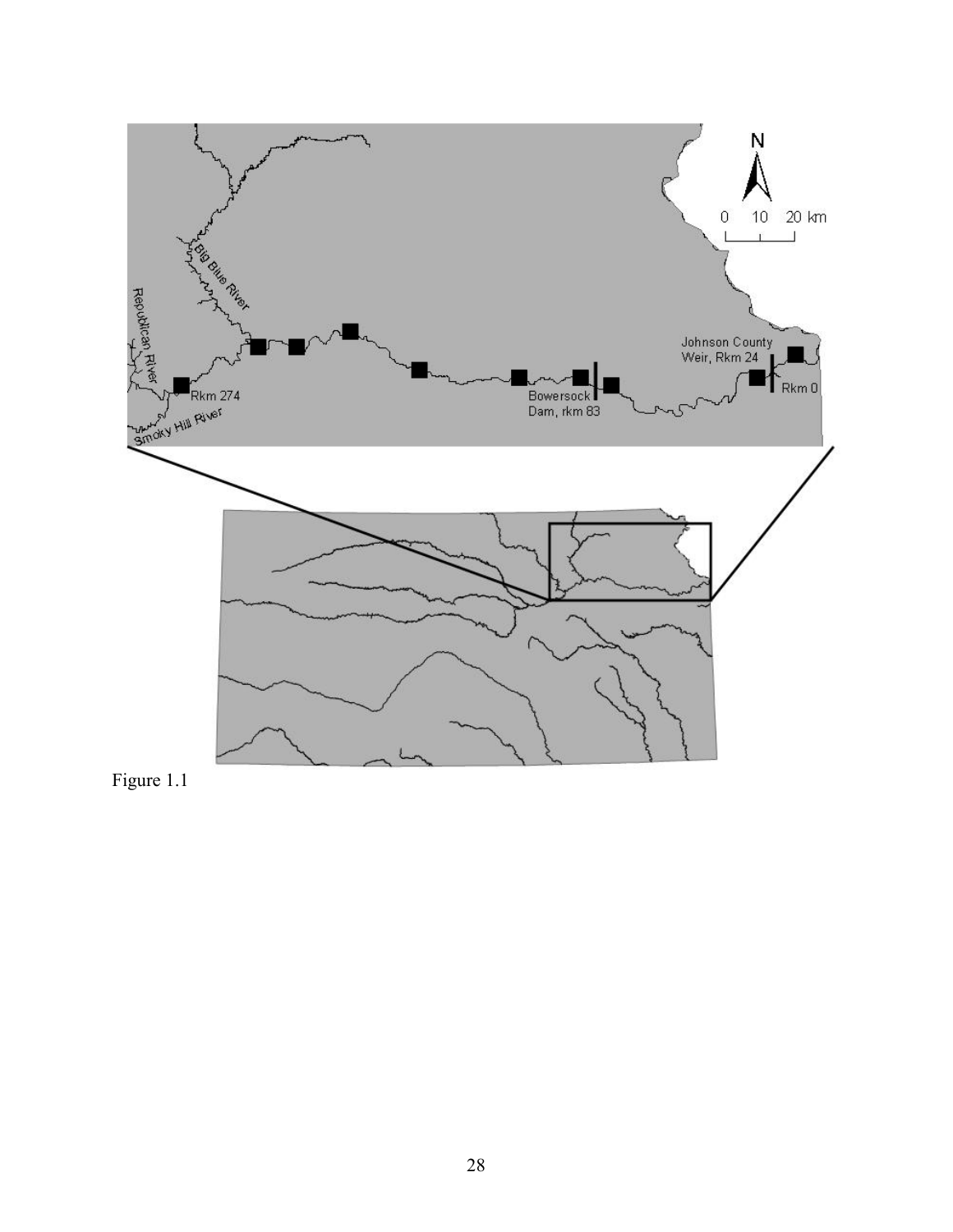

Figure 1.2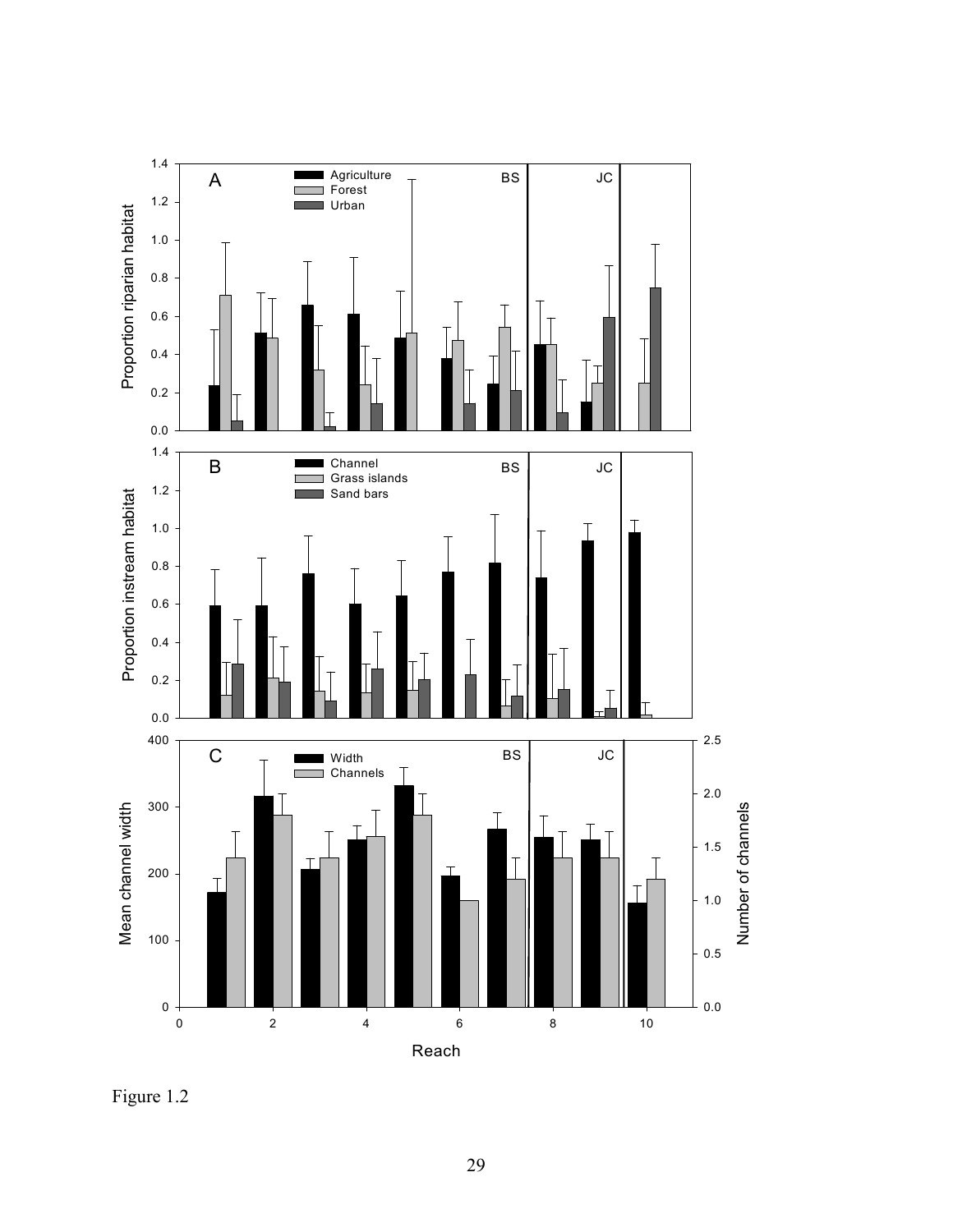

Figure 1.3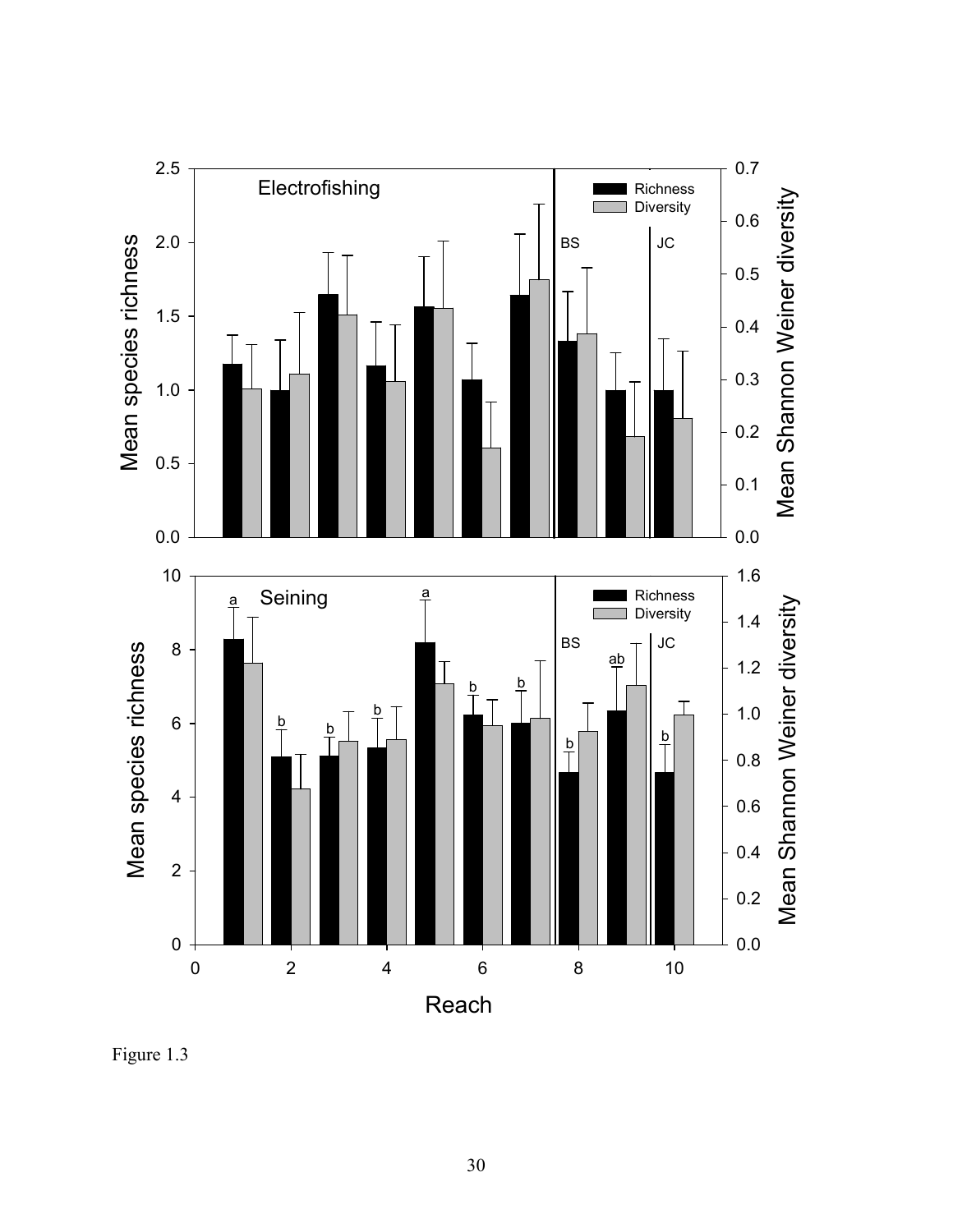

Figure 1.4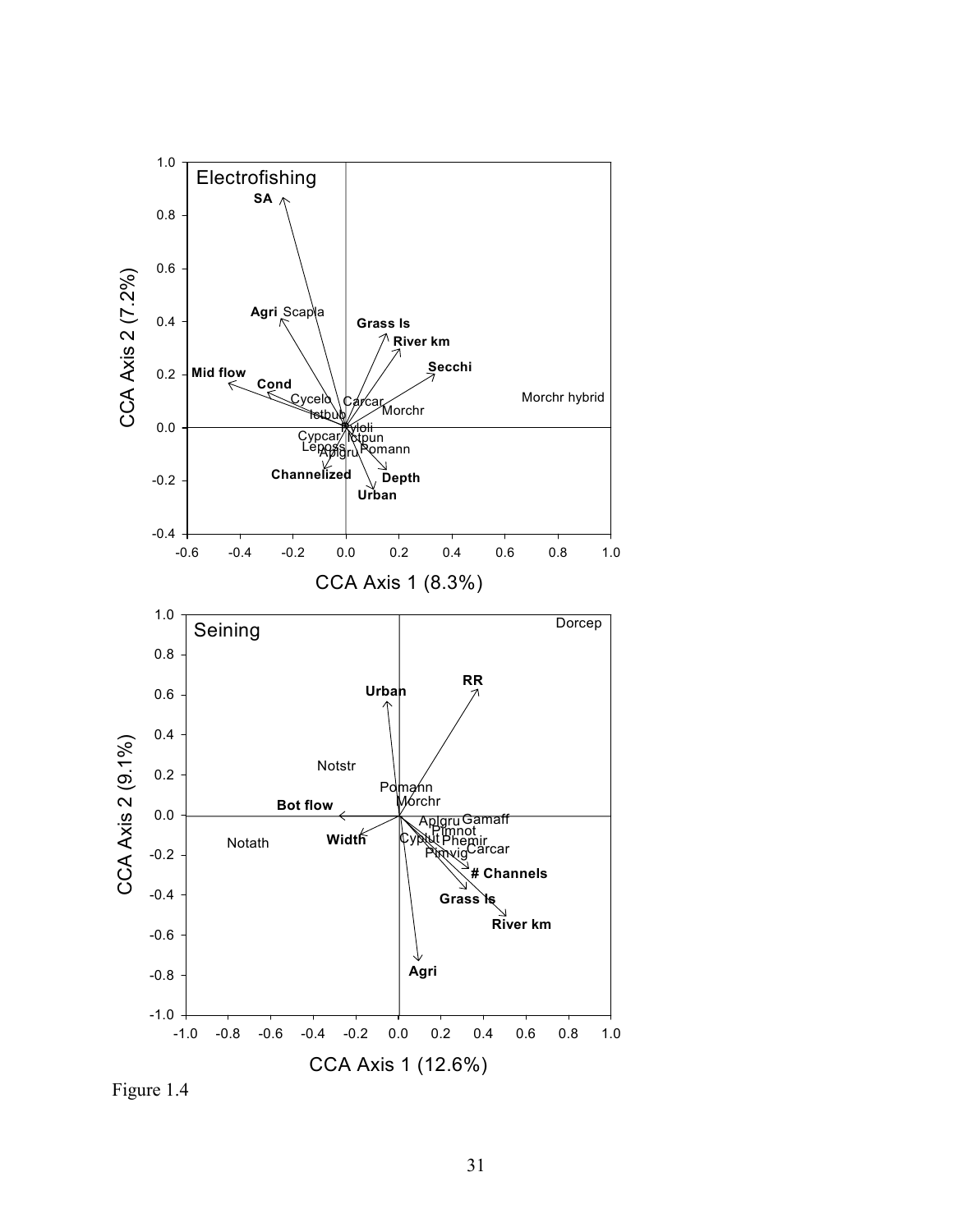

Figure 1.5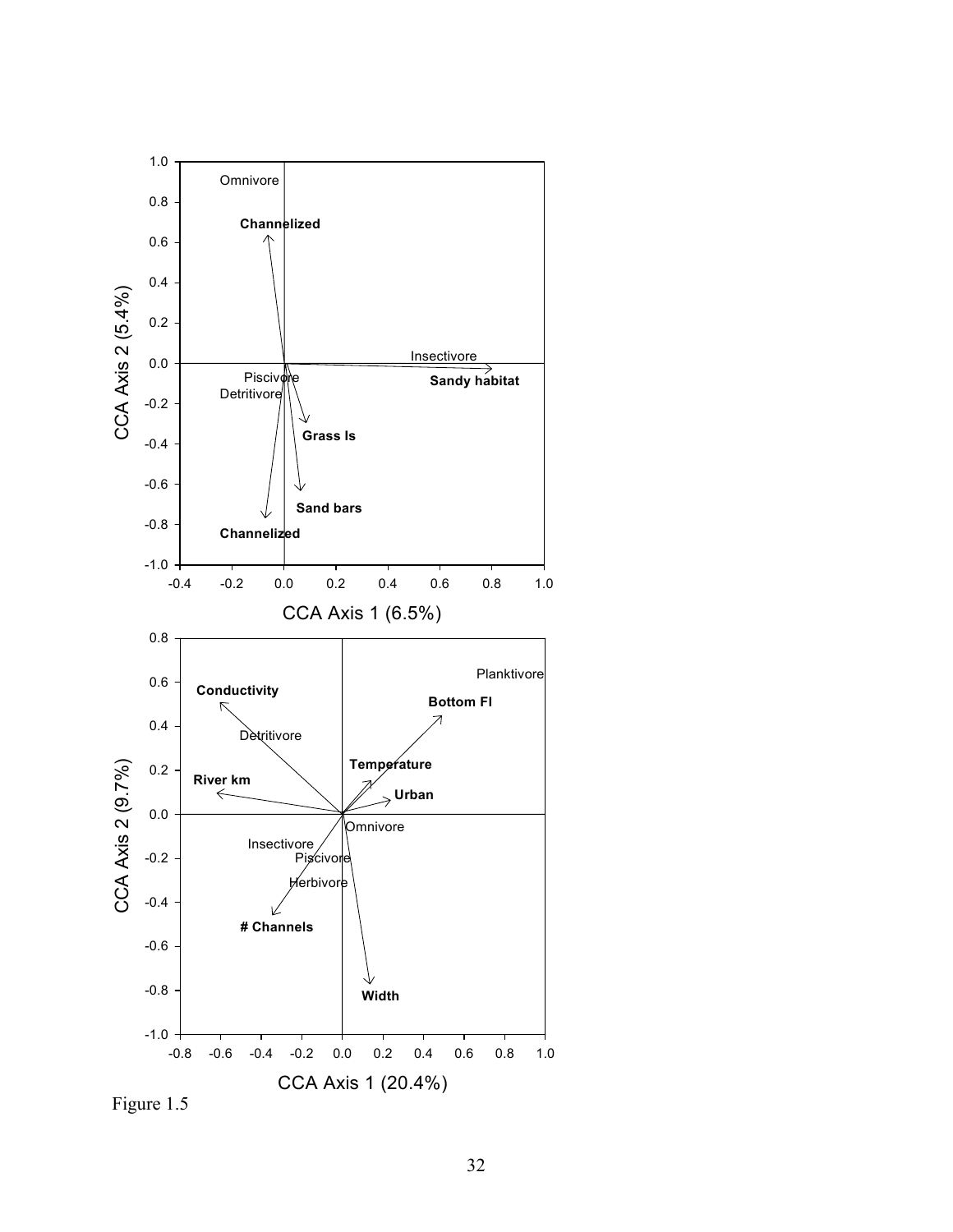

Figure 1.6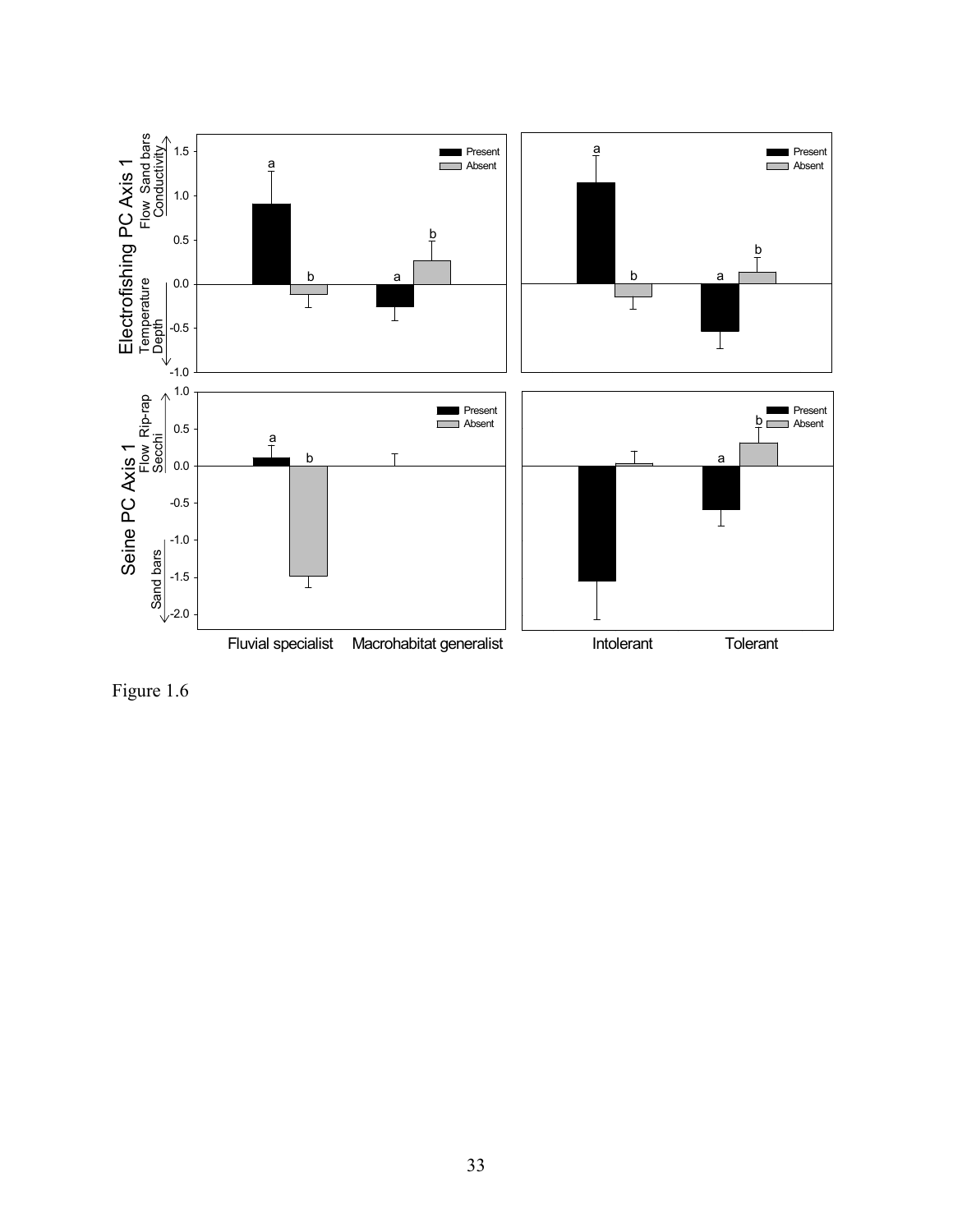# **Chapter 2**

# **Spatial variation in habitat: effects on food web structure of a Great Plains River.**

#### **ABSTRACT**

We investigated the spatial variation of habitat and food web structure of the fish community at three reaches in the Kansas River, USA to determine if  $\delta^{13}C$  variability and  $\delta^{15}N$ values differ longitudinally and are related to riparian land use practices and instream habitat. Fish, macroinvertebrates, and detritus were collected at three river reaches classified as the heterogeneous habitat (>40% grass islands and sand bars), intermediate (22% grass islands and sand bars), and homogeneous habitat (6% grass islands and sand bars) reaches in June 2006. Riparian land use (proportion as agricultural and urban) was related to instream habitat with homogeneous habitat areas having more urban riparian area compared to the heterogeneous habitat and intermediate reaches. The heterogeneous habitat reach had higher variability in  $\delta^{13}C$ for fish classified as piscivores/invertivores ( $P=0.029$ ) and macroinvertebrates ( $P=0.004$ ) suggesting the complex habitat provided more variable food sources. The  $\delta^{15}N$  values also indicated that fish species tended to consume prey at higher trophic levels in the heterogeneous habitat reach suggesting a more complex food web. Channelization and reduction of habitat is leading to homogenization of instream habitat and this homogenization of habitats may be related to food web diversity and trophic position of fishes.

# **INTRODUCTION**

Anthropogenic influences have had major effects on streams and rivers worldwide (Ward and Stanford, 1989). Agriculture impacts in the United States are prominent, and six major river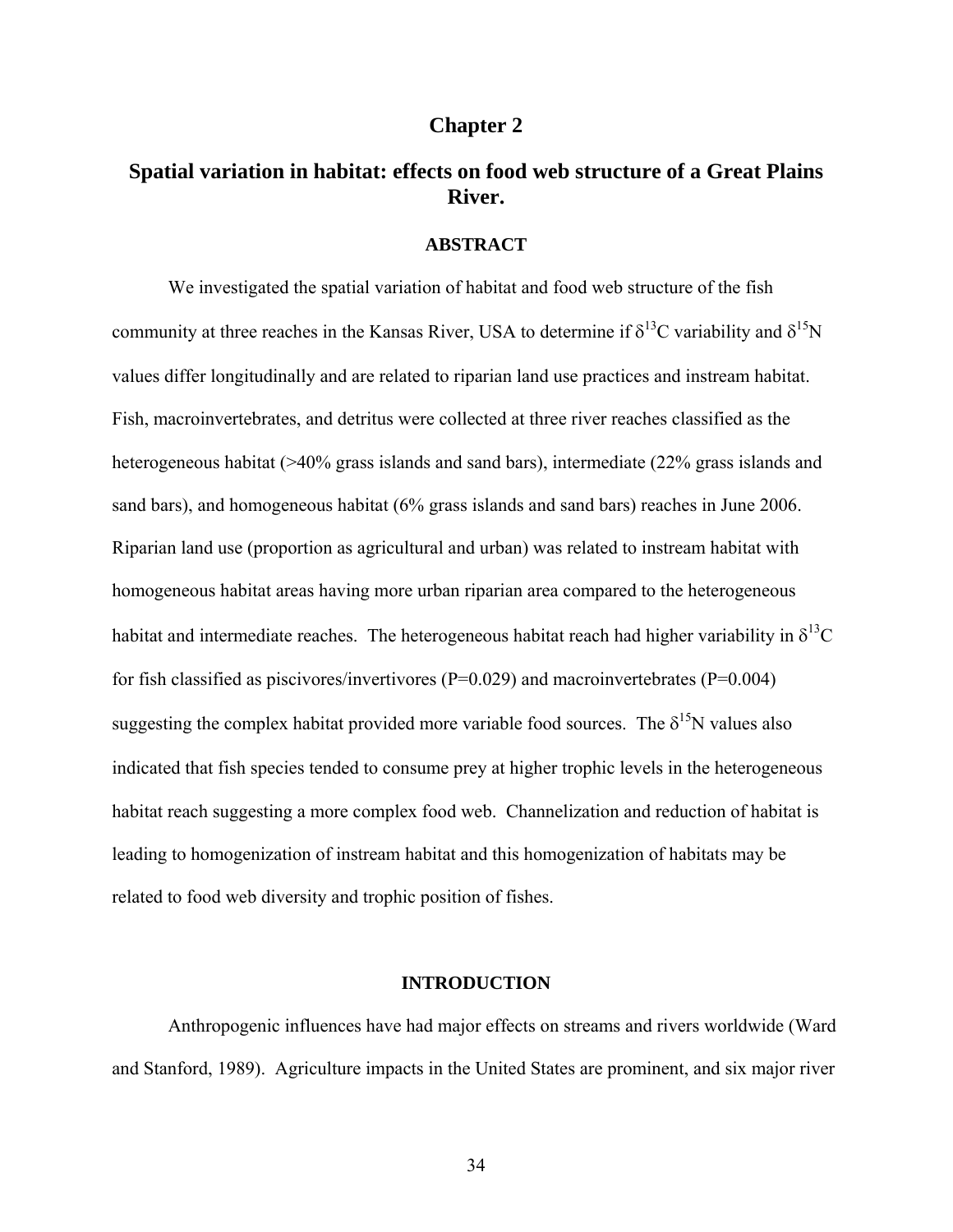basins in North America (Lower Mississippi, Upper Mississippi, Southern Plains, Ohio, Missouri, and Colorado) have over 40% of the land area as agriculture (Allan, 2004). The Kansas River is no different with about 53% of the watershed as agricultural row crop and 43% cattle grazed pastures (US Geological Survey, 1994). The primary impacts from agriculture include increased pollutants, sediments, nutrients, and pesticides, but can also cause reduction of riparian and stream channel habitat and altered flows (Lenat, 1984; Osborne and Wiley, 1988; Cooper, 1993; Johnson et al., 1997; Allen, 2004). Therefore, these agricultural effects also may affect fishes in these areas. Roth et al. (1996) found that the proportion of agricultural land in the watershed was negatively correlated with Index of Biotic Integrity scores in a Midwestern watershed. Berkman and Rabeni (1987) also determined that increase in sedimentation from agriculture reduced aquatic insect diversity and density which negatively influenced the feeding and reproductive strategies of specialized fish species. Karr et al. (1985) noted that agriculture has the broadest impact on riverine communities but localized urban effects can be more intense.

Urbanization occupies only small percentages of land along streams and rivers (10% or more of the catchment area in 10 of the 150 large river basins in North America; Benke and Cushing, 2004), but has been shown to have pronounced effects on streams and rivers relative to land area (Allan, 2004). Urbanization causes river degradation due to the amount of impervious surface area (Paul and Meyer, 2001), which causes increased erosion, channel destabilization and widening, which leads to loss of habitat from channelization, excessive sedimentation, increases in temperature, and reduction in large woody debris in streams (Lenat and Crawford, 1994; Schueler, 1994; Arnold and Gibbons, 1996; Booth and Jackson, 1997; May et al., 1997; Yoder et al., 1999; Wang and Kanehl, 2003; Paukert and Makinster, In press) causing more homogeneous instream habitats. Fish and macroinvertebrate diversity and density tends to decrease with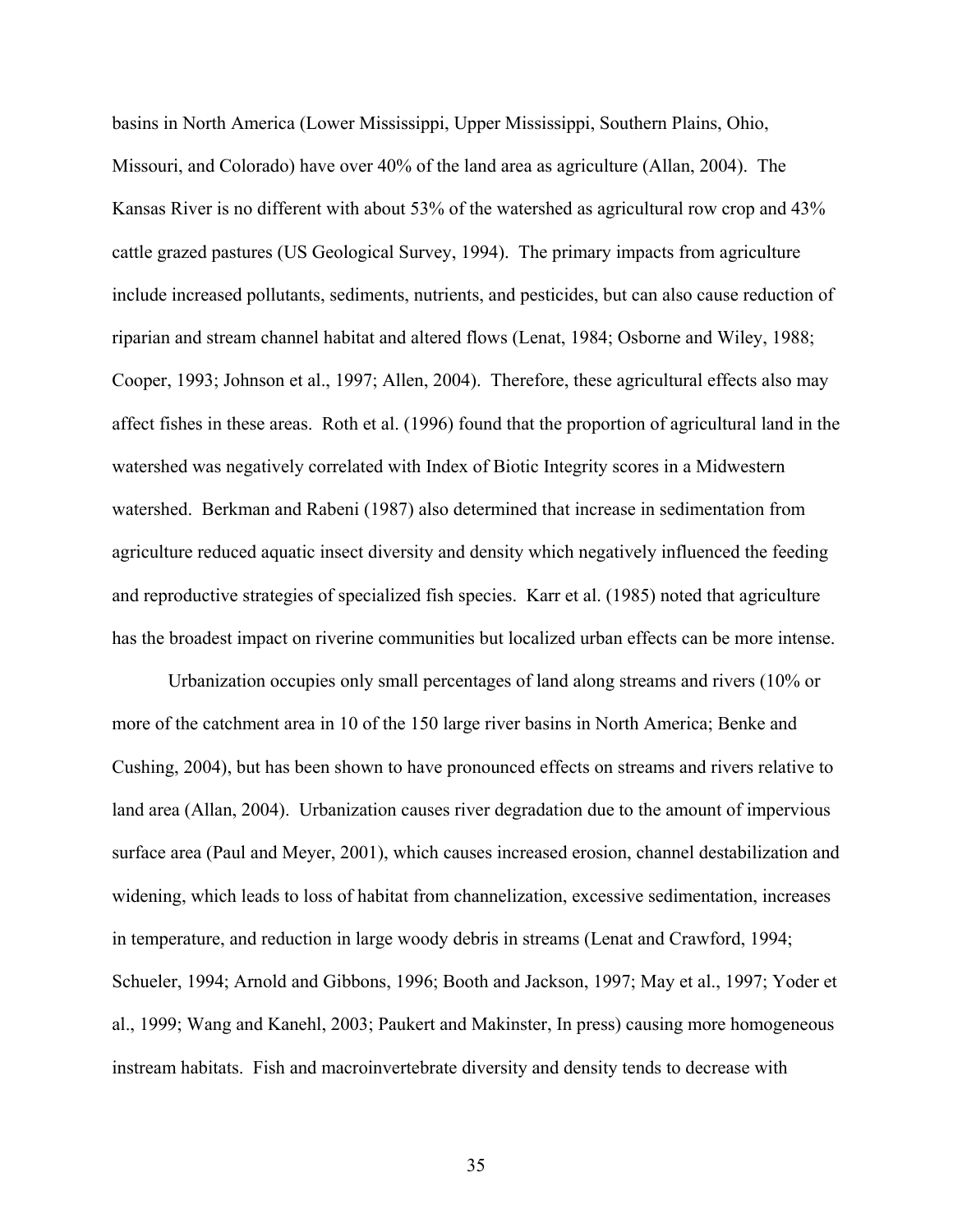increase in impervious surface cover and urban areas (Klein, 1979; Jones and Clark, 1987; Steedman, 1988; Limburg and Schmidt, 1990; Horner et al., 1997; Wang et al., 1997; Yoder et al., 1999; Whiles and Dodds, 2002). Also, Poulton et al. (2003) found that macroinvertebrate diversity and the percent of large river fish specialists tends to decrease with increase in urbanization in the channelized portions of the Missouri River. These alterations to the habitat and macroinvertebrate community also affect fishes. Yoder et al. (1999) found a decrease in abundance of invertivorous fish with an increase in urbanization and suggested this was due to a disruption in the aquatic food web. In the Illinois River Karr et al. (1985) found all feeding guilds have species declining in abundance except for omnivores and relates this to habitat modifications due to urban areas. Also, growth of flathead catfish (*Pylodictis olivaris*) is slower in areas with less instream habitat diversity, which suggests less food available or an increase in intraspecific competition in areas of homogeneous habitats (Paukert and Makinster In Press). Also, fish growth of two Great Plains River fishes was related to habitat and substrate affects on macroinvertebrate abundance (Quist and Guy, 1998; Quist and Guy, 1999).

Carbon stable isotope signature in fishes can be related to flow longitudinally (Finlay et al., 1999; Fry, 2002) and laterally (Gido et al., 2006) within rivers. Finlay et al. (1999) determined that  $\delta^{13}$ C varied with current velocity, and noted that isotopic distinction among habitats could be useful when determining the affects of different anthropogenic effects. Gido et al. (2006) determined  $\delta^{13}$ C values in secondary channels of the San Juan River, New Mexico and Utah were less variable than primary channels, suggesting fishes in secondary channels converge on the same resources, and habitat homogenization in the secondary channels may be related to the less variable  $\delta^{13}$ C values. Therefore using  $\delta^{13}$ C values may be a useful tool to determine if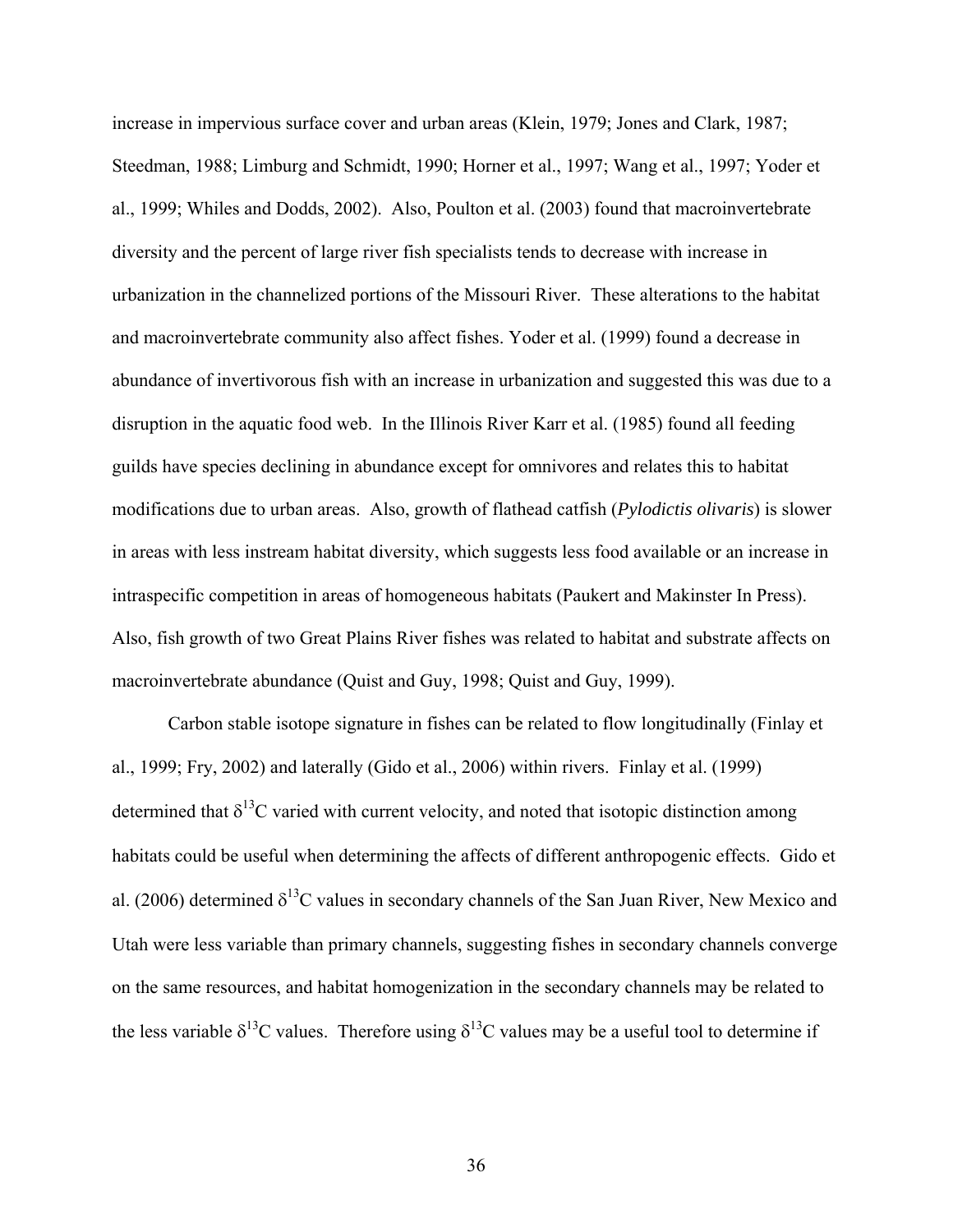fish and macroinvertebrates are affected by urbanization and agricultural land uses, which likely decrease riparian and instream habitat heterogeneity.

Stable isotope  $\delta^{15}N$  values are used to determine trophic position (TP) of organisms as well as food sources. Trophic position is determined by the concentration of  $\delta^{15}N$  in fish tissue relative to that in basal food sources, and is assumed to be greatest in fishes that consume high trophic level prey items with an enrichment of 3.4‰ per trophic level (Cabana and Rasmussen, 1996). The  $\delta^{15}N$  values in fish tissue have been shown to increase with increase in agricultural land, but tend to increase at all trophic levels at the same rate (Anderson and Cabana, 2005). Therefore,  $\delta^{15}N$  values can be used to test if trophic position of species differs across different land uses and if agricultural land use has any affects on  $\delta^{15}N$  enrichment.

Density dependent processes may also affect food habits of fishes. Olson et al. (2003) found in two populations of bluegill that low density populations tended to be specialist feeders and the high density populations tended to forage on a wider range of prey and suggested that high-density populations need to be less selective in their prey choice. If increased species or feeding guild density is causing competition at the reaches we would expect to see less enrichment of  $\delta^{15}N$  or lower TP due to the species having to eat lower quality (i.e., less  $\delta^{15}N$ enriched) prey items.

The objectives of this study were to determine if habitat differs spatially within the Kansas River and are the differences related to land use. Also, does trophic structure differ by anthropogenic disturbances (e.g. land use and instream habitat) or fish density within a large river. We hypothesized that 1) reduction of instream habitat would be related to increased channelization due to urban land use, 2) trophic position of individual fish species would increase in areas with more instream habitat, 3) fish in areas of high habitat heterogeneity would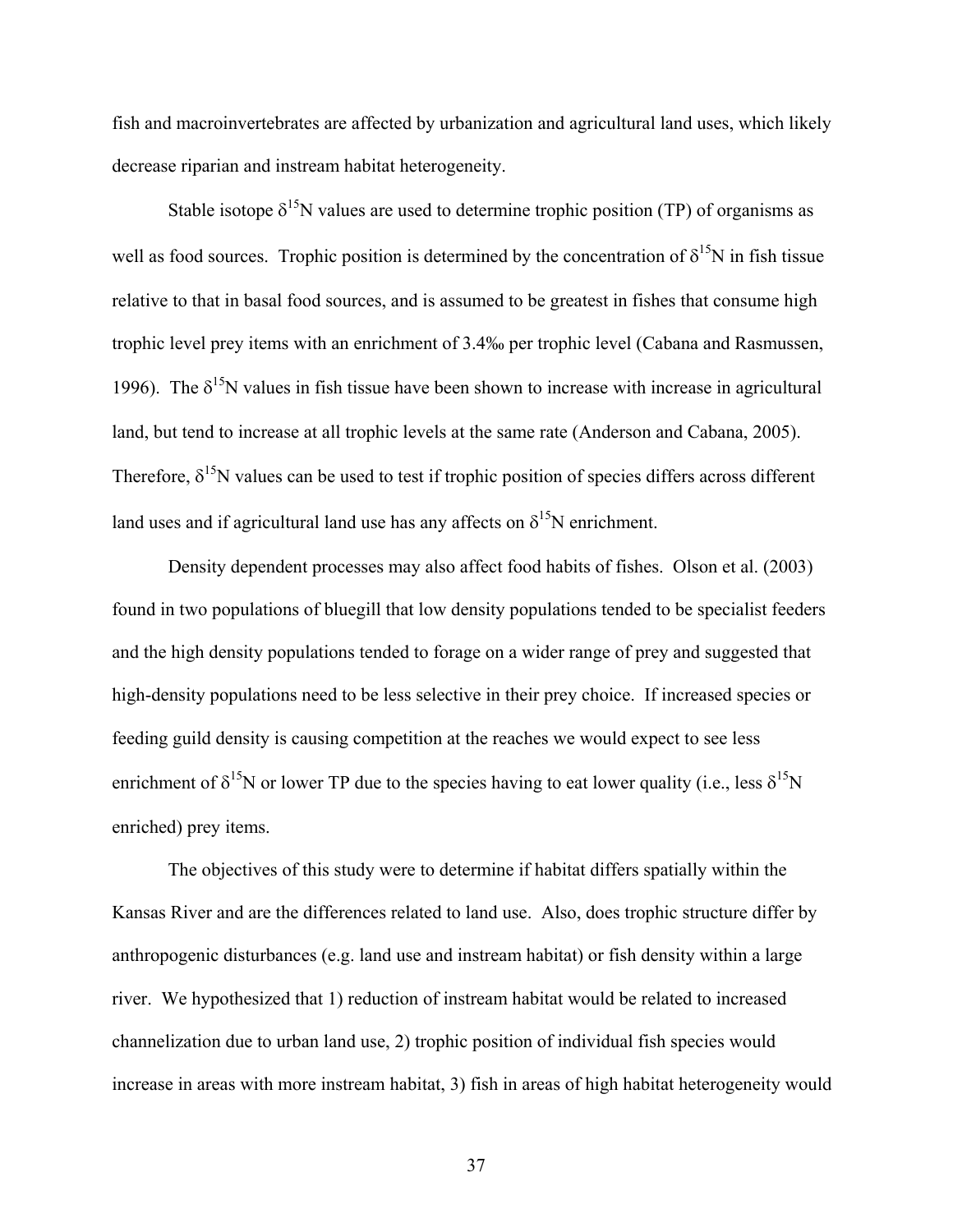have higher variability in  $\delta^{13}$ C values, and 4) increased fish density would result in lower trophic position because of increased competition for food resources.

### **MATERIALS AND METHODS**

## *Study area*

The Kansas River begins near Junction City, Kansas at the confluence of the Smoky Hill and the Republican rivers and flows east 274 km where it joins the Missouri River. The Kansas River drainage area is approximately  $155,000 \text{ km}^2$ , running from the High Plains of Eastern Colorado westward to Kansas City, Kansas (Colby et al., 1956) and consists of about 12% of the Missouri River watershed (Metcalf, 1966). The Kansas River watershed contains eighteen federal reservoirs and about 13,000 small impoundments that affect discharge in the river system causing more stable flows and a decrease in sediment loading downstream (Sanders et al., 1993). Bowersock Dam (a low-head dam at river kilometer, rkm, 83) is the only dam restricting the movement of fish on the main channel of the Kansas River (Quist and Guy, 1999; Eitzmann et al., 2007). Sand is the dominant substrate throughout the river with few gravel beds. The river consists of many shallow side channels, and sandy islands usually overgrown with willows and grasses (Quist et al., 1999) particularly in upriver reaches. Mean depth is typically <1.5 m throughout the river most of the year (Makinster and Paukert, 2008).

Three reaches of the Kansas River were sampled for fishes, riparian and instream habitat, and macroinvertebrates. The fish and macroinvertebrates were collected from June  $12<sup>th</sup>$  to June  $29<sup>th</sup>$ , 2006, and the riparian and instream habitat was collected from satellite imagery from images taken on September 24, 2006. The reaches were chosen as representative of reaches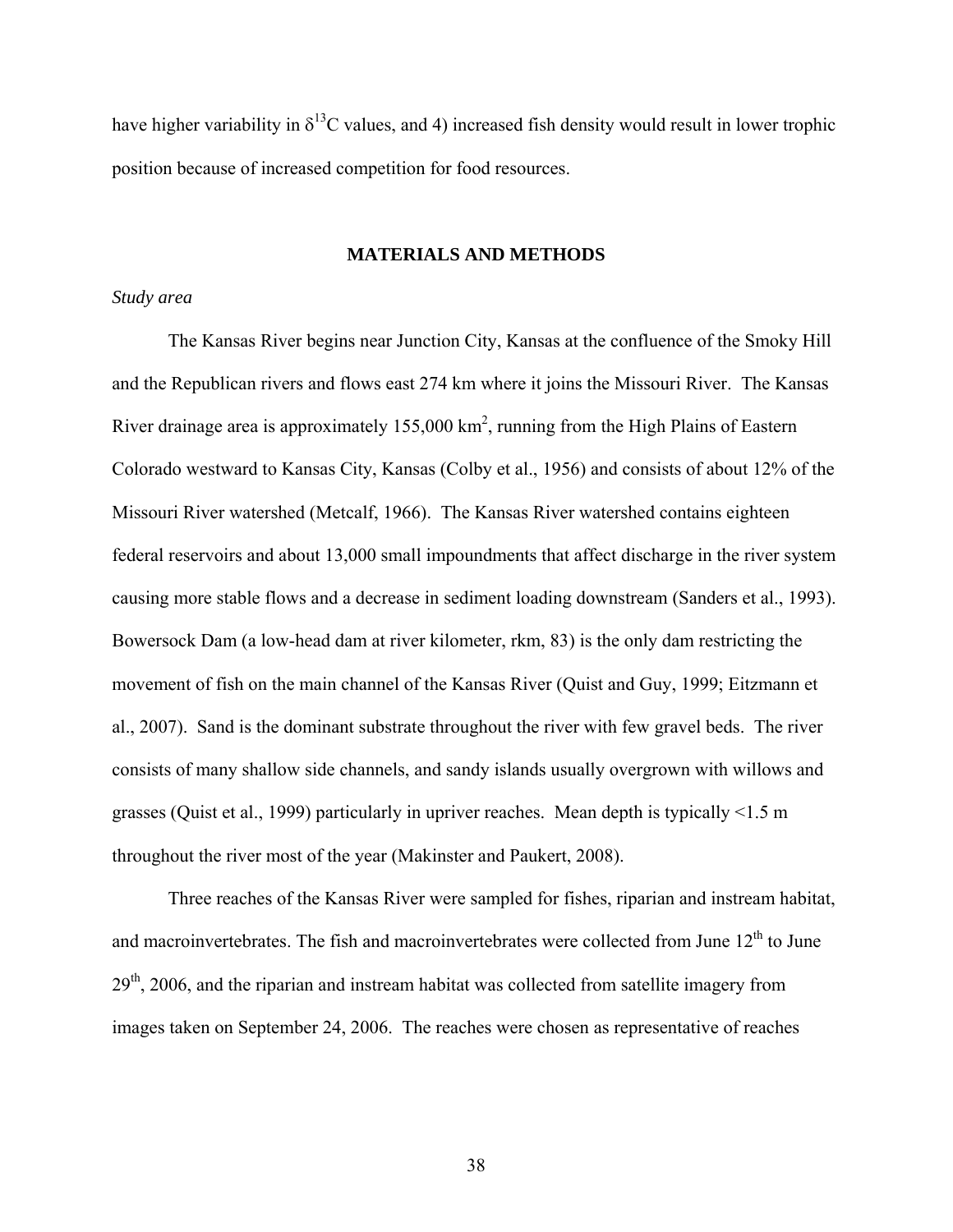throughout the Kansas River and are classified as the reach 1 (rkm 230 to 236), reach 2 (rkm 120 to 126), and reach 3 (rkm 25 to 31).

# *Riparian and instream habitat*

We used 1-m resolution satellite imagery to classify instream and riparian habitat in each reach (Paukert and Makinster, In press). Transects were created perpendicular to the river channel at 1.6 km intervals within the three reaches and addition 9.6 km above each reach, and riparian habitat (200 m on each side of the bankfull height) was measured along the transect. The length of the transect that was agriculture (row cropland and pasture grassland), forested (larger trees and vegetation), and urban land (obvious roads, paved parking lots, sand pits, and other man-made disturbances, Paukert and Makinster, In press) was calculated for each transect using ArcGIS 9.0. Bankfull width (m) was calculated as distance between the two most pronounced banks along the transect (Armantrout, 1998; Paukert and Makinster, In press). Within the bankfull width, the number of channels (areas containing flowing water), grass islands (grass and forested areas with a channel present on each side), and sand bars (sand and vegetated areas between the bankfull mark and the channel) were recorded. The proportion of each instream habitat was calculated as the proportion of each transect within bankfull width in each habitat. We estimated the proportions of the different instream habitats by using the bankfull width.

#### *Field collections*

Multiple gears were used in each reach to collect all fishes at each location. The gears used in collection included daytime boat electrofishing (7-11 A; 400-500 V; 40-60 pulses), gill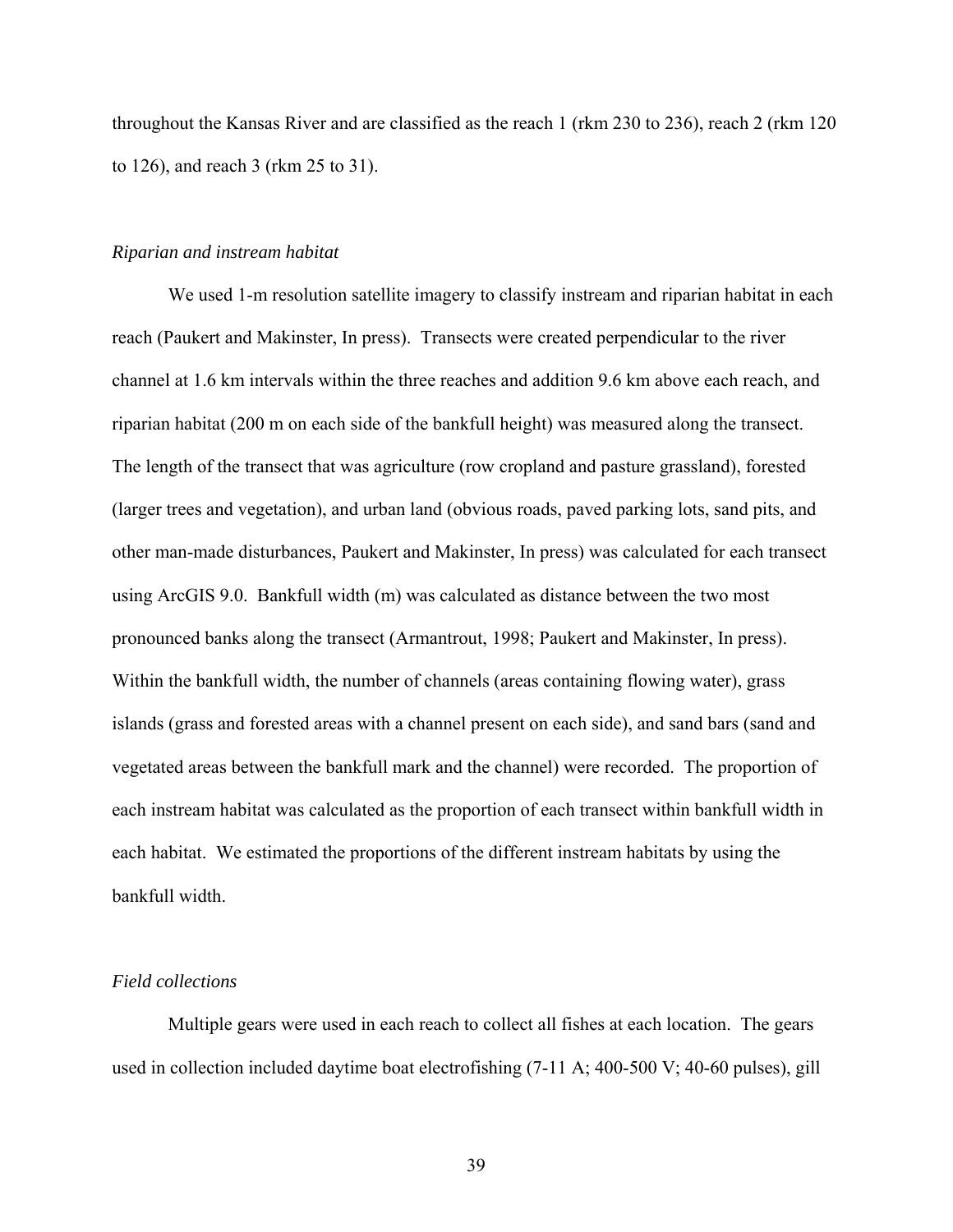nets (30.5 m x 1.8 m deep, 4-7.62 m panels of 1.9, 3.8, 5.1, and 7.6 cm bar meshes), large hoop nets (1.1 m diameter, 3.8 cm bar mesh), small hoop nets (0.6 m diameter, 0.48 cm bar mesh), and a straight seine (4.5 m x 1.2 m, 0.64 cm mesh). All species were collected from the main channel and main channel border areas and depth (m) was recorded at each site sampled. Sample sites within each reach were selected randomly unless habitat was limited in which case all available habitat was sampled.

Stomachs and dorsal muscle tissues were removed in the field from the large-bodied adult fish and placed in ice and transported to the laboratory. The smaller bodied adult fish were kept whole, placed in ice in the field, and the dorsal muscle and stomachs were removed in the laboratory. Muscle and stomachs were taken from an average of 4 adult fish (range 1-6) of each species at each reach for stable isotope and stomach content analysis. Only adults were used to account for any possible diet shifts between age classes.

Macroinvertebrates were collected opportunistically within each reach using macroinvertebrate nets and sieves to capture all available taxa. Macroinvertebrates were taken from the substrate and from woody debris in the main channel and main channel border. All aquatic macroinvertebrate taxa available at each reach were collected and classified to order. Jardine et al. (2005) determined that gut contents should be removed from predatory macroinvertebrates before conducting stable isotope analysis. Therefore, all macroinvertebrates were kept alive for 24 hours to allow them to expel unwanted material.

#### *Stable Isotope Analysis*

White dorsal muscle was used for stable isotope analysis because it best represents the isotope signature of fish (Rounick and Hicks, 1985; Hesslein et al., 1993), has the lowest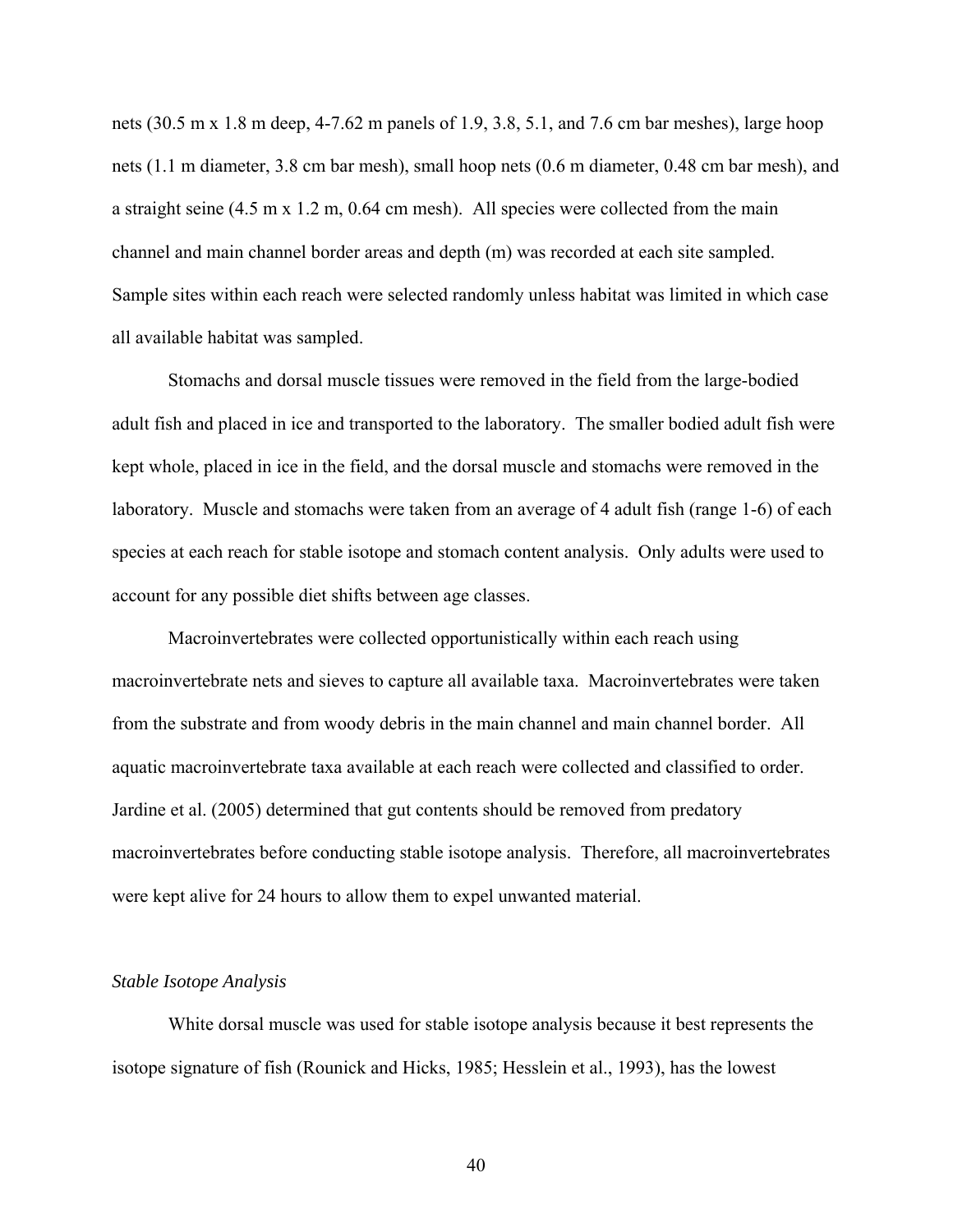variability with respect to diet of  $\delta^{13}C$  and  $\delta^{15}N$ , and does not require the removal of inorganic carbonates (Pinnegar and Polunin, 1999). All samples of muscle and macroinvertebrates were dried at a constant temperature (60 °C) for 48 h prior to grinding into a fine powder with a mortar and pestle or a coffee grinder. All fish and macroinvertebrate stable isotope analysis was conducted in the Stable Isotope Mass Spectrometry Laboratory (SISML) at Kansas State University or at North Carolina State University in the Analytical Services Lab - Stable Isotope Mass Spectrometry (ASL-SIMS) with a Thermo-Finnigan Delta Plus mass spectrometer with a CE 1110 elemental analyzer and Conflo II interface in continuous flow mode (CF-IRMS). Stable isotope ratios were calculated in standard notation:

$$
\delta^{15}N = [({}^{15}N/{}^{14}N_{sample}/{}^{15}N/{}^{14}N_{standard})-1 \times 1000]
$$
  

$$
\delta^{13}C = [({}^{13}C/{}^{12}C_{sample}/{}^{13}C/{}^{12}C_{standard})-1 \times 1000]
$$

Data are reported on a per million (‰) basis.

Although  $\delta^{15}N$  values primary consumers may vary across site, Anderson and Cabana (2005) showed that trophic levels vary similarly across sites, and support the use of primary consumers as a baseline source for calculating trophic position (TP). Therefore, TP was calculated similar to methods in Cabana and Rasmussen (1996) by using a dominant primary consumer as the baseline, assuming a 3.4‰ increase in  $\delta^{15}N$  with an increase of one trophic level (Minigawa and Wada, 1984; Post, 2002):

$$
TP = [(\delta^{15}N_{fish} - \delta^{15}N_{primary \, consumer})/3.4] + 2
$$

We chose chironomids as our baseline primary consumer because they were abundant in all three reaches and were similar to other primary consumers (i.e., ephemopterans; Gido and Franssen, 2007), and the baseline  $\delta^{15}N$  value was based off the chironomid samples taken in each reach.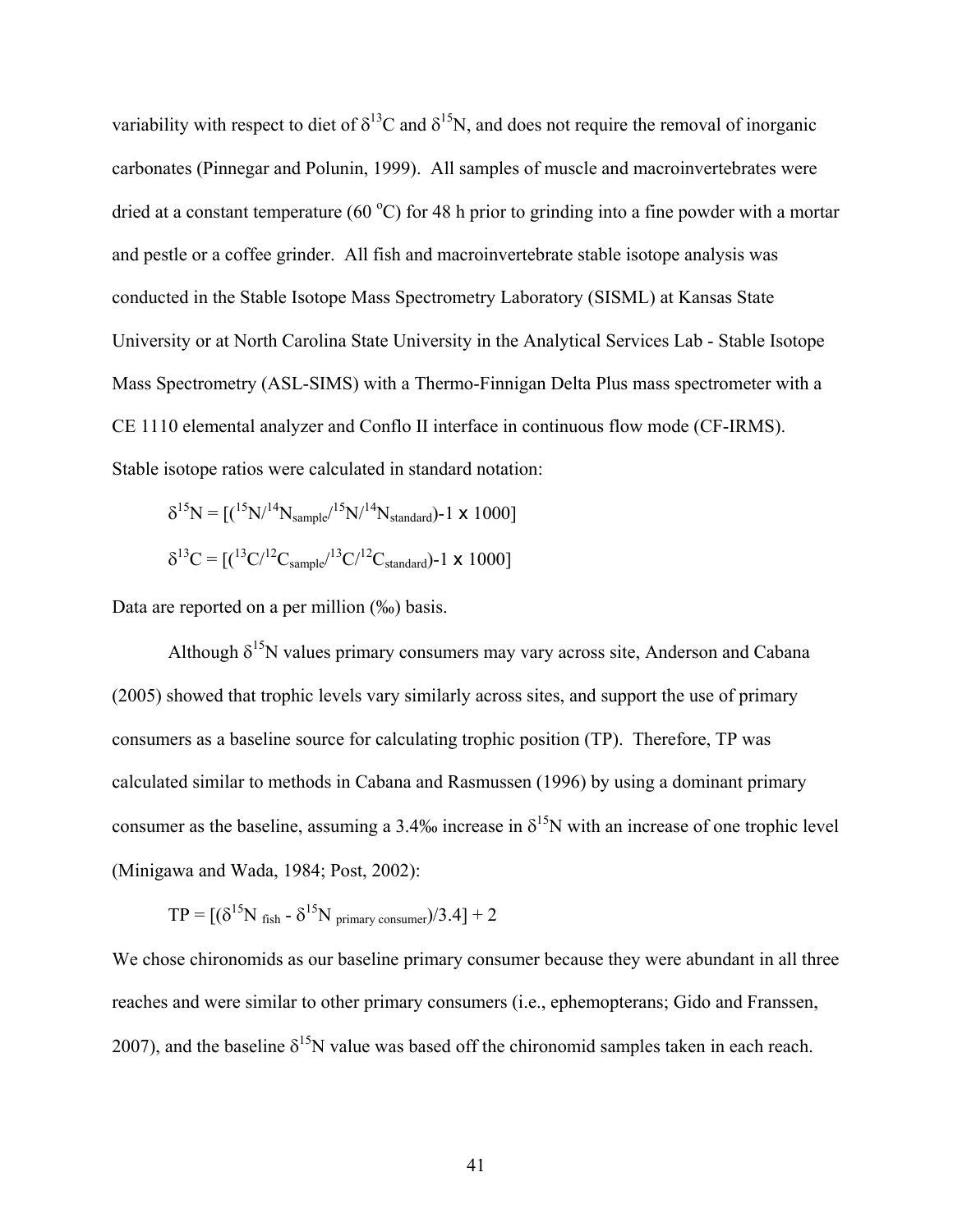# *Stomach Content Analysis*

 Stomach contents were analyzed for all fishes to the lowest possible taxon. Contents of the stomachs were allowed to dry at  $60^{\circ}$  C for 24 hours, and each individual item was weighed to obtain a percent diet by dry-weight for each item for each individual fish. Data were summarized as mean percent by dry weight of each diet item for each species at each reach. In addition, diet data were summarized by fish feeding guilds from Plieger (1997; Table 2.1).

TP was also calculated using the diet items found in each individual fish. In order to calculate TP, each diet item was identified as detritus and plant matter (TP=1), macroinvertebrates (TP=2), and fish (TP=3). TP was then calculated using the equation in Vander Zanden et al. (1997)

$$
TP_{\text{dict}} = \sum (V_i T_i) + 1
$$

where  $V_i$  is the percent dry weight of the ith prey item and  $T_i$  is the TP of the ith prey item.

#### *Data Analysis*

A multivariate analysis of variance (MANOVA) was used to test if mean proportion of riparian and instream habitat differed among reaches with measurements from each river km as the replicates. If the MANOVA was significant an analysis of variance (ANOVA; Proc Mixed in SAS) was used to test which habitat variables differed among reaches (Littel et al., 1996). Statistical significance was declared at P≤0.10, and least squares means tests were used to test where means differed if the ANOVA was significant.

Biplots of mean  $\delta^{13}C$  and  $\delta^{15}N$  values for each fish species and macroinvertebrate taxa were plotted to assess the trophic structure of fishes among the three reaches. Coefficients of variation (CV), range, and standard error of the  $\delta^{13}$ C and  $\delta^{15}$ N values were calculated by the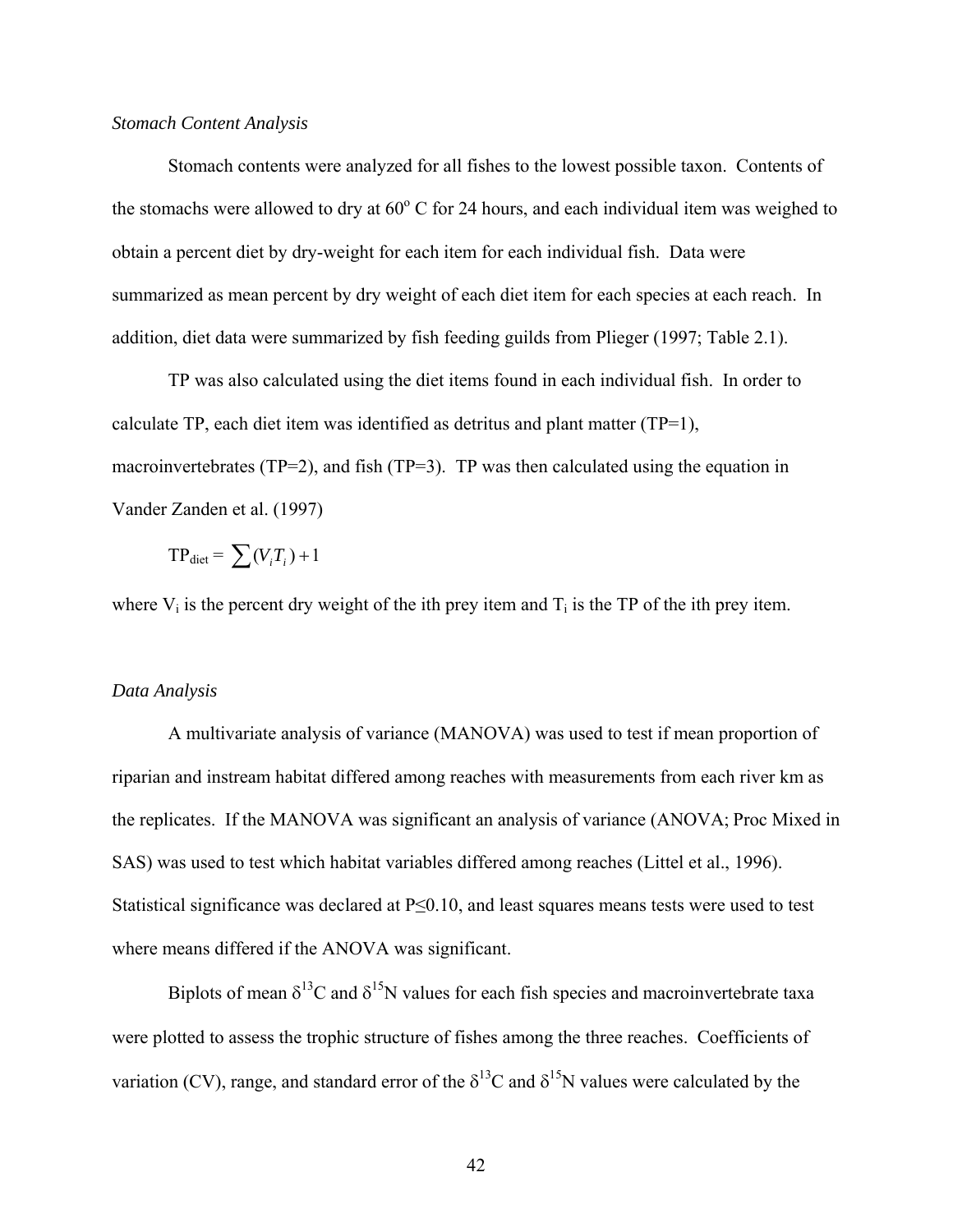different trophic levels of macroinvertebrates and fishes among all locations. An ANOVA was conducted to test if mean  $\delta^{13}$ C and  $\delta^{15}$ N values differed among reaches for each feeding guild to test where enrichment was highest. To test if variance in  $\delta^{13}$ C and  $\delta^{15}$ N differed across reaches for the different feeding guilds a Levene's test for homogeneity of variance was used. An ANOVA was also used to test if mean stable isotope TP differed among reaches for the different feeding guilds collected in all reaches.

Linear regression was used to test if stable isotope TP of all species from all sites and stomach content TP of all species were associated. A slope of 1 would indicate that TP for both methods was the same. Due to only having three reaches we visually assumed how TP was related to fish density. Abundance of individuals was calculated by taking the catch per unit of effort (CPUE) for each guild and multiplying it by a standard amount of effort making effort equal across locations (since effort was relatively equal for each gear in each reach). For example, if total abundance of a species was 10 and effort was 10 minutes of electrofishing at that reach, then CPUE at that reach would be 1 fish per minute. After calculating CPUE at all reaches we can standardize the effort and then calculate the estimated total abundance with standardized effort. Therefore if our standardized effort was 5 minutes of electrofishing the estimated abundance of the species would be 5 from the example.

#### **RESULTS**

# *Riparian and instream habitat*

Riparian and instream habitats differ among reaches (Wilks' lambda=0.193, d.f.=14, 42, P<0.001). Riparian habitat consisted of 46% agricultural land in reach 1 which tended to have more agricultural land than reach 2 (37%) and reach 3 (30%; Fig. 2.1A). Reach 1 had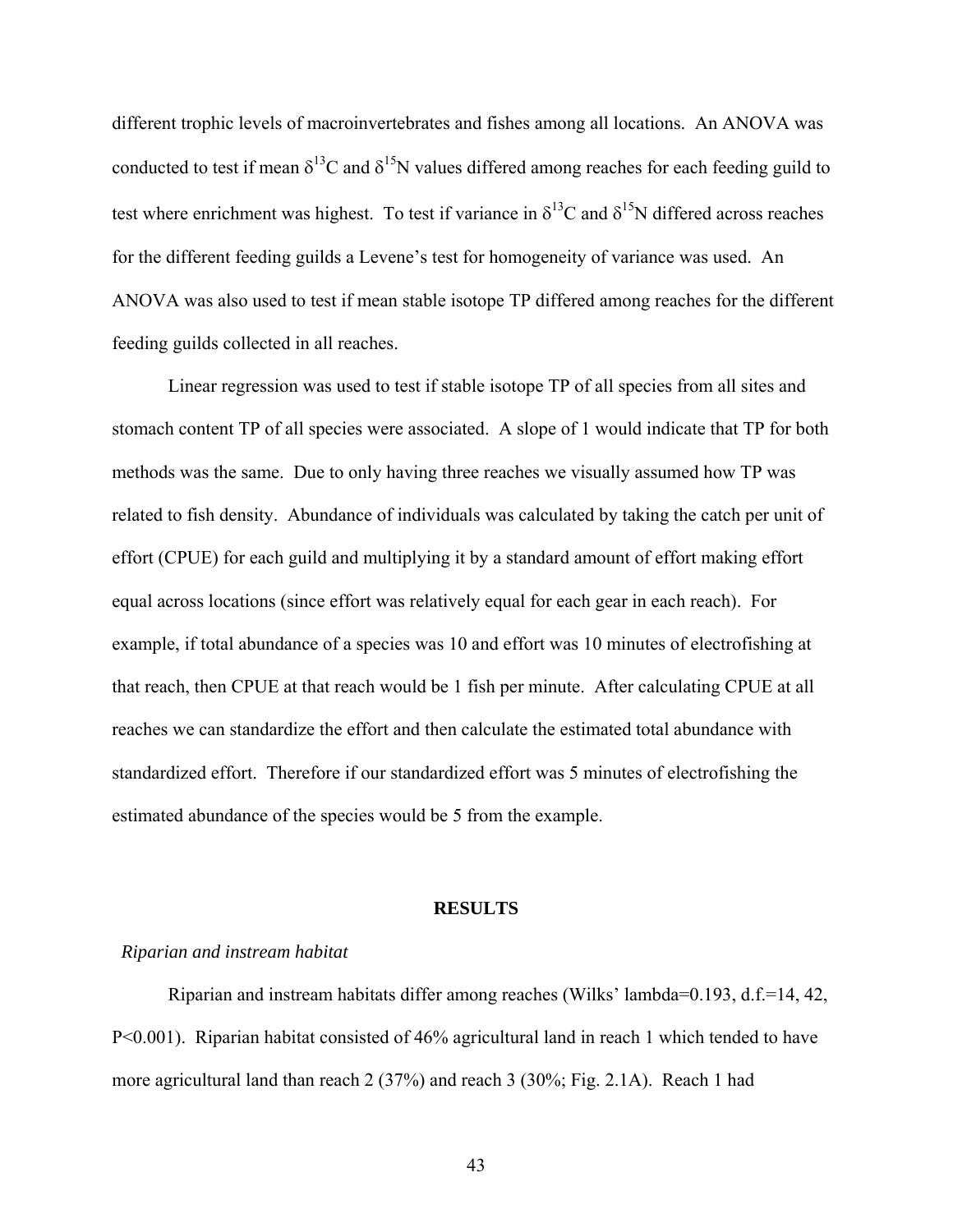significantly more forested area (49%) and less urban land (5%) than reach 3 (28% forested, 41% urban; Fig 2.1A) . Reach 2 did not significantly differ from reach 1 or reach 3 in the amount of agricultural, forested or urban land use (Fig. 2.1A).

 Instream habitat also differed among reaches with the reach 1 having a higher proportion of bankfull width as islands and sandbars (Fig. 2.1B). Reach 2 was narrower and has fewer channels than reach 1 and reach 3, although reach 3 had the greatest mean depth. Reach 1 also had less main channel area (59%) than reach 2 (77%) and reach 3 (93%). Reach 1 also has more grass islands (21%) than reach 2 (0%) and reach 3 (1%; Fig. 2.1B). Reach 1 and reach 2 appeared to have more variable instream habitat than the reach 3 (Fig. 2.1B). Therefore, the reach 1 has more islands and sand bars and will now be referred to as the heterogeneous habitat reach, whereas reach 3 was homogeneous with few braided channels or islands in its instream habitat and was deeper and more channelized and will be referred to as the homogeneous habitat reach. Reach 2 had less instream habitat than the heterogeneous habitat reach but had more than the homogeneous habitat reach and will be considered the intermediate reach.

# *Fish and Macroinvertebrate collection*

A total of 157 individuals accounting for 12 species were used for stable isotope analysis. We captured at least 3 individuals of each species in each reach except for blue sucker, *Cycleptus elongatus*, in the intermediate reach (1 fish), emerald shiner, *Notropis atherinoides*, in the heterogeneous habitat reach (2 fish) and the homogeneous habitat reach (1 fish), and shovelnose sturgeon, *Scaphirhynchus platorynchus*, in the homogeneous habitat reach (2 fish). Woody debris contained many of the macroinvertebrate taxa (Chironimidae, Ephemeroptera, Hemiptera,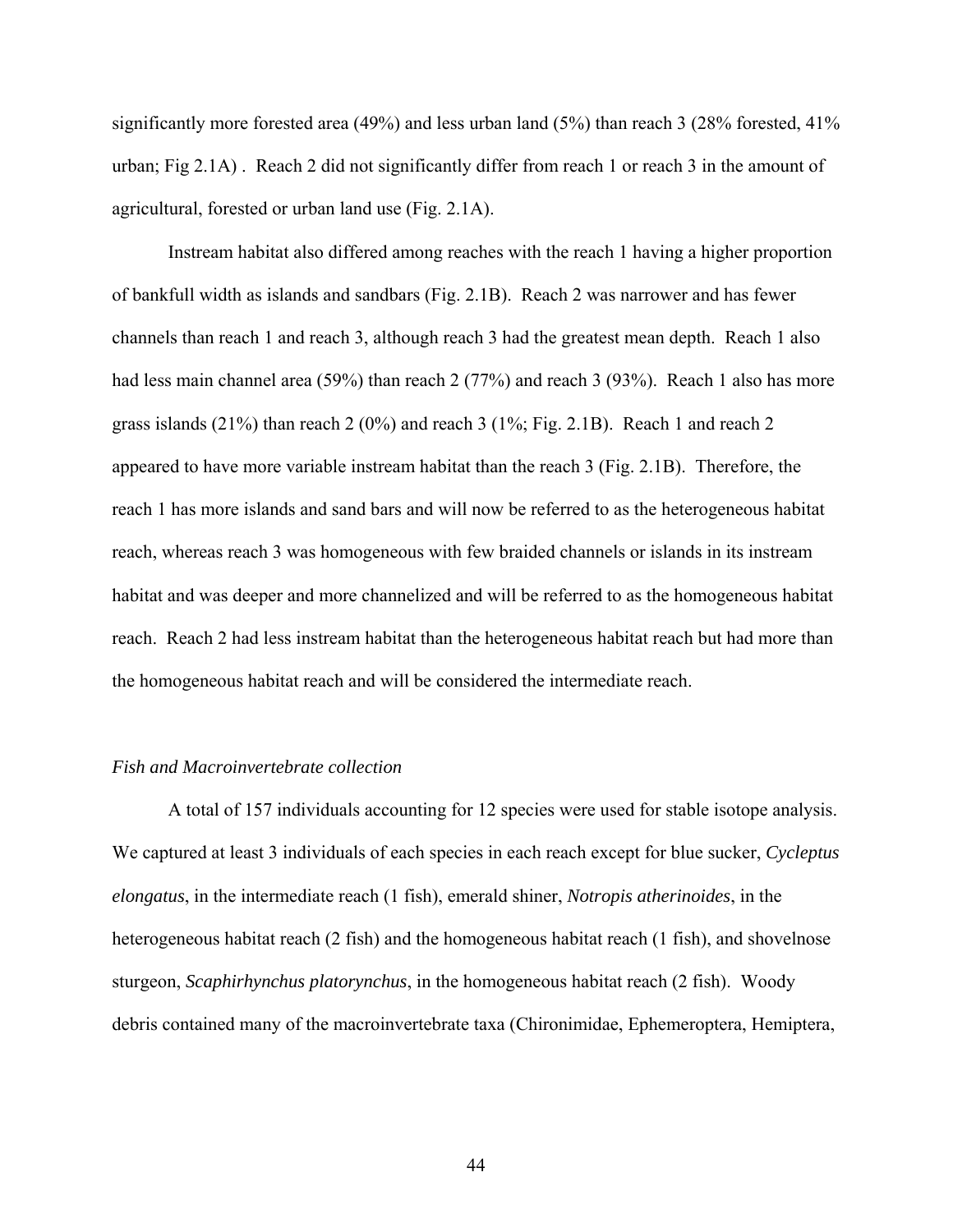Megaloptera, Odonata, Plecoptera, and Trichoptera). Of the macroinvertebrates sampled only plecopterans were not collected in all three reaches.

# *Primary Consumers*

The  $\delta^{13}$ C values varied among reaches for each species. The  $\delta^{13}$ C values of macroinvertebrates ranged from -27.3 (Ephemeroptera) to -20.4 (Chironomids; Fig. 2.2) in the heterogeneous habitat reach, from -25.0 (Megaloptera) to -23.2 (Hemiptera; Fig. 2.2) in the intermediate reach, and from -25.8 (Trichoptera) to -24.2 (Plecoptera; Fig 2.2) in the homogeneous habitat reach. Mean  $\delta^{13}$ C values of macroinvertebrates did not differ among reaches (P=0.771), but variance was higher in the heterogeneous habitat reach than the other reaches and had a much wider range of values (Table 2.2; P=0.004). The range of  $\delta^{13}$ C in the heterogeneous habitat reach was 3.8 to 4.3 times higher for the intermediate and homogeneous habitat reaches.

The mean  $\delta^{15}N$  values for macroinvertebrates were highest in heterogeneous habitat reach for all macroinvertebrate taxa ( $P=0.014$ ). The  $\delta^{15}N$  values were >12.0 in the heterogeneous habitat reach for four of the seven macroinvertebrate taxa, and were <12.0 for all taxa in the intermediate and homogeneous habitat reaches (Fig. 2.2). Macroinvertebrate taxa in homogeneous habitat reach appear to be the least enriched with  $\delta^{15}N$  with values ≤11.0 for five of the seven taxa (Fig. 2.2). However, variability of  $\delta^{15}N$  did not differ among reaches  $(P=0.442)$ .

# *Detritivorous and omnivorous fishes*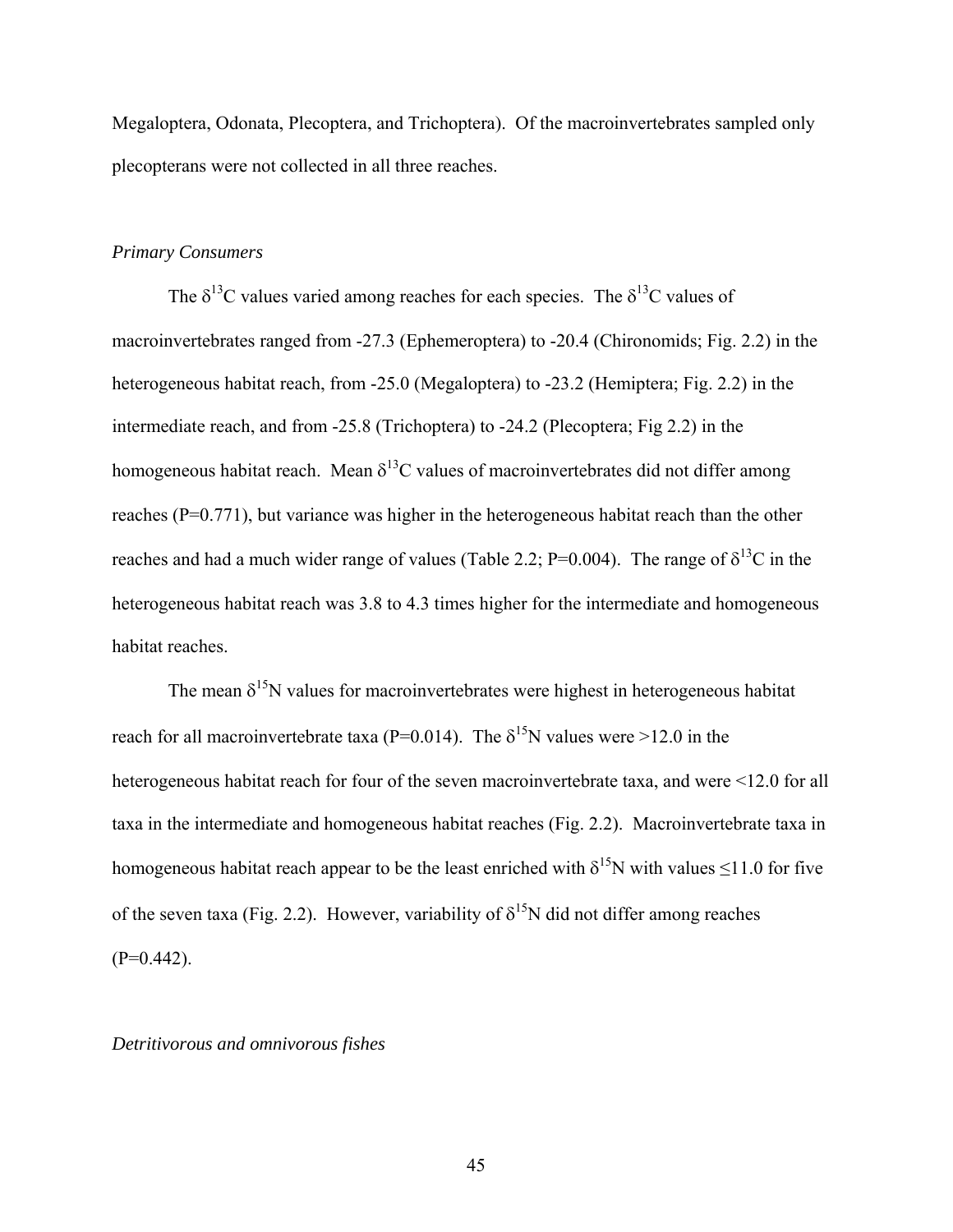Similar to primary consumers, the range in  $\delta^{13}$ C values for detritivorous and omnivorous fishes varied by reach. The heterogeneous habitat reach had the widest range of  $\delta^{13}C$  values with a total range of 2.6‰ (Table 2.2; Fig. 2.2). The intermediate reach  $\delta^{13}$ C values had a range of 2.2‰ and showed a wider range in  $\delta^{13}$ C values than the homogeneous habitat reach which had a total range of 1.4‰. The overall range of  $\delta^{13}C$  values for the detritivorous and omnivorous fishes only ranged from -24.4 to -21.8 (Table 2.2; Fig. 2.2). All reaches showed enrichment in  $\delta^{13}$ C from macroinvertebrates to detritivorous and omnivorous fishes except for in the heterogeneous habitat reach where chironomids and hemipterans were more enriched in  $\delta^{13}C$ than the fishes (Fig. 2.2). The  $\delta^{13}$ C values had the widest range (2.6) in the heterogeneous habitat reach but variability did not differ among reaches (Table 2.2; P=0.409). In contrast, the homogeneous habitat reach has the narrowest range (1.4) and the CV was half the heterogeneous habitat reach CV.

Mean  $\delta^{15}N$  values of the detritivorous and omnivorous fishes are more enriched  $\delta^{15}N$ compared to natural sources in the heterogeneous habitat reach than in the intermediate and homogeneous habitat reaches (P<0.001) with all species values ranging from 14.0 to 15.8 (Fig. 2.2; Table 2.2). The intermediate reach and the homogeneous habitat reach had similar ranges with  $\delta^{15}N$  values ranging from 12.7 to 14.1 and 12.0 to 14.3 respectively (Fig. 2.2; Table 2.2). However variability in  $\delta^{15}N$  did not differ among reaches (P=0.976). The heterogeneous habitat reach also showed higher stable isotope TP throughout most of the detritivorous and omnivorous species with 6 of the seven species showing higher TP in the heterogeneous habitat reach compared to the intermediate and homogeneous habitat reaches. The intermediate and homogenous habitat reaches show the detritivorous and omnivorous species consuming prey at a significantly lower TP compared to the heterogeneous habitat reach (P<0.030; Fig. 2.3).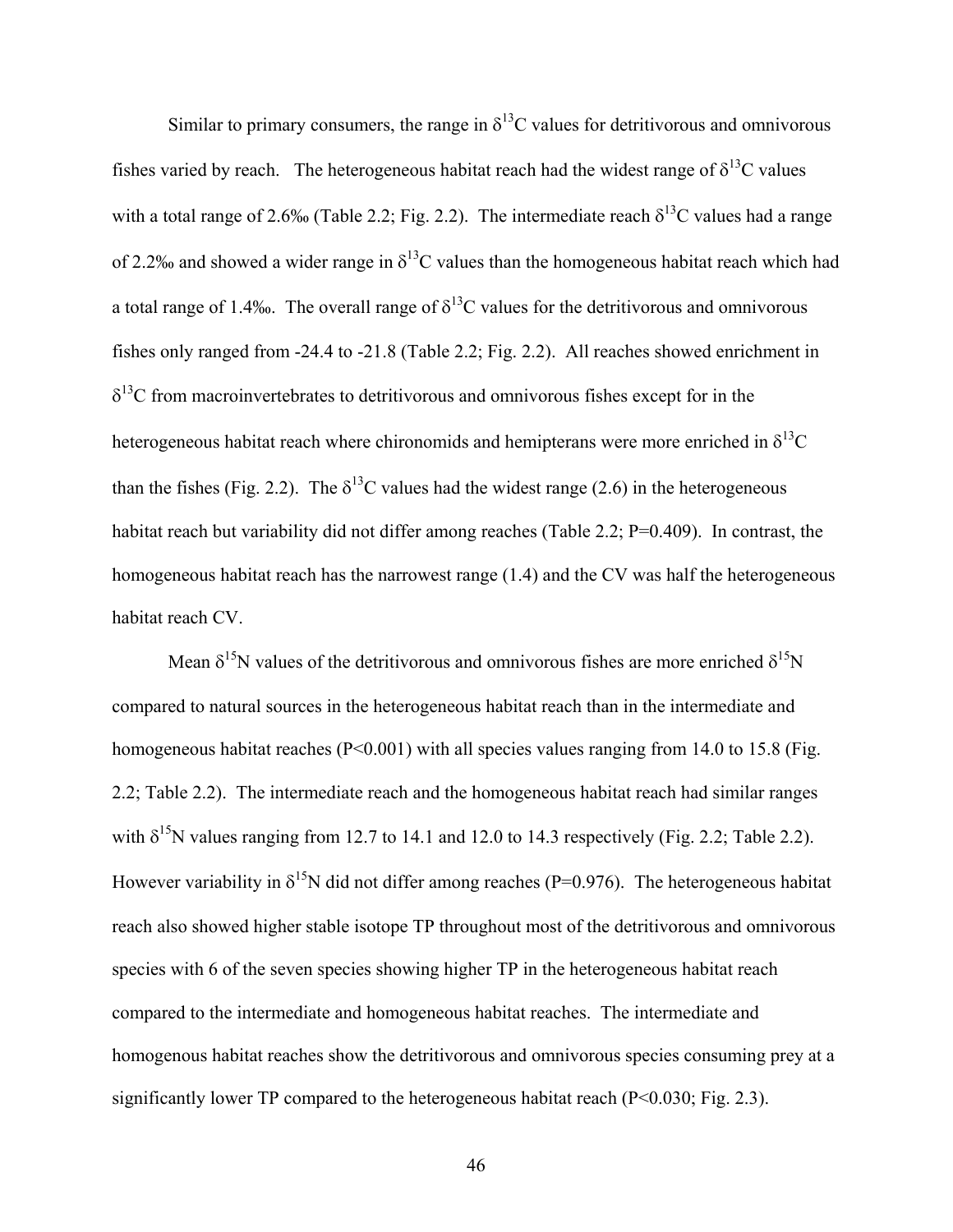#### *Piscivorous and invertivorous fishes*

Piscivorous and invertivorous fishes  $\delta^{13}$ C values range from -23.7 to -20.9, -25.0 to -21.8, and -23.7 to -22.3 in the heterogeneous, intermediate, and homogeneous habitat reaches respectively (Table 2.2; Fig. 2.2). The intermediate reach shows the widest range in values, but the heterogeneous habitat reach had the highest enrichment in  $\delta^{13}$ C values (Table 2.2, P=0.003). Similar to detritivorous and omnivorous fishes, the homogeneous habitat reach had lower variability of  $\delta^{13}$ C, about half compared to the heterogeneous and intermediate habitat reaches (Table 2.2, P=0.029).

 The heterogeneous habitat reach had significantly higher (P<0.001, Table 2.2) enrichment in  $\delta^{15}N$  for piscivorous and invertivorous fishes than in the intermediate and homogeneous habitat reaches, with the heterogeneous habitat reach values  $>15.8$  and in the intermediate and homogeneous habitat reaches all values were <15.7 except for longnose gar (*Lepisosteus osseus*; Table 2.2). Piscivorous and invertivorous species in the heterogeneous habitat reach typically consumed food at higher TPs than in intermediate and homogeneous habitat reaches (Fig. 2.3). Four of the five piscivorous and invertivorous species consumed prey at a higher TP in the heterogeneous habitat reach, with species in the intermediate and homogeneous habitat reaches tending to consume prey at a significantly lower trophic level.

### *Stomach content and feeding guild analysis*

Stomach content analysis revealed that literature-based feeding guilds matched with the stomach contents. Detritivorous fish had greater than 50% of diet as algal/detritus, where piscivorous fish had 95-100% of diet as fish. Omnivorous fishes had a varied diet, but still had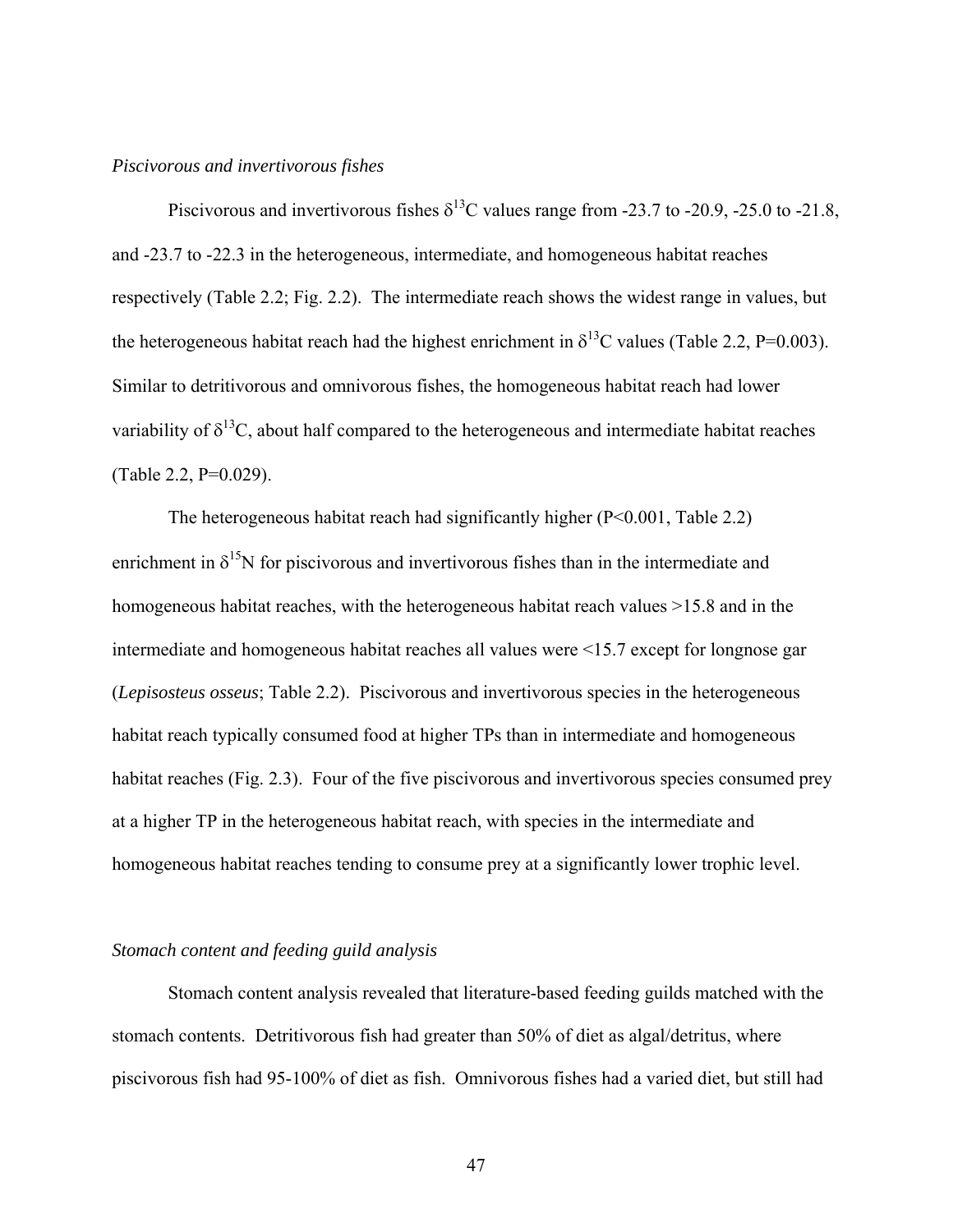41-64% algae/detritus (Table 2.3). The TP calculated through stable isotope analysis was related to TP calculated by stomach content analysis (P=0.076; Fig. 2.4). However, the slope differed from 1 ( $P=0.038$ ) because TP calculated by the stable isotope analysis tended to be higher than the stomach content TP for detritivores and omnivores and TP was higher than the stable isotope TP for the piscivorous species (Fig. 2.4).

In general, guilds with high abundance (detritivores and omnivores) had low  $\delta^{15}N$  and consumed food at lower trophic levels (Fig. 2.5). However, no density dependent patterns were evident within feeding guilds. For example, invertivores in the heterogeneous habitat reach had higher abundance than invertivores in the intermediate and homogeneous habitat reaches, but still had higher TP and  $\delta^{15}N$  values. For the piscivores, detritivores, and omnivores there is no pattern suggesting that increased abundance was related to lower  $\delta^{15}N$  enrichment or TP (Fig. 2.5).

# **DISCUSSION**

Land use and instream habitat alterations may cause significant changes in the food web of the Kansas River fish community. Instream and riparian habitat differed throughout the river changing from agriculturally dominated, heterogeneous instream habitat areas to areas dominated by an urban riparian zone with homogeneous instream habitat. This corresponded to urban areas having a deeper and narrower channel with fewer braided channels and islands, which is consistent with Paukert and Makinster (In press) who documented more variable habitat with areas of islands, log jams, rip rap, and more channels in the heterogeneous reach of the Kansas River. The reduction of instream habitat in urban areas of the river suggests homogenization of the habitats, which is consistent with other studies (Lenat and Crawford,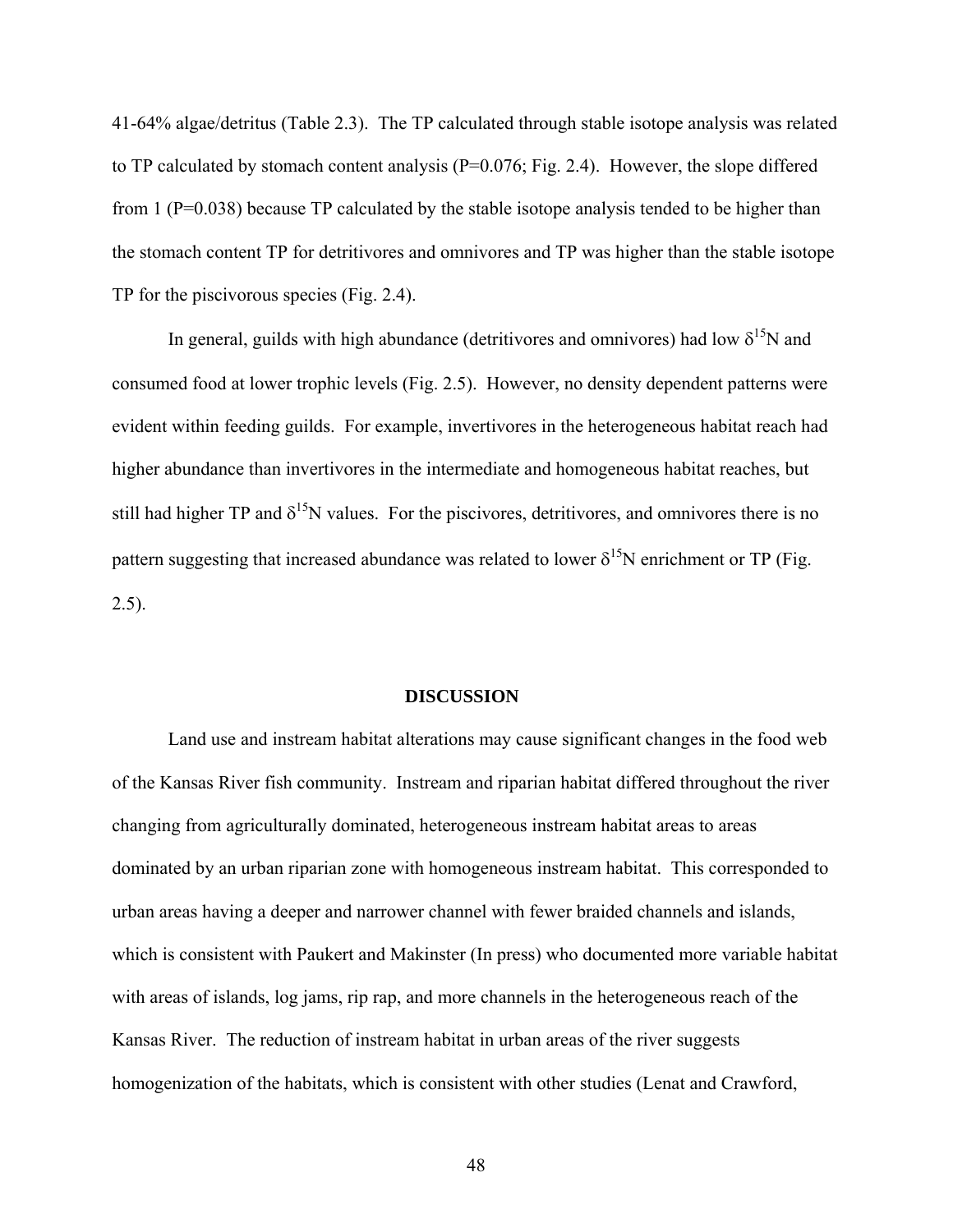1994; Schueler, 1994; Arnold and Gibbons, 1996; Booth and Jackson, 1997; May et al., 1997; Yoder et al., 1999; Paukert and Makinster, In press).

 Agricultural areas typically cause high nitrogen loading into river and stream ecosystems due to the application of industrial fertilizers and animal wastes (Kreitler, 1979; Högberg, 1990; Heaton, 1986; Kendall 1998) and higher enrichment of  $\delta^{15}N$  compared to natural sources may occur, which is consistent with our study. Anderson and Cabana (2005) found at 82 different sites in the St. Lawrence lowlands that increased agricultural land use showed increased enrichment of  $\delta^{15}N$  values for primary and secondary consumers. This also indicated that primary and secondary consumers are enriched at the same rates with increased agricultural area, suggesting that though  $\delta^{15}N$  values are enriched, the calculated TP should not be affected. Our study also indicated an increase in  $\delta^{15}N$  values in agricultural areas. However, data collected from the Kansas Department of Health and Environment indicated that nitrate levels at three sites on the Kansas River (one site within 16 km downstream of each of our reaches) from 2006 did not differ throughout the river and total nitrogen was actually highest in the homogeneous habitat reach that contained more urban riparian area (A. Stahl, KDHE unpublished data). Therefore the high  $\delta^{15}N$  values in the heterogeneous habitat reach, which contains more agricultural land, may not necessarily be due to high nitrogen loads from agriculture. Species tended to feed at a higher trophic level in the heterogeneous habitat reach suggesting that the loss of instream habitat in the intermediate and homogenous habitat reaches has more of an effect on the food web structure than increased nitrogen values. This is consistent with other studies (Dvorak and Best, 1982; Cyr and Downing, 1988) who showed that habitat complexity is positively correlated with availability of food resources.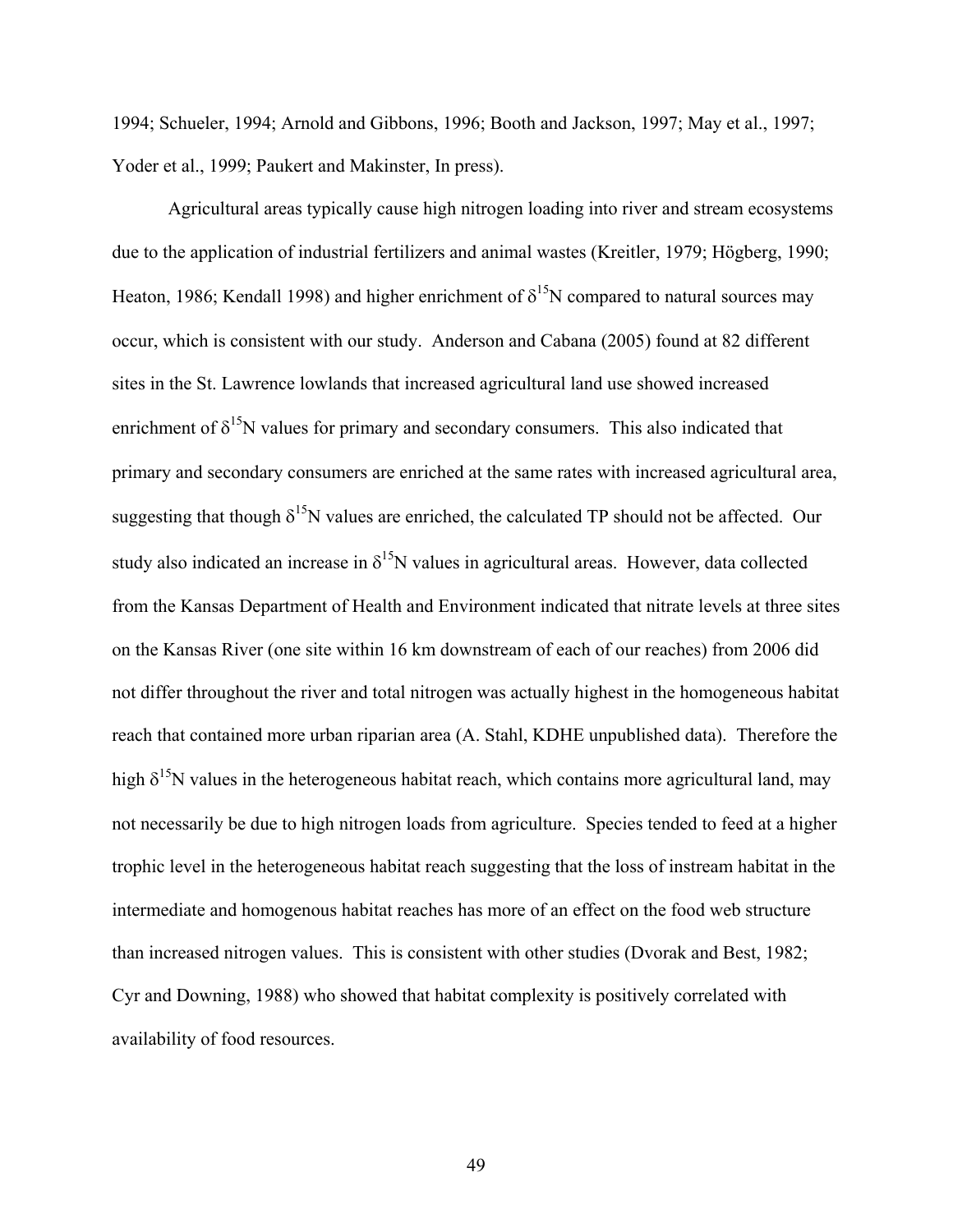Enrichment of  $\delta^{15}N$  for fishes and macroinvertebrates typically followed what was expected in the literature. However, two of the fish species appeared to be more enriched in  $\delta^{15}N$  than would be expected (e.g. blue sucker and river carpsucker). These two fish were classified as invertivores and detritivores, respectively, but TP indicated blue sucker to be piscivorous and river carpsucker to be omnivorous. A few possible reasons for this are (1) there was an unmeasured  $\delta^{15}N$  enriched food source, (2) the species have diet shifts throughout the year, or (3) blue sucker and river carpsucker possibly fractionated  $\delta^{15}N > 3.4\%$ . The first explanation is less likely for blue sucker because their stomach samples contained mostly trichoptera larvae, but stable isotope analysis indicated a TP similar to piscivores. Although, the trichopteran larvae the blue suckers were consuming may have been occupying the deep, high velocity areas that blue sucker inhabit, which were not sampled. The second reason is possible for both species because the stomach content analysis was only a snap-shot of what these species were consuming at that instant in time. Therefore, it is unknown what the species were consuming weeks or months before the time of collection. The river carpsucker consumed mostly algae (which were not measured) and detritus. The third explanation is possible for both species because of variability in enrichment. Post (2002) indicated that a trophic position enrichment of 3.4‰ of  $\delta^{15}N$  is only an observed average over many trophic pathways with enrichment ranging from  $\sim$ 2 to 5‰. Also, Mill et al. (2007) found that  $15N/14N$  fractionation was significantly higher than 3.4‰ for herbivores. Therefore, blue sucker and river carpsucker may show higher fractionation of  $\delta^{15}N$  than other taxa or were feeding on diet items that were not collected for stable isotope analysis leading to increased and biased TP.

There was lower variation in  $\delta^{13}$ C in the homogeneous habitat reach for all feeding levels, which suggests the reduction of habitat affects food web variability. Finlay et al. (1999)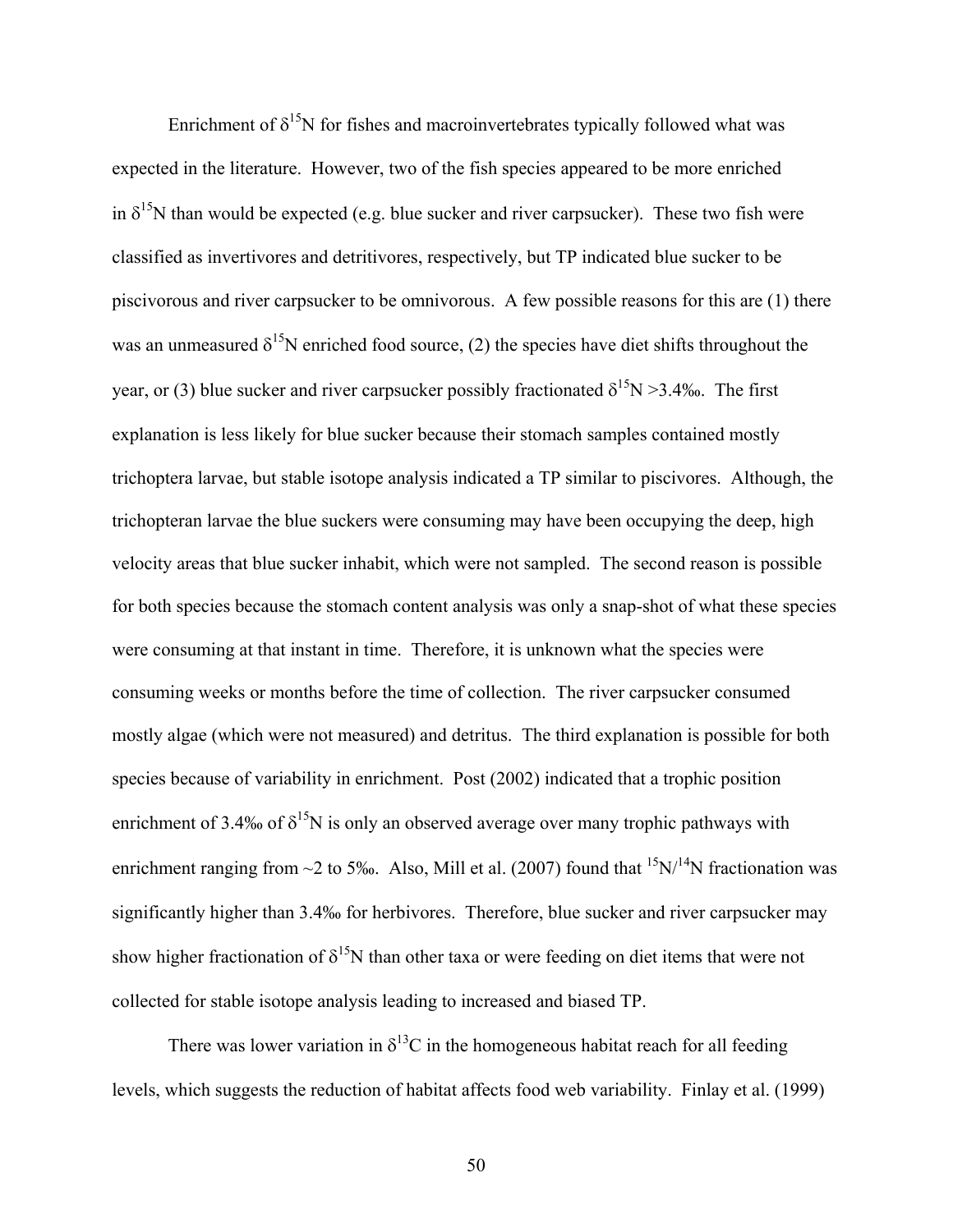related  $\delta^{13}$ C values to flow indicating that habitats with higher flows were more depleted in  $\delta^{13}$ C, and related this to the increase in the supply rate of  $CO<sub>2</sub>$  to benthic algae because discrimination against  $\delta^{13}$ C occurs during photosynthesis with increase in CO<sub>2</sub> (Calder and Parker, 1973; Pardue et al., 1976). Although enrichment of  $\delta^{13}$ C was similar among reaches, there was higher variability in  $\delta^{13}$ C in the heterogeneous habitat reach suggesting higher variability in flows, which is likely due to increase in the habitat complexity (e.g. more channels and islands) in the heterogeneous habitat reach documented in our study. The algal sources in the heterogeneous habitat reach are most likely assimilating the  $\delta^{13}$ C at different rates in the different habitats therefore causing the higher variation in the  $\delta^{13}$ C values (Finlay, 2001; Finlay, 2004). This is similar to findings by Gido et al. (2006), who found higher enrichment and less variability in  $\delta^{13}$ C values in secondary channels and suggested this was due to low velocity and a narrow range of habitats in the secondary channels, causing most of the organisms in the secondary channels to feed on similar items. In contrast, the homogeneous habitat reach had reduced habitat complexity (based on our instream and riparian analysis) and the lowest variability in  $\delta^{13}$ C for all taxa suggesting that carbon is from similar basal algal sources and species are converging on the same resources.

 Abundance of fish within each feeding guild had less of an effect on TP than habitat. Piscivores, omnivores, and detritivores typically fed at higher trophic levels in the heterogeneous habitat reach regardless of abundance. Therefore, changes in the feeding habits of these feeding guilds may be due other abiotic (anthropogenic effects) factors related to habitat. However, invertivores are eating at an 11 and 7% lower trophic level in the intermediate and homogeneous habitat reaches, respectively, where the invertivore abundances are almost a magnitude lower in those reaches versus the heterogeneous habitat reach. This is consistent with Yoder et al. (1999)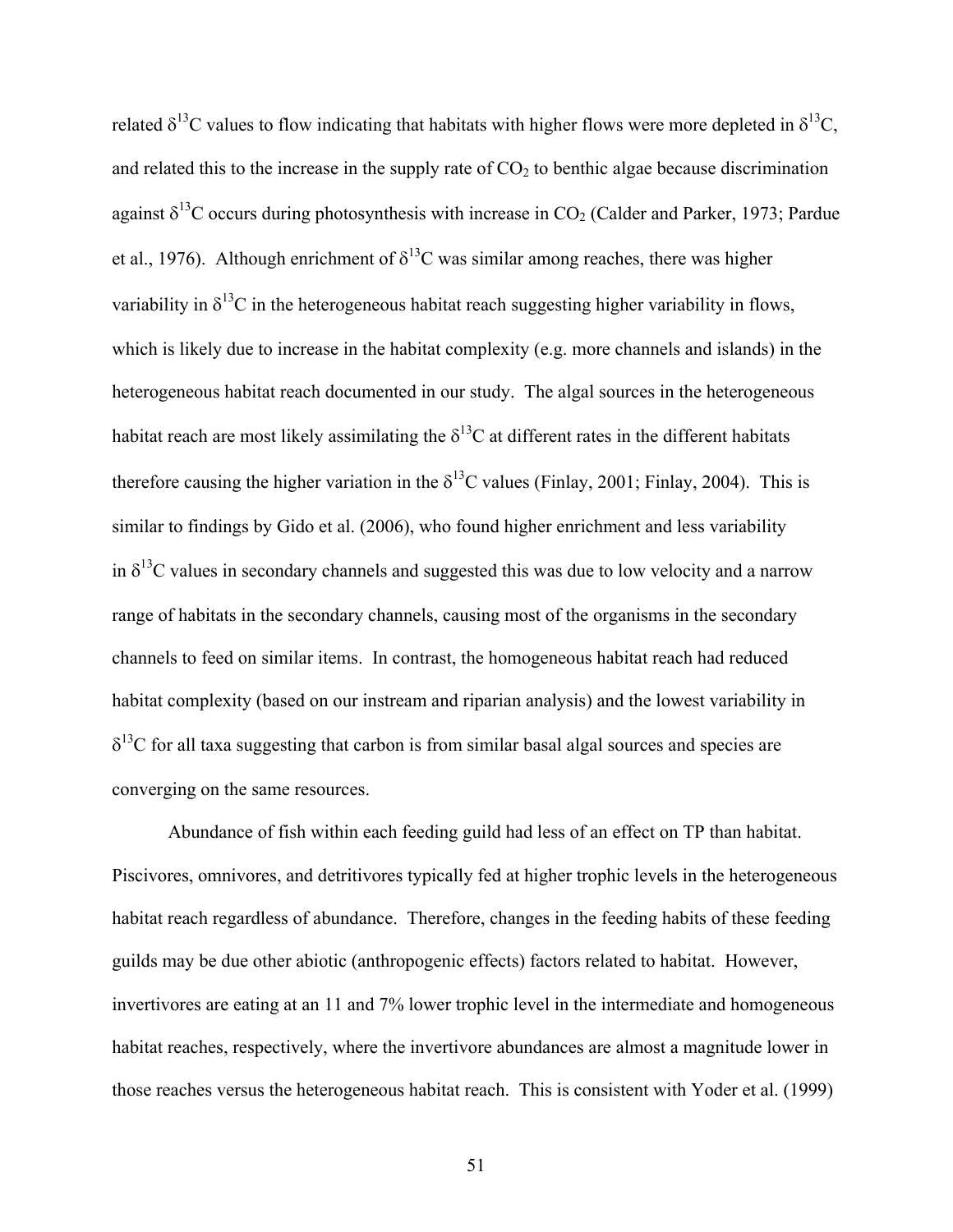who found relative abundance of invertivores to be negatively correlated with increase in urbanized and channelized streams near Columbus, Ohio, and suggested this was due to a disruption in the food web. Also in the Kansas River, Paukert and Makinster (In press) found flathead catfish growth to be fastest in areas with high agricultural land use and more diverse instream habitat. Therefore, the piscivores eating at a higher trophic level in the heterogeneous habitat reach may be reflecting why growth is faster in that area.

 Although many studies have determined the effects of land use and instream habitat on density and diversity of taxa (Yoder et al., 1999; Poulton et al., 2003; Walters et al., 2003; Allan, 2004), relatively few studies have evaluated the effects of land use and instream habitat on the food web. Our study suggests that urbanization and channelization reduce habitat variability in the system and also reduces variability in the food web. Homogenization of habitat reduces diversity of species within a community (Klein, 1979; Jones and Clark, 1987; Steedman, 1988; Limburg and Schmidt, 1990; Horner et al., 1997; Wang et al., 1997; Yoder et al., 1999) and may be linked to the homogenization of the food web. The reduction of instream habitat causes a reduction in variability of carbon resources thereby narrowing the food web and causing species to converge on the same diet items. Habitat diversity is essential for native fluvial fishes in large rivers (Galat and Zweimüller, 2001), and our study indicates that habitat diversity may be related to food web diversity and trophic position of fishes. Therefore, restoring natural habitats (e.g. sand bars, grass islands, secondary channels, etc.) in the Kansas River may increase food web diversity and native species diversity.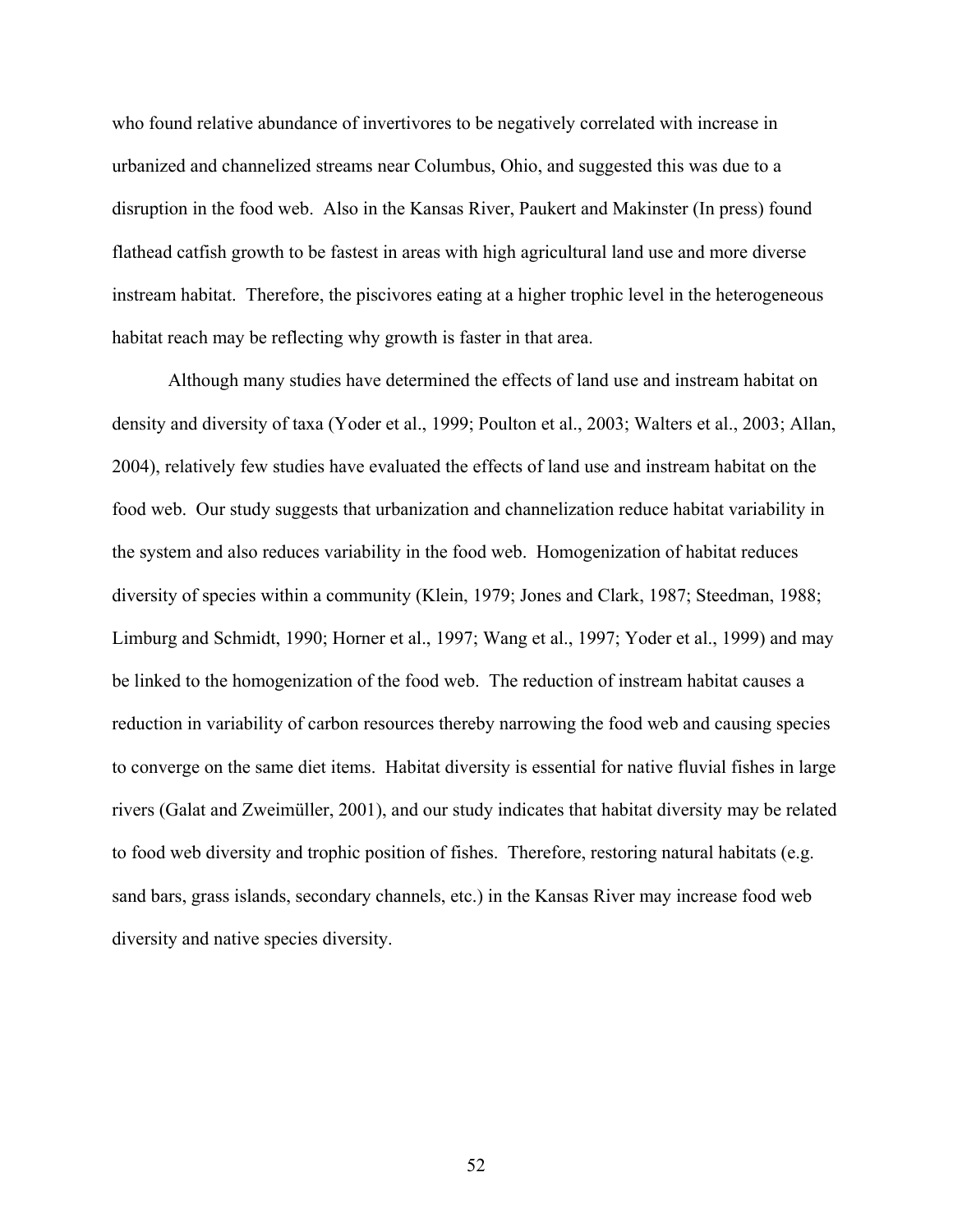# **LITERATURE CITED**

- Allan JD. 2004. Landscapes and riverscapes: The influence of land use on stream ecosystems. *Annual Review of Ecology and Systematics* **35**: 257-284.
- Anderson C, Cabana G. 2005.  $\delta^{15}N$  in riverine food webs: effects of N inputs from agricultural watershed. *Canadian Journal of Fisheries and Aquatic Sciences* **62**: 333-340.
- Armantrout NB. 1998. *Glossary of aquatic habitat inventory terminology*. American Fisheries Society, Bethesda, Maryland.
- Arnold CL, Gibbons CJ. 1996. Impervious surface coverage: the emergence of a key environmental indicator. *American Planners Association Journal* **62**: 243-258.
- Benke AC, Cushing CE. 2005. Rivers of North America. Elsevier Academic Press, San Diego, California.
- Berkman HE, Rabeni CF. 1987. Effect of siltation on stream fish communities. *Environmental Biology of Fishes* **18**: 285-294.
- Booth DB, Jackson CR. 1997. Urbanization of aquatic systems: degradation thresholds, stormwater detection, and the limits of migration. *Journal of the America Water Resources Association* **33**: 1077-1090.
- Cabana G, Rasmussen JB. 1996. Comparison of aquatic food chains using nitrogen isotopes. *Proceedings of the National Academy of Sciences of the United States of America* **93**: 10844-10847.
- Calder JA, Parker PL. 1973. Geochemical implications of induced changes in  $C<sup>13</sup>$  fractionation by blue-green algae. *Geochimica et Cosmochimica Acta* **37**: 133-140.
- Colby CC, Dillingham HL, Erikson EG, Jenks GF, Jones JO, Sinclair R. 1956. *The Kansas River basin, pilot study of a watershed*. University of Kansas Press: Lawrence, Kansas.
- Cooper CM. 1993. Biological effects of agriculturally derived surface water pollutants on aquatic systems—a review. *Journal of Environmental Quality* **22**: 402-408.
- Cyr H, Downing JA. 1988. Empirical relationships of phytomacrofaunal abundance to plant biomass and macrophyte bed characteristics. *Canadian Journal of Fisheries and Aquatic Sciences* **45**: 976-984.
- Dodds WK, Oakes RM. 2006. Controls on nutrients across a prairie stream watershed: Land use and riparian cover effects. *Environmental Management* **37**: 634-646.
- Dvorak J, Best EPH. 1982. Macro-invertebrates communities associated with the macrophytes of Lake Vechten: structural and functional relationships. *Hydrobiologia* **95**: 115-126.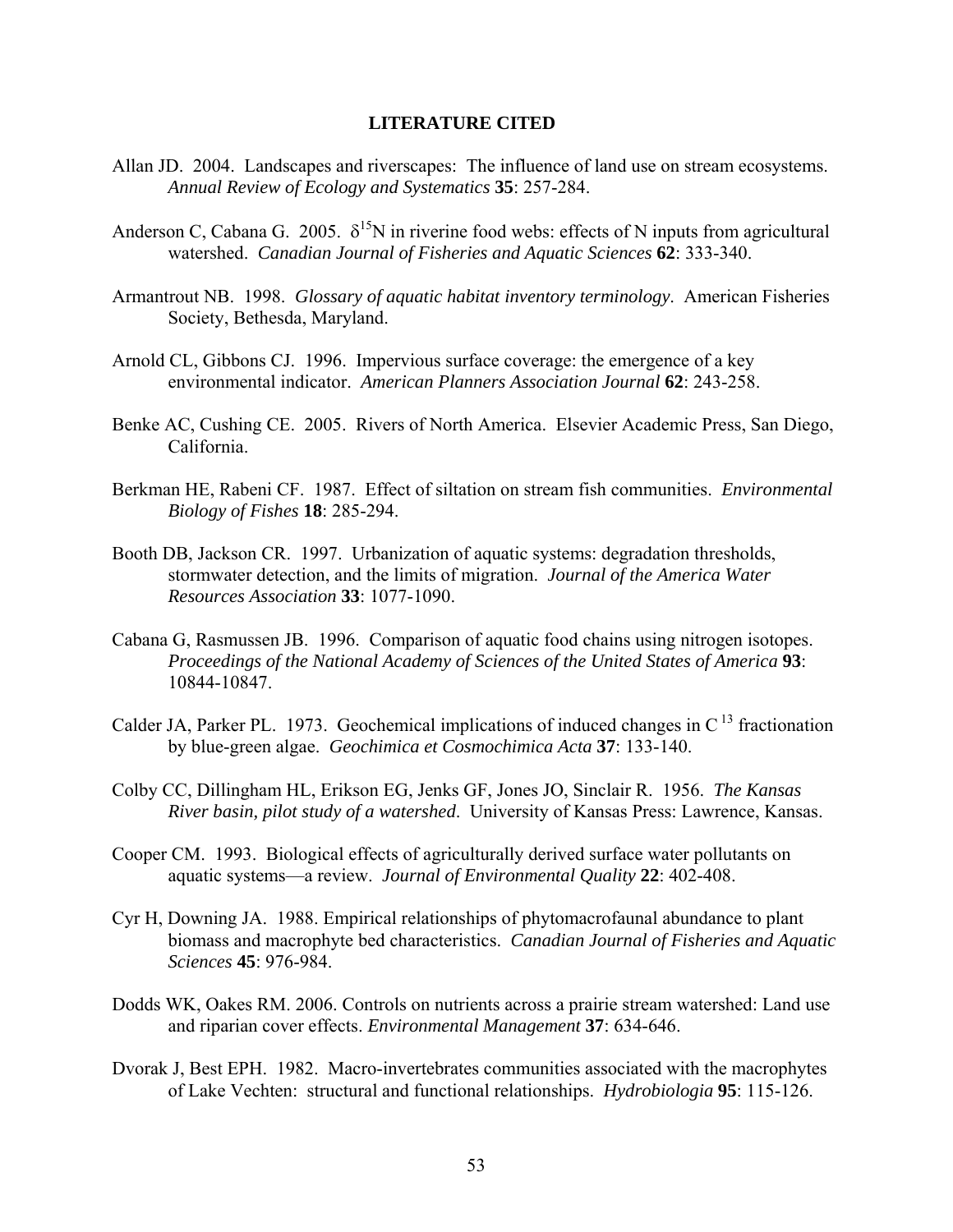- Eitzmann JL, Makinster AS, Paukert CP. 2007. Distribution and growth of blue suckers in a Great Plains river, USA. *Fisheries Management and Ecology* **14**: 255-262.
- Finlay JC, Power ME, Cabana G. 1999. Effects of water velocity on algal carbon isotope ratios: Implications for river food web studies. *Limnology and Oceanography* **44**: 1198-1203.
- Finlay JC. 2001. Stable-carbon-isotope ratios of river biota: implications for energy flow in lotic food webs. *Ecology* **82**: 1052-1064.
- Finlay JC. 2004. Patterns and controls of lotic algal stable carbon isotope ratios. *Limnology and Oceanography* **49**: 850-861.
- Fry B. 2002. Stable isotopic indicators of habitat use by Mississippi River fish. *The Journal of the North American Benthological Society* **21**: 676-685.
- Galat DL, Zweimüller I. 2001. Conserving large-river fishes: is the *highway analogy* an appropriate paradigm? *Journal of the North American Benthological Society* **20**: 266- 279.
- Gido KB, Franssen NR, Propst DL. 2006. Spatial variation in  $\delta^{15}N$  and  $\delta^{13}C$  isotopes in the San Juan River, New Mexico and Utah: implications for the conservation of native fishes. *Environmental Biology of Fishes* **75**: 197-207.
- Gido KB, Franssen NR. 2007. Invasion of stream fishes into low trophic positions. *Ecology of Freshwater Fish* **16**: 457-464.
- Heaton THE. 1986. Isotopic studies of nitrogen pollution in the hydrosphere and atmosphere: a review. *Chemical Geology* **59**: 87-102.
- Hesslein RH, Hallard KA, Ramlal P. 1993. Replacement of sulfur, carbon, and nitrogen in tissue of growing broad whitefish (*Coregonus nasus*) in response to a change in diet traced by  $\delta^{34}S$ ,  $\delta^{13}C$ , and  $\delta^{15}N$ . *Canadian Journal of Fisheries and Aquatic Sciences* **50**: 2071-2076.
- Högberg P. 1990. Forests losing large quantities of nitrogen have elevated  ${}^{15}N$ : <sup>14</sup>N ratios. *Oecologica* **84**: 229-231.
- Horner RR, Booth DB, Azous A, May CW. 1997. Watershed determinants of ecosystem functioning. In: *Effects of watershed development and management on aquatic ecosystems,* Roessner C (ed). American Society of Civil Engineers: New York, New York; 251-274.
- Jardine TD, Curry RA, Heard KS, Cunjak RA. 2005. High fidelity: isotopic relationship between stream invertebrates and their gut contents. *Journal of the North American Benthological Society* **24**: 290-299.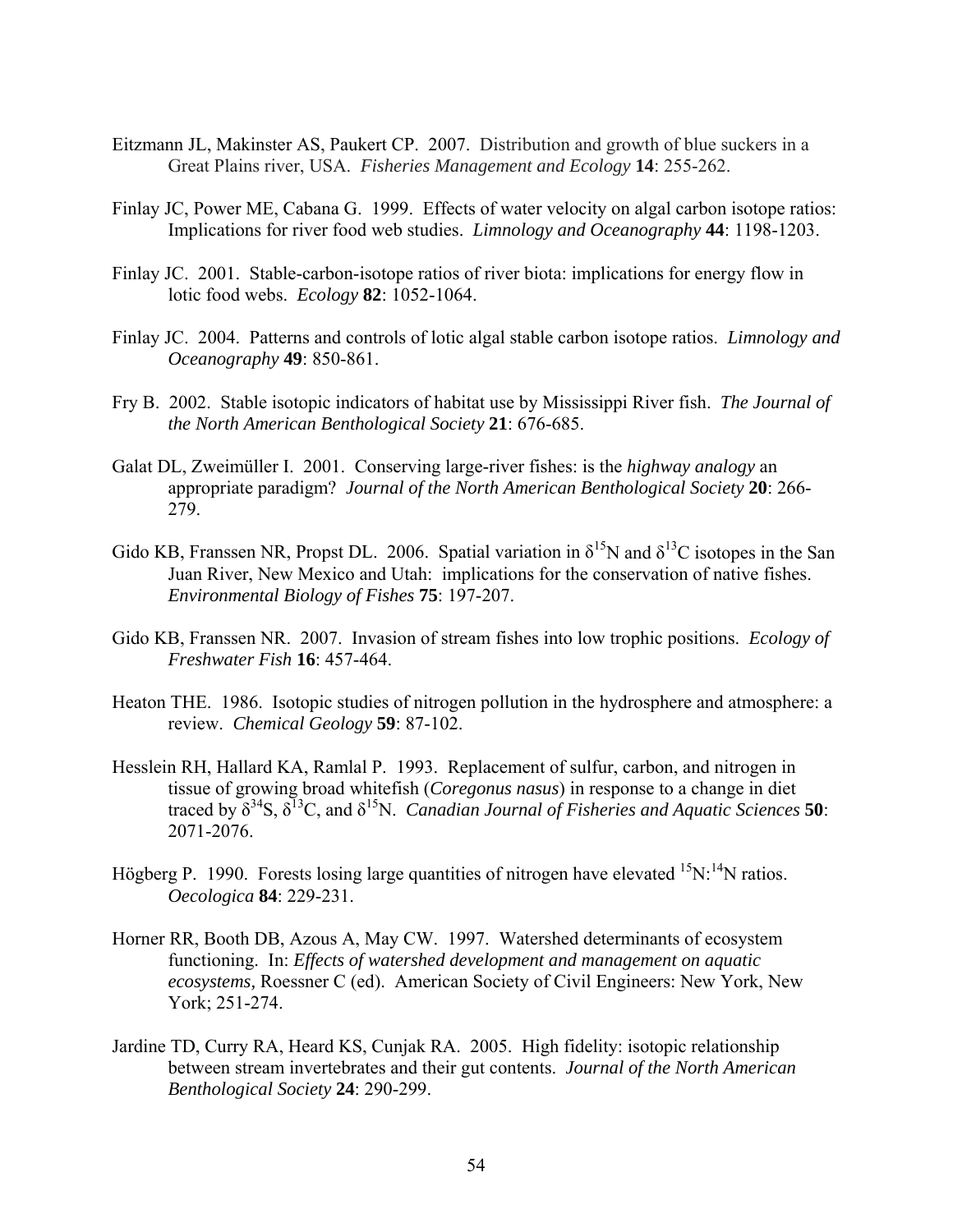- Johnson LB, Richards R, Host GE, Arthur JW. 1997. Landscape influences on water chemistry in Midwestern stream ecosystems. *Freshwater Biology* **37**: 193-208.
- Jones RC, Clark CC. 1987. Impact of watershed urbanization on stream insect communities. *Water Resource Bulletin* **23**: 1047-1055.
- Karr JR, Toth LA, Dudley DR. 1985. Fish communities of Midwestern Rivers: A history of degradation. *BioScience* **35**: 90-95.
- Kendall C. 1998. Tracing nitrogen sources and cycling in catchments. In: *Isotope tracers in catchment hydrology*. Kendall C, McDonnell JJ (eds). Elsevier, Amsterdam; 519-576.
- Klein RD. 1979. Urbanization and stream quality impairment. *Water Resources Bulletin* **15**: 948-963.
- Kreitler CW. 1979. Nitrogen-isotope ratio studies of soils and groundwater nitrate from alluvial fan aquifers in Texas. *Journal of Hydrology* **42**: 147-170.
- Lenat DR. 1984. Agriculture and stream water-quality—a biological evaluation of erosion control practices. *Environmental Management* **8**: 333-343.
- Lenat DR, Crawford JK. 1994. Effects of land use on water quality and aquatic biota of three North Carolina piedmont streams. *Hydrobiologia* **294**: 185-199.
- Limburg KE, Schmidt RE. 1990. Patterns of fish spawning in Hudson River tributaries: Response to an urban gradient? *Ecology* **71**: 1238-1245.
- Littel RC, Milliken GA, Stroup WW, Wolfinger RD. 1996. *SAS System for Mixed Models.* Cary, North Carolina, USA: SAS Institute.
- Makinster AS, Paukert CP. 2008. Effects and utility of minimum length limits and mortality caps for flathead catfish in discrete reaches of a large prairie river. *North American Journal of Fisheries Management* **28**: 97-108.
- May CW, Horner RR, Karr JR, Mar BW, Welch EB. 1997. Effects of urbanization on small streams in the Puget Sound Lowland Ecoregion. *Watershed Protection Techniques* **2**: 485-494.
- Meador MR, Goldstein RM. 2003. Assessing water quality at large geographic scales: Relations among land use, water physicochemistry, riparian condition, and fish community structure. *Environmental Management* **31**: 504-517.
- Metcalf AL. 1966. *Fishes of the Kansas River system in relation to zoogeography of the Great Plains*. University of Kansas Press: Lawrence, Kansas.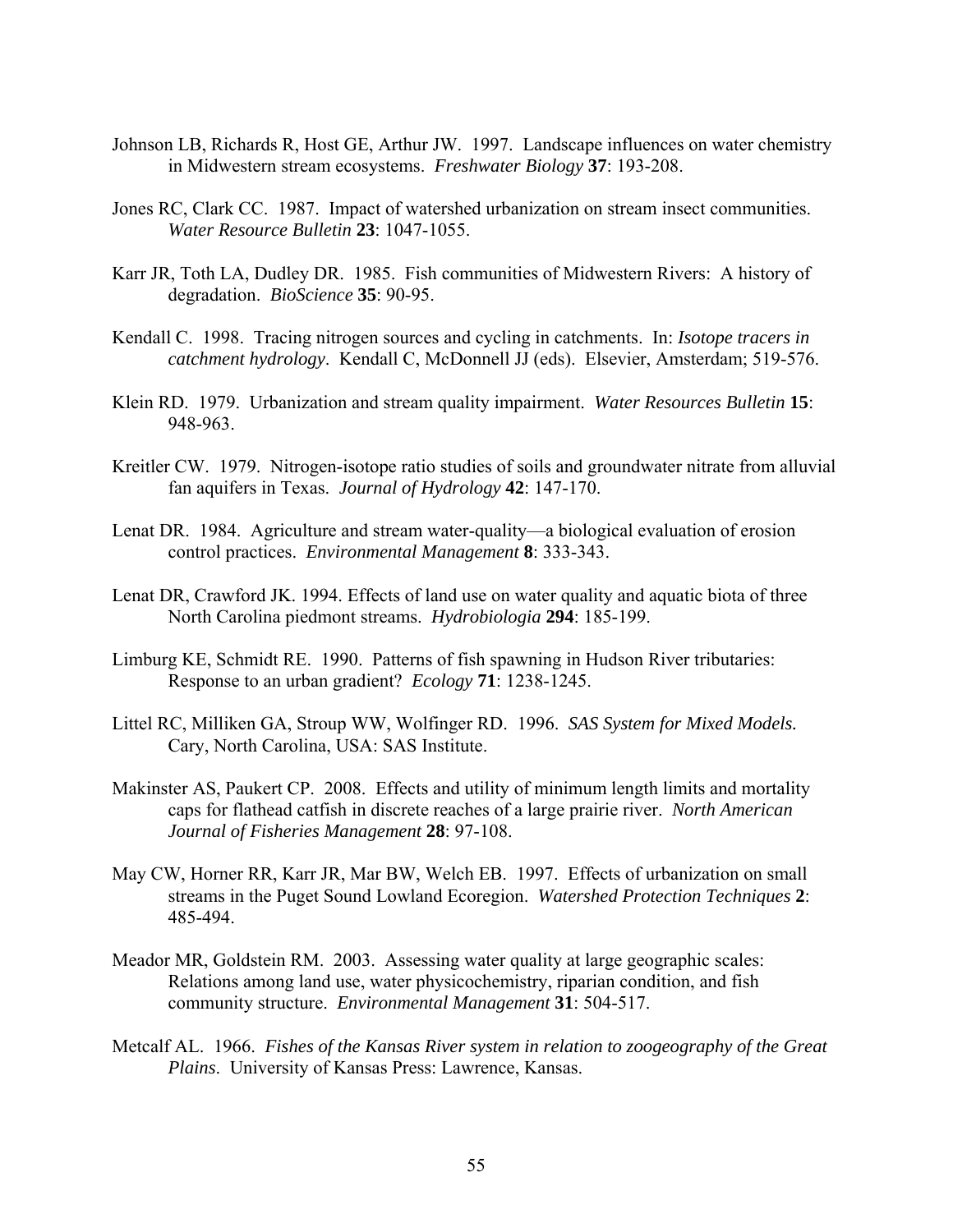- Mill AC, Pinnegar JK, Polunin VC. 2007. Explaining isotope trophic-step fractionation: why herbivorous fish are different. *Functional Ecology* **21**: 1137-1145.
- Minigawa M, Wada E. 1984. Stepwise enrichment of  ${}^{15}N$  along food chains: Further evidence and the relation between <sup>15</sup>N and animal age. *Geochimica et Cosmochimica Acta* 48: 1135–1140.
- Olson NW, Paukert CP, Willis DW. 2003. Prey selection and diets of bluegill *Lepomis macrochirus* with differing population characteristics in two Nebraska natural lakes. *Fisheries Management and Ecology* **10**: 31-40.
- Osborne LL, Wiley MJ. 1988. Empirical relationships between land use/cover and stream water quality in an agricultural watershed. *Journal of Environmental Management* **26**: 9-27.
- Pardue JP, Scalan RS, Baalen CV, Parker PL. 1976. Maximum carbon isotope fractionation in photosynthesis by blue-green algae and a green algae. *Geochimica et Cosmochimica Acta* **40**: 309-312.
- Paukert CP, Makinster AS. In press. Longitudinal patterns in flathead catfish abundance and growth within a large river: effects of an urban gradient. *River Research and Applications*.
- Paul MJ, Meyer JL. 2001. Streams in the urban landscape. *Annual Review of Ecology and Systematics* **32**: 333-365.
- Pflieger WL. 1997. *The Fishes of Missouri, revised ed*. Missouri Department of Conservation: Jefferson City, Missouri.
- Pinnegar JK, Polunin NVC. 1999. Differential fractionation of  $\delta^{13}C$  and  $\delta^{15}N$  among fish tissues: implications for the study of trophic interactions. *Functional Ecology* **13**: 225- 231.
- Post DM. 2002. Using stable isotopes to estimate trophic position: Models, methods, and assumptions. *Ecology* **83**: 703-718.
- Poulton BC, Wildhaber ML, Charbonneau CS, Fairchild JF, Mueller BG, Schmitt CJ. 2003. A longitudinal assessment of the aquatic macroinvertebrate community in the channelized lower Missouri River. *Environmental Monitoring and Assessment* **85**: 23-53.
- Quist MC, Guy CS. 1998. Population characteristics of channel catfish from the Kansas River, Kansas. *Journal of Freshwater Ecology* **13**: 351-359.
- Quist MC, Guy CS. 1999. Spatial variation in population characteristics of shovelnose sturgeon in the Kansas River. *The Prairie Naturalist* **31**: 65-74.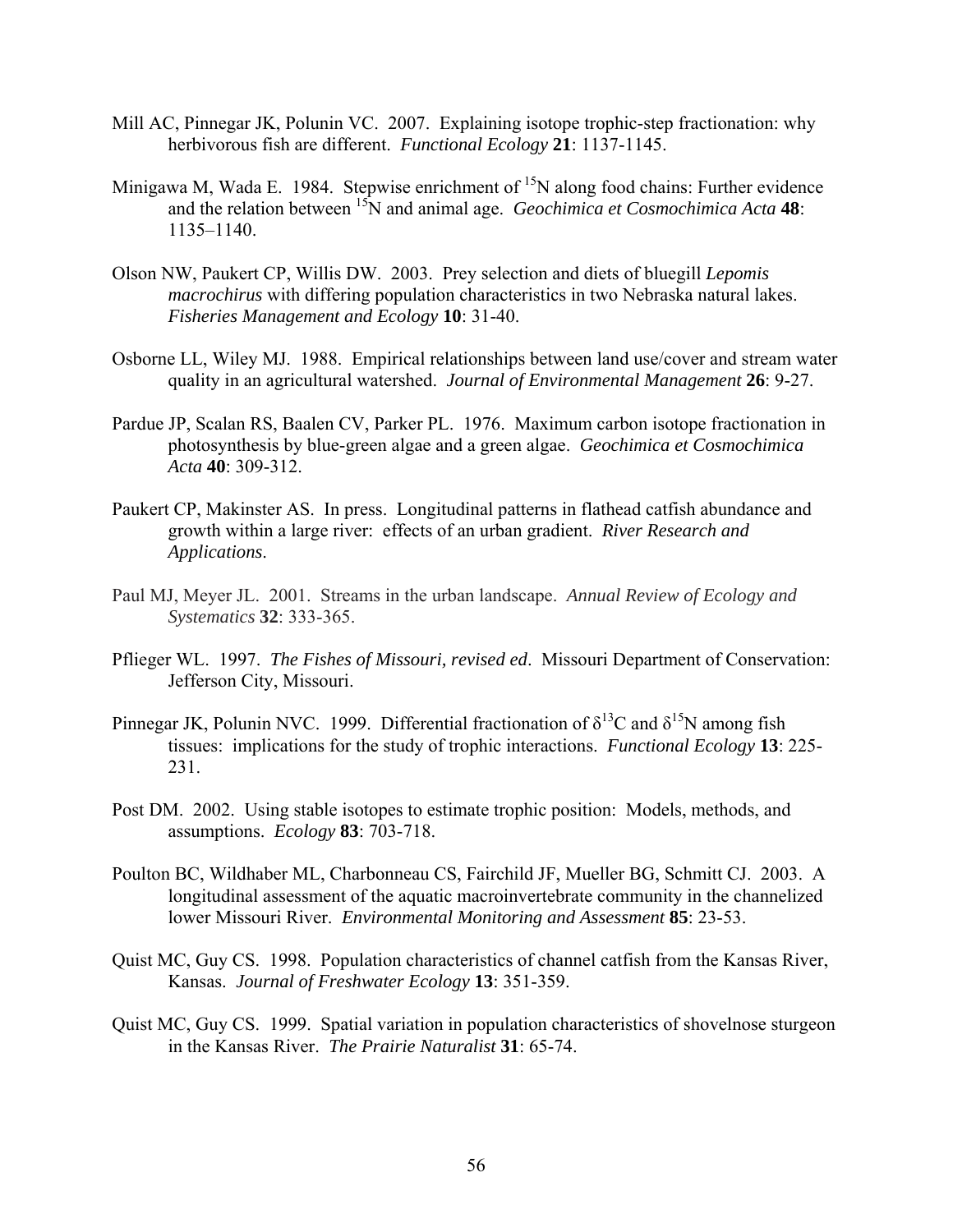- Quist MC, Tillma JS, Burlingame MN, Guy CS. 1999. Overwinter habitat use of shovelnose sturgeon in the Kansas River. *Transactions of the American Fisheries society* **128**: 522- 527.
- Roth NE, Allan JD, Erickson DL. 1996. Landscape influences on stream biotic integrity assessed at multiple spatial scales. *Landscape Ecology* **11**: 141-156.
- Rounick JS, Hicks BJ. 1985. The stable carbon isotope ratios of fish and their invertebrate prey in four New Zealand rivers. *Freshwater Biology* **15**: 207-214.
- Sanders RM Jr., Huggins DG, Cross FB. 1993. The Kansas River system and its biota. In: *Proceedings of the symposium on restoration planning for the rivers of the Mississippi and Missouri River ecosystem*, Hesse LW., Stalnaker CB., Benson NG., Zuboy JR. (eds). U.S. National Biological Survey, Biological Report 19; 295-326.
- Schueler T. 1994. The importance of imperviousness. *Watershed Protection Techniques* **1**(3): 100-111.
- Steedman RJ. 1988. Modification and assessment of an index of biotic integrity to quantify stream quality in southern Ontario. *Canadian Journal of Fisheries and Aquatic Sciences* **45**: 492-501.
- Strayer DL, Beighley RE, Thompson LC, Brooks S, Nilsson C, Pinay G, Naiman RJ. 2003. Effects of land cover on stream ecosystems: roles of empirical models and scaling issues. *Ecosystems* **6**: 407-423.
- Thomas JA, Emery EB, McCormick FH. 2005. Detection of temporal trends in Ohio River fish assemblages based on lockchamber surveys. In *Historical Changes in Large River Fish Assemblages of the Americas*, Rinne JN, Hughes RM, Calamusso B (eds). American Fisheries Society: Bethesda, Maryland; 431-449.
- US Geological Survey. 1994. *USGS land use and land cover (LULC) data*. US Geological Survey: Sioux Falls, South Dakota.
- Vander Zanden MJ, Cabana C, Rassmussen JB. 1997. Comparing the trophic position of littoral fish estimated using stable nitrogen isotopes  $(\delta^{15}N)$  and dietary data. *Canadian Journal of Fisheries and Aquatic Sciences* **54**: 1142-1158.
- Walters DM, Leigh DS, Bearden AB. 2003. Urbanization, sedimentation, and the homogenization of fish assemblages in the Etowah River Basin, USA. *Hydrobiologia* **494**: 5-10.
- Wang L, Kanehl P. 2003. Influences of watershed urbanization and instream habitat on macroinvertebrates in cold water streams. *Journal of the American Water Resources Association* **39**: 1181-1196.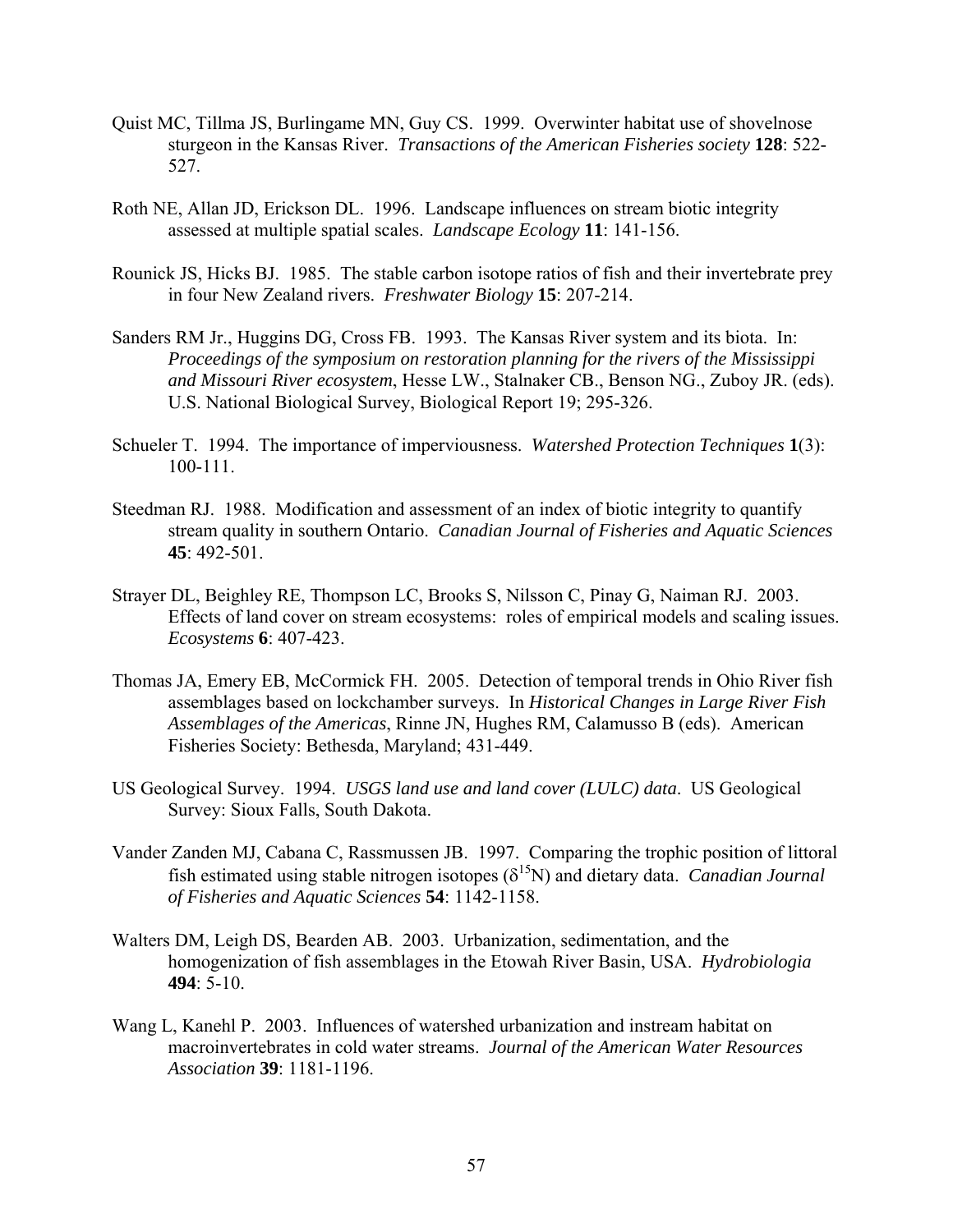- Wang LZ, Lyons J, Kanehl P, Gatti R. 1997. Influences of watershed land use on habitat quality and biotic integrity in Wisconsin streams. *Fisheries* **22**: 6-12.
- Ward JV, Stanford JA. 1989. Riverine ecosystems: the influence of man on catchment dynamics and fish ecology. *Canadian Special Publication of Fisheries and Aquatic Sciences* **106**: 55-64.
- Whiles MR, Dodds WK. 2002. Relationships between stream size, suspended particles, and filter-feeding macroinvertebrates in a Great Plains drainage network. *Journal of Environmental Quality* **31**: 1589-1600.
- Yoder CO, Miltner RJ, White D. 1999. Assessing the status of aquatic life designated uses in urban and suburban watersheds. In: *Proceedings of the national conference on retrofit opportunities for water resource protection in urban envrironments*. EPA/625/R-99/002; 16-28.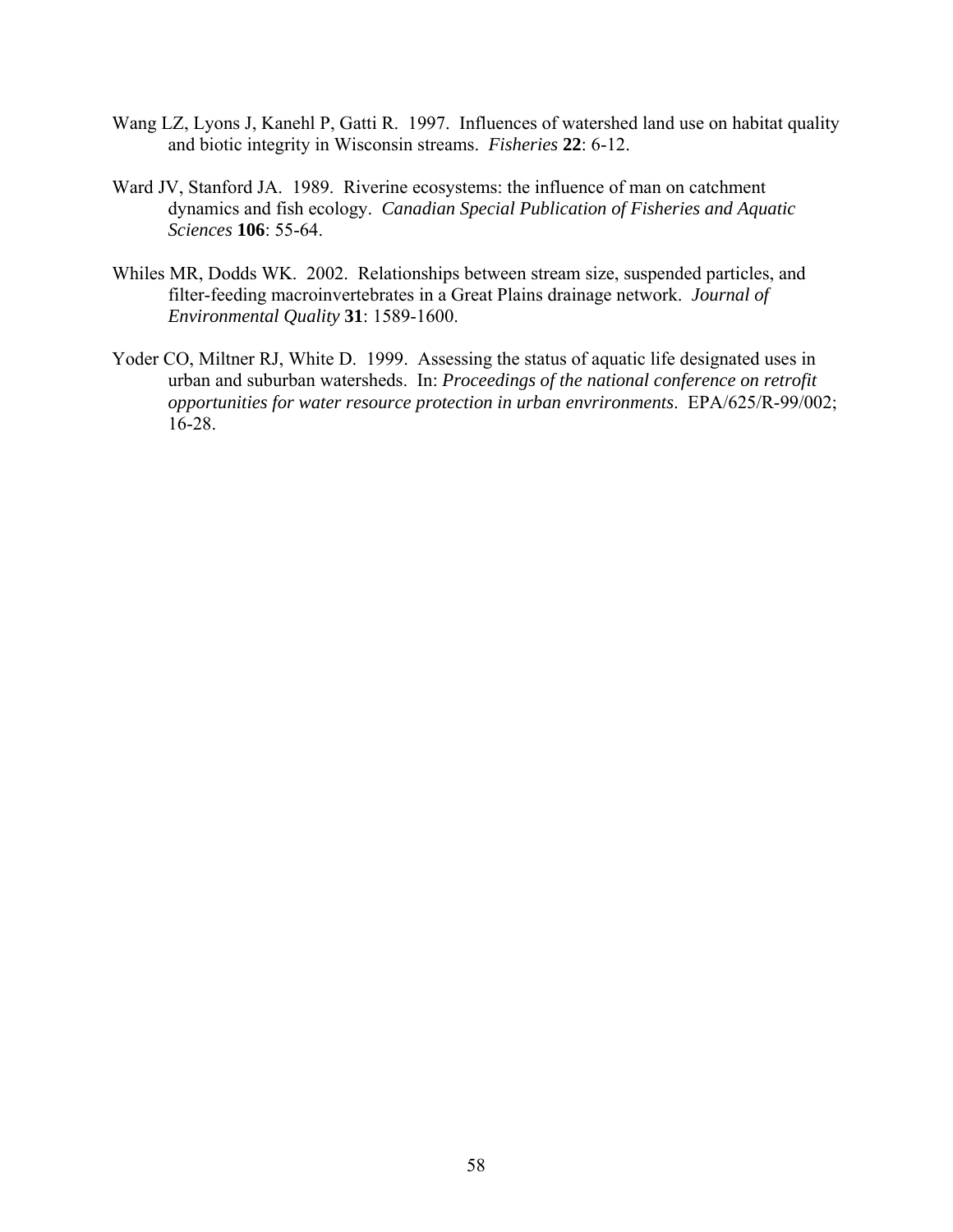| <b>Common Name</b>     | <b>Species</b>              | <b>Species Code</b> | <b>Feeding Guild</b>        |
|------------------------|-----------------------------|---------------------|-----------------------------|
| Blue sucker            | Cycleptus elongatus         | Cycelo              | Invertivorous               |
| <b>Bullhead minnow</b> | Pimephales vigilax          | Pimvig              | Omnivorous                  |
| Channel catfish        | Ictalurus punctatus         | Ictpun              | Omnivorous                  |
| Emerald shiner         | Notropis athernoides        | <b>Notath</b>       | Detritivorous/Planktivorous |
| Flathead catfish       | Pylodictis olivaris         | Pyloli              | Piscivorous                 |
| Freshwater drum        | Aplodinotus grunniens       | Aplgru              | Invertivorous               |
| Longnose gar           | Lepisosteus osseus          | Leposs              | Piscivorous                 |
| Red shiner             | Cyprinella lutrensis        | Cyplut              | Omnivorous                  |
| River carpsucker       | Carpiodes carpio            | Carcar              | Detritivorous               |
| Sand shiner            | Notropis stramineus         | <b>Notstr</b>       | Omnivorous                  |
| Shovelnose sturgeon    | Scaphirhynchus platorynchus | Scapla              | Invertivorous               |
| Smallmouth buffalo     | Ictiobus bubalus            | <b>Ictbub</b>       | Omnivorous                  |

**Table 2.1**. The species sampled in summer 2006 and the feeding guild they represent based on literature (Pflieger, 1997; Thomas et al., 2005).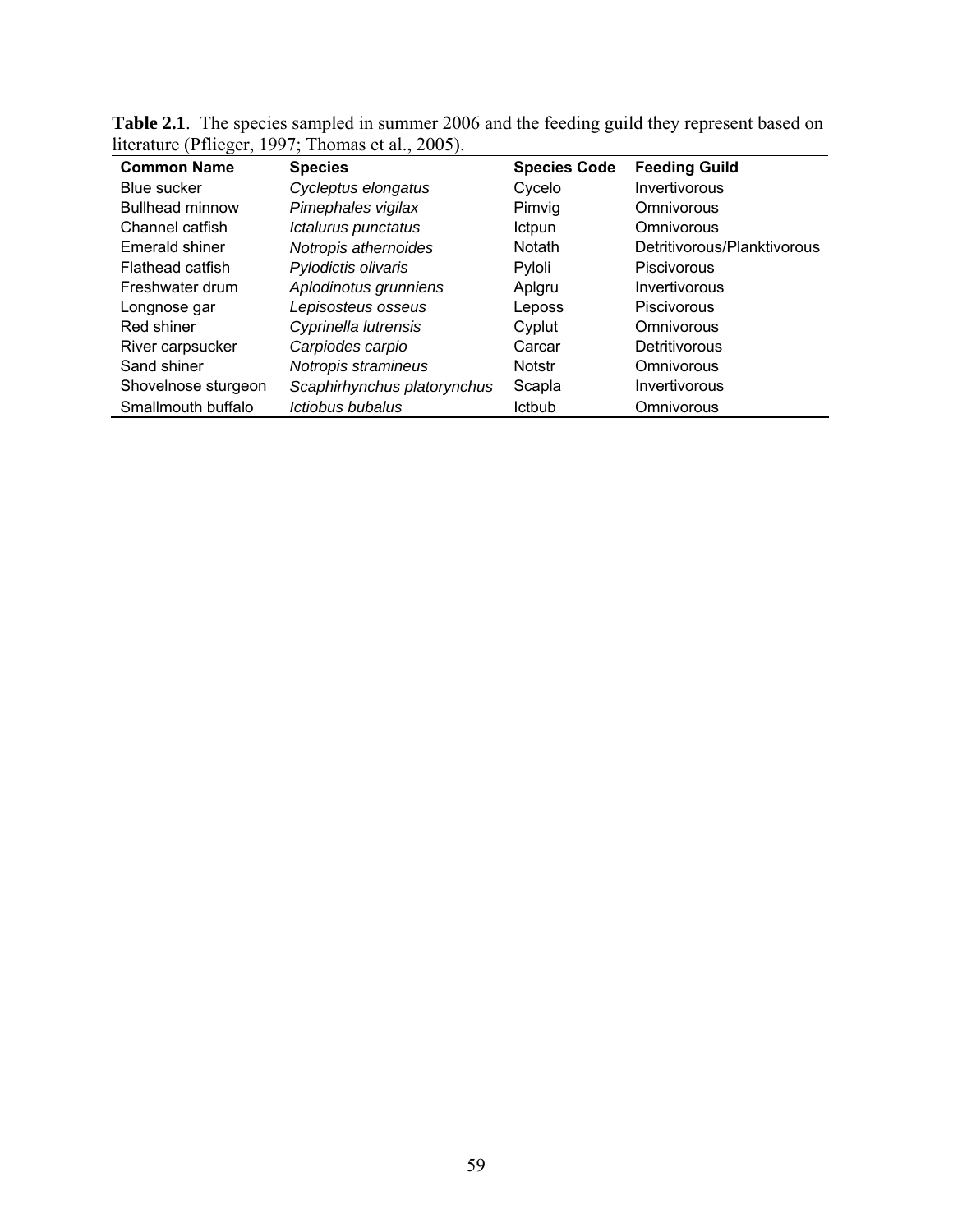**Table 2.2**. The mean, range, and coefficient of variation (CV) of  $\delta^{13}$ C and  $\delta^{15}$ N values for the heterogeneous habitat reach (rkm 229 to 235), intermediate reach (rkm 120 to 126), and homogeneous habitat reach (rkm 24 to 30) sampled in the Kansas River in summer 2006. The taxa include piscivores (Pisc), invertivores (Inse), omnivores (Omni), detritivores (Detr), macroinvertebrates (Invert), leaves (Leaf), and woody debris (WD). Species codes are given in Table 2.1. P-values indicate if mean isotopic signature or isotopic signature variance differed among reaches for each taxa group for  $\delta^{13}C$  and  $\delta^{15}N$  values.

|                     |               | Heterogeneous            |                          |                  |                                        |                          |          |                          |      |          |          |
|---------------------|---------------|--------------------------|--------------------------|------------------|----------------------------------------|--------------------------|----------|--------------------------|------|----------|----------|
|                     |               | reach                    |                          |                  | Intermediate reach<br>Homogenous reach |                          |          |                          |      |          |          |
|                     |               |                          |                          |                  |                                        |                          |          |                          |      | P-Value  | P-Value  |
| Carbon              | Mean          | Range                    | CV                       |                  | Mean Range                             | CV                       | Mean     | Range                    | CV   | Means    | Variance |
| Pisc/Inse           | $-22.31$      | 2.9                      | 5.10                     | $-23.25$         | 3.3                                    | 4.84                     | $-23.16$ | 1.2                      | 2.16 | 0.003    | 0.0292   |
|                     | Pyloli -22.08 | 1.1                      |                          | 1.96 -23.07      | 3.2                                    | 4.66                     | $-23.04$ | 0.8                      | 1.58 |          |          |
| Leposs -20.87       |               | 1.2                      |                          | $2.14 - 22.43$   | 1.3                                    | 2.90                     | $-23.17$ | 0.8                      | 1.74 |          |          |
| Scapla              | $-21.1$       | $\overline{a}$           | $\overline{\phantom{a}}$ | $-21.75$         | 0.7                                    | 1.12                     | $-22.25$ | 0.1                      | 0.32 |          |          |
|                     | Cycelo -23.73 | 1.8                      | 3.24                     | $-25.00$         | $\frac{1}{2}$                          | $\overline{\phantom{a}}$ | $-23.67$ | 0.5                      | 1.06 |          |          |
|                     | Aplgru -23.35 | 3.0                      | 5.71                     | $-23.45$         | 3.5                                    | 5.75                     | $-23.5$  | 1.7                      | 2.62 |          |          |
| Omni/Detr           | $-22.51$      | 2.6                      |                          | 4.52 -23.38      | 2.19                                   | 3.59                     | $-23.81$ | 1.4                      | 2.09 | < 0.0001 | 0.4092   |
|                     | Pimvig -21.78 | 1.3                      |                          | 2.77 -22.75      | 1.2                                    | 2.28                     | $-23.93$ | 0.7                      | 1.38 |          |          |
|                     | Ictpun -22.63 | 1.1                      |                          | 2.12 -23.78      | 3.5                                    | 5.18                     | $-23.35$ | 1.3                      | 1.99 |          |          |
|                     | Notath -23.00 | 0.4                      |                          | 1.23 -24.31      | 0.79                                   | 1.67                     | $-23.7$  | $\overline{\phantom{a}}$ | --   |          |          |
|                     | Cyplut -24.38 | 1.9                      |                          | 3.95 -23.73      | 0.9                                    | 1.59                     | $-24.4$  | 1.1                      | 1.90 |          |          |
|                     | Carcar -22.07 | 1.0                      |                          | 1.85 -23.25      | 1                                      | 1.67                     | $-23.6$  | 1.0                      | 1.59 |          |          |
|                     | Notstr -21.90 | 0.8                      |                          | $1.67 - 22.13$   | 1                                      | 2.07                     | $-23$    | 1.9                      | 4.53 |          |          |
|                     | Ictbub -21.93 | 2.2                      | 4.67                     | $-24.14$         | 3.1                                    | 5.14                     | $-24.22$ | 2.3                      | 3.74 |          |          |
| Invertebrate        | $-24.26$      |                          |                          | 6.9 10.65 -24.43 | 1.8                                    | 2.72                     | $-24.74$ | 1.6                      | 2.74 | 0.7705   | 0.0035   |
| Nitrogen            |               |                          |                          |                  |                                        |                          |          |                          |      |          |          |
| Pisc/Inve           | 16.72         | 2.6                      | 4.89                     | 15.23            | 4.0                                    | 6.55                     | 15.34    | 3.8                      | 6.60 | < 0.0001 | 0.9984   |
| Pyloli              | 16.6          | 1.8                      | 4.57                     | 14.52            | 1.8                                    | 4.10                     | 15.32    | 0.4                      | 1.07 |          |          |
| Leposs              | 17.57         | 1.1                      | 2.35                     | 17.23            | 0.5                                    | 1.46                     | 17.33    | 0.1                      | 0.33 |          |          |
| Scapla              | 16.9          | $\overline{\phantom{a}}$ | $-$                      | 15.05            | 2.3                                    | 5.18                     | 15.45    | 0.7                      | 3.20 |          |          |
| Cycelo              | 17.18         | 2.1                      | 5.41                     | 15.7             | $\overline{a}$                         |                          | 14.73    | 0.8                      | 3.13 |          |          |
|                     | 15.8          | 0.7                      | 2.00                     | 15.03            | 0.5                                    | 1.50                     | 14.63    | 1.5                      | 3.88 |          |          |
| Aplgru<br>Omni/Detr | 15.04         | 4.1                      | 6.43                     | 13.45            | 5.2                                    | 7.85                     | 13.06    | 3.0                      | 7.14 | < 0.0001 |          |
|                     |               |                          | 3.07                     |                  | 1.6                                    | 5.61                     |          | 0.4                      | 1.33 |          | 0.9763   |
| Pimvig              | 14.8          | 1.0                      |                          | 13.45            |                                        |                          | 12.88    |                          |      |          |          |
| Ictpun              | 13.95         | 1.2                      | 4.24                     | 12.78            | 5.2                                    | 14.5                     | 12.52    | 1.2                      | 3.17 |          |          |
| Notath              | 14            | 0.6                      | 3.03                     | 13.68            |                                        | 4.33 14.06               | 13.4     | $\overline{\phantom{a}}$ |      |          |          |
| Cyplut              | 15.58         | 2.9                      | 8.68                     | 12.68            | 0.8                                    | 3.05                     | 12.02    | 0.8                      | 2.91 |          |          |
| Carcar              | 15.55         | 1.2                      | 8.68                     | 14.07            | 0.6                                    | 1.47                     | 14.36    | 0.8                      | 2.23 |          |          |
| Notstr              | 15.85         | 1.4                      | 3.62                     | 14.08            | 0.6                                    | 1.96                     | 12.45    | 1.3                      | 4.93 |          |          |
| Ictbub              | 14.78         | 2.4                      | 6.91                     | 13.64            | 2.0                                    | 5.60                     | 14.02    | 0.7                      | 2.10 |          |          |
| Invertebrate        | 12.03         | 2.2                      | 7.13                     | 11.4             | 1.5                                    | 5.17                     | 10.79    | 1.8                      | 5.55 | 0.0141   | 0.4417   |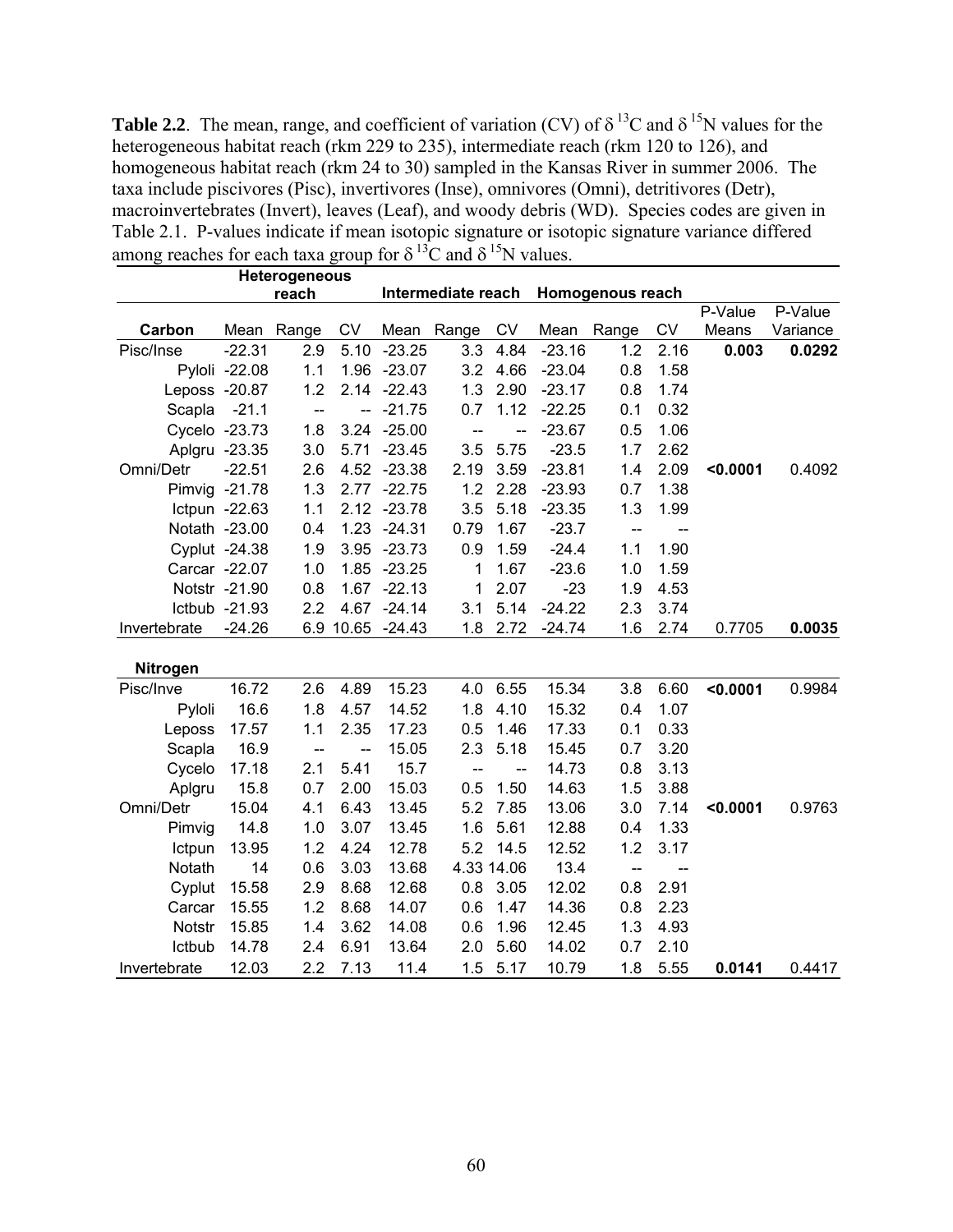|       |                  |           | Aquatic Macro- | <b>Terrestrial Macro-</b> |             | Algae/          |
|-------|------------------|-----------|----------------|---------------------------|-------------|-----------------|
| Reach | Guild            | Fish      | invertebrates  | invertebrates             | Zooplankton | <b>Detritus</b> |
|       | Detritivore      | 0.0       | 1.2(0.7)       | 0.0                       | 24.4(16.0)  | 74.4(16.3)      |
| 2     | Detritivore      | 0.0       | 44.7(17.6)     | 5.4(5.4)                  | 0.0         | 50.0(18.9)      |
| 3     | Detritivore      | 0.0       | 4.9(4.9)       | 0.0                       | 0.0         | 95.1(4.9)       |
|       | Omnivore         | 6.8(5.8)  | 28.7(9.4)      | 1.5(1.3)                  | 18.7(9.2)   | 44.3(10.5)      |
| 2     | Omnivore         | 0.3(0.3)  | 21.6(7.5)      | 4.5(4.4)                  | 9.9(6.8)    | 63.7(9.5)       |
| 3     | Omnivore         | 11.0(7.5) | 21.3(8.9)      | 5.8(5.1)                  | 20.8(9.5)   | 41.0(11.3)      |
|       | Invertivore      | 7.7(7.7)  | 49.3(10.8)     | 0.0                       | 0.0         | 43.0(10.6)      |
| 2     | Invertivore      | 4.7(4.7)  | 65.7(10.4)     | 0.0                       | 0.0         | 30.0(9.3)       |
| 3     | Invertivore      | 0.0       | 56.1(12.8)     | 4.9(4.9)                  | 0.0         | 39.0(11.6)      |
|       | <b>Piscivore</b> | 100.0(0)  | 0.0            | 0.0                       | 0.0         | 0.0             |
| 2     | <b>Piscivore</b> | 95.5(4.5) | 4.5(4.5)       | 0.0                       | 0.0         | 0.0             |
| 3     | Piscivore        | 97.0(3)   | 3.0(3)         | 0.0                       | 0.0         | 0.0             |

**Table 2.3.** The mean proportion of diet items consumed by each fish feeding guild in the heterogeneous reach (1, rkm 229 to 235), intermediate reach (2, rkm 120 to 126), and homogeneous reach (3, rkm 24 to 30) sampled in the Kansas River during summer 2006. Values in parenthesis represent 1 standard error.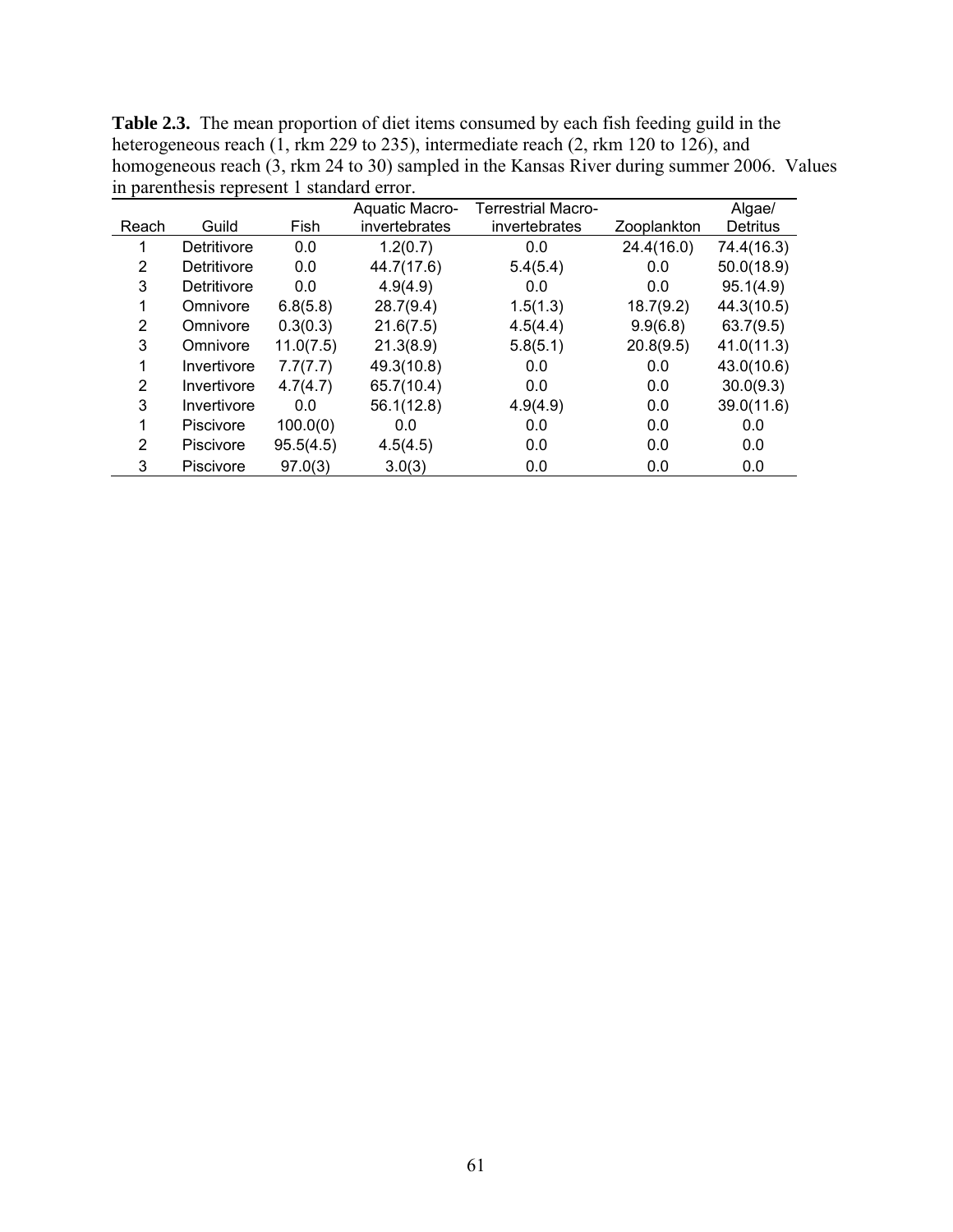

Figure 2.1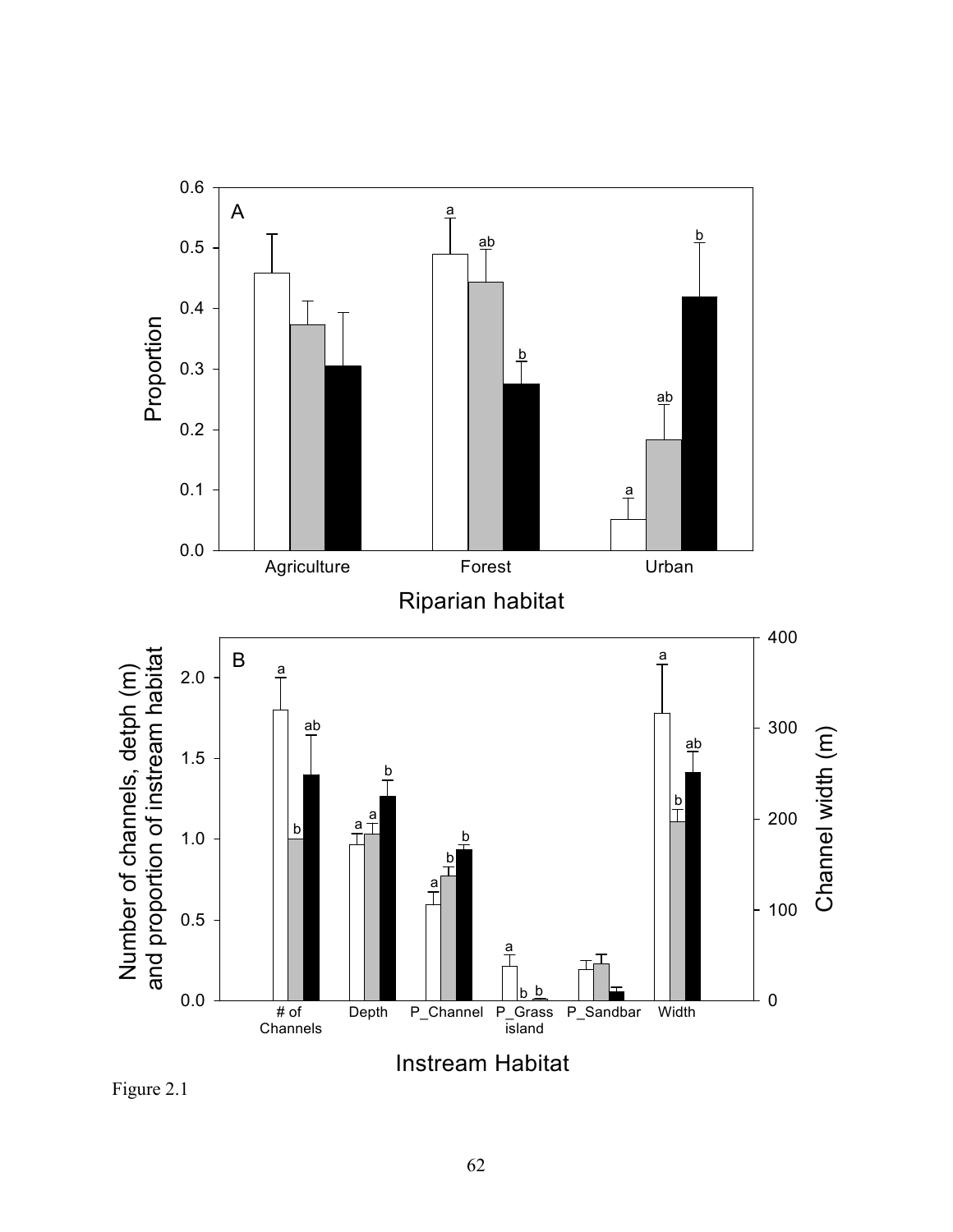

Figure 2.2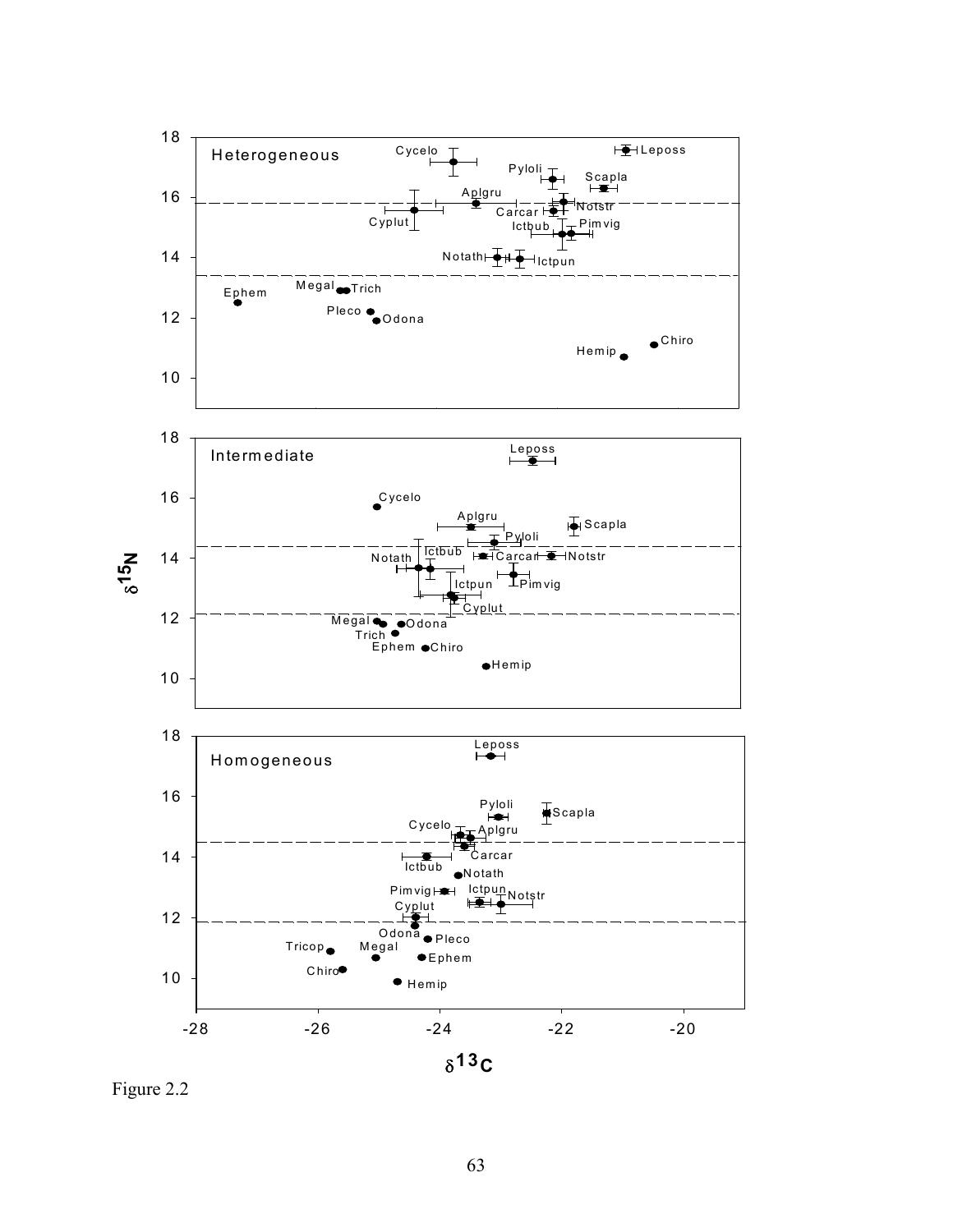

Figure 2.3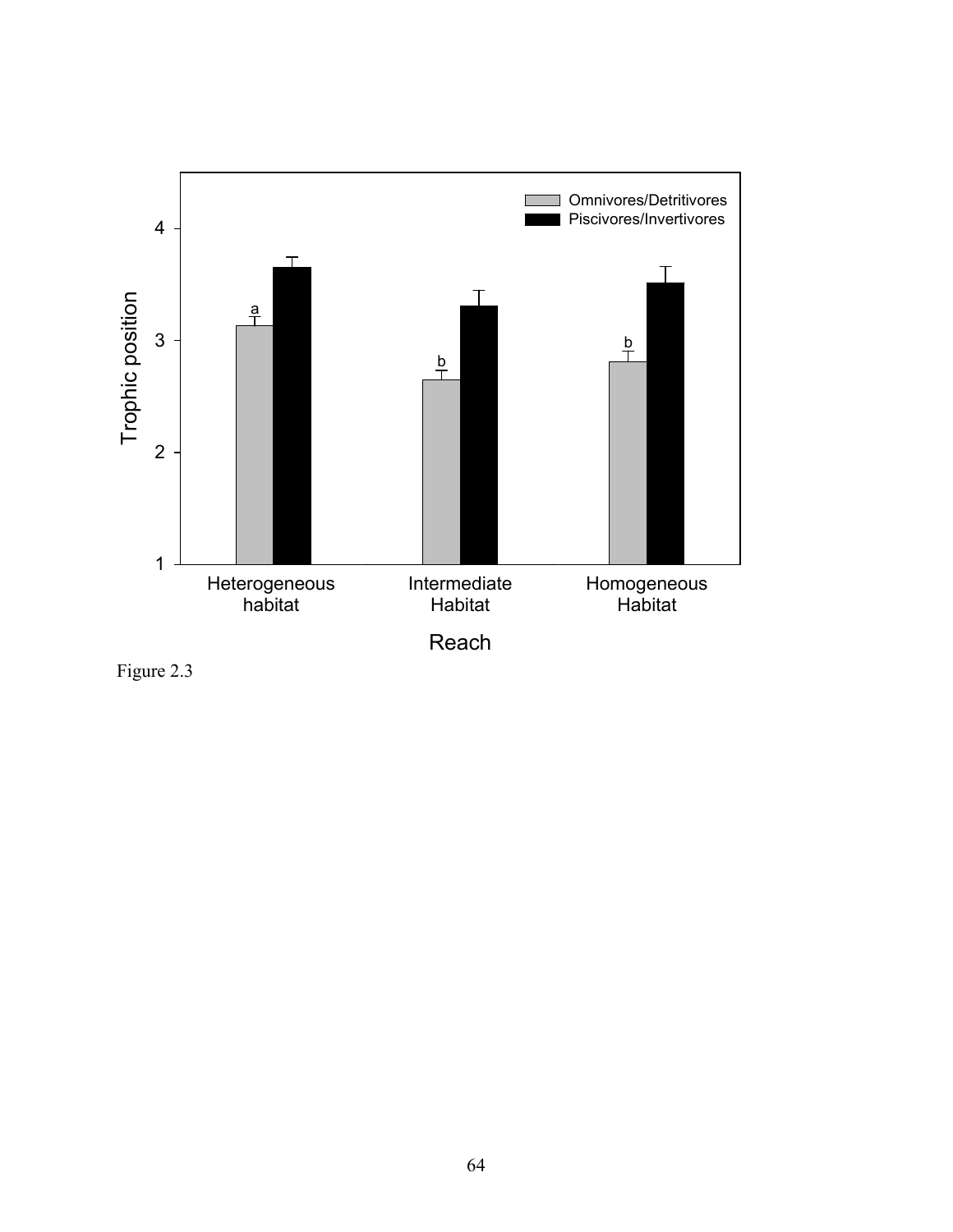

Figure 2.4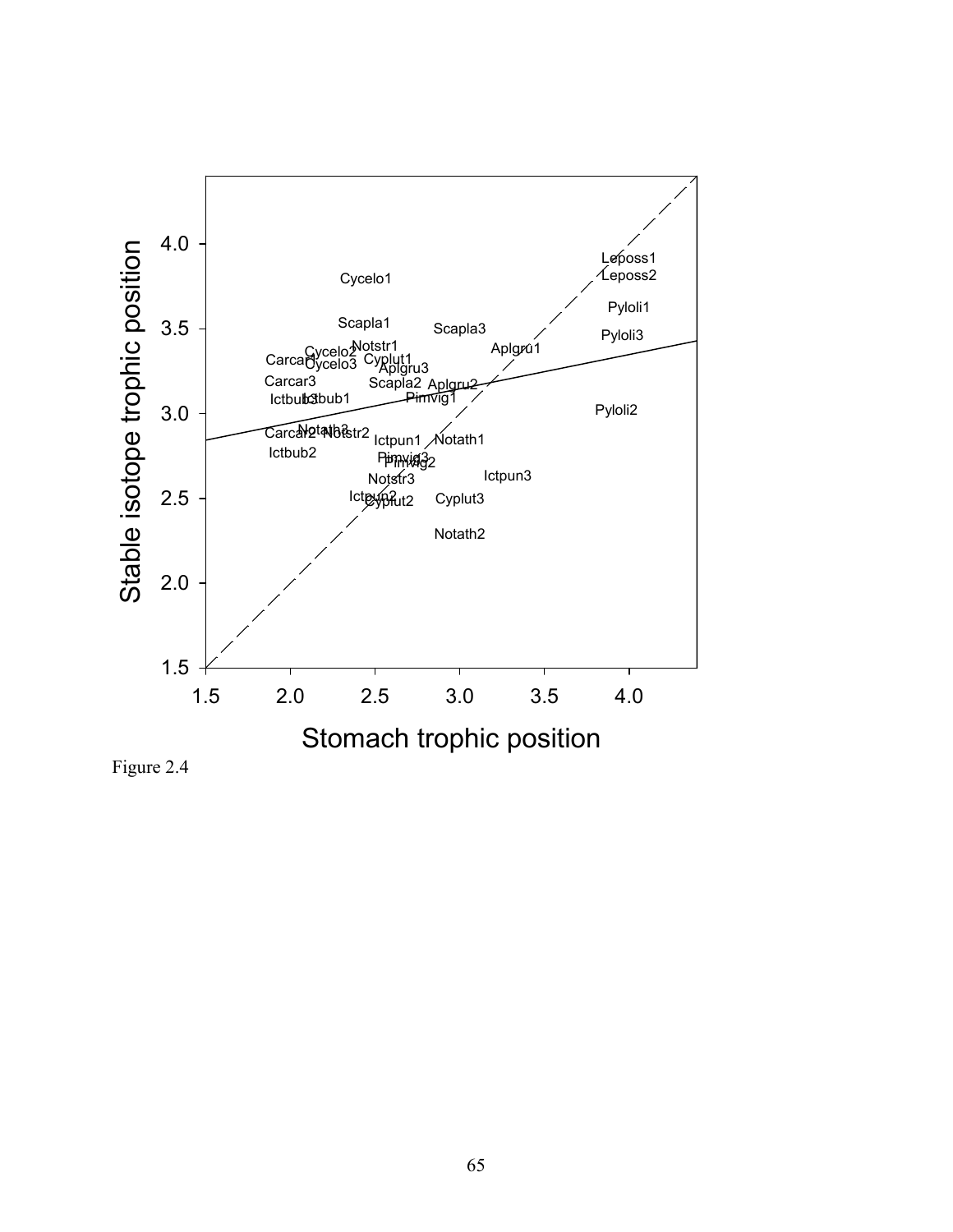

Figure 2.5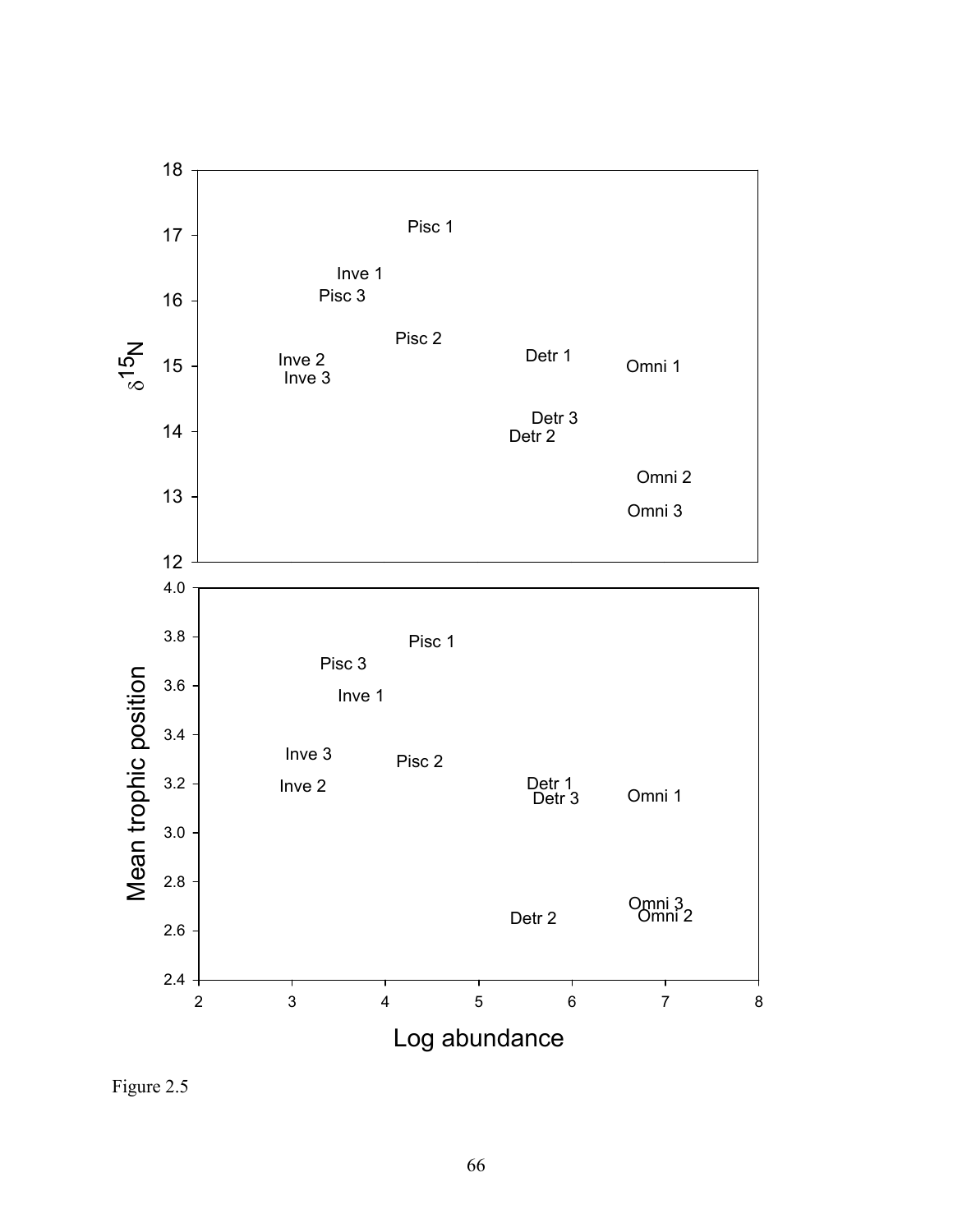**Appendix 1.** List of diet items (percent by dry weight) of the 12 species collected for stable isotope analysis in the Kansas River in summer 2006 in the heterogeneous (hetero), intermediate (Inter), and homogeneous (homo) reaches. The values in parenthesis represent 1 standard error.

|                                       | Shovelnose sturgeon |          |          | Longnose gar |          |         | Red shiner |          |          | <b>Emerald Shiner</b> |          |         |
|---------------------------------------|---------------------|----------|----------|--------------|----------|---------|------------|----------|----------|-----------------------|----------|---------|
| Reach                                 | Hetero              | Inter    | Homo     | Hetero       | Inter    | Homo    | Hetero     | Inter    | Homo     | Hetero                | Inter    | Homo    |
| Fish                                  |                     |          |          |              |          |         |            |          |          |                       |          |         |
| <b>Bullhead minnow</b>                |                     |          |          | 35.2(35)     |          |         |            |          |          |                       |          |         |
| Channel catfish                       |                     |          |          |              |          |         |            |          |          |                       |          |         |
| Red shiner                            |                     |          |          |              |          |         |            |          |          |                       |          |         |
| White crappie                         |                     |          |          |              |          |         |            |          |          |                       |          |         |
| Fish eggs                             |                     |          |          |              |          |         |            |          |          |                       |          |         |
| Unidentified fish                     |                     |          |          | 64.8(35)     | 100.0(0) |         |            |          |          |                       |          |         |
| <b>TOTAL</b>                          | 0.0                 | 0.0      | 0.0      | 100.0        | 100.0    | $0.0\,$ | 0.0        | 0.0      | 0.0      | 0.0                   | 0.0      | 0.0     |
| Aquatic Macroinvertebrates            |                     |          |          |              |          |         |            |          |          |                       |          |         |
| Chironomidae                          | 41.5(14)            | 56.9(17) | 100.0(0) |              |          |         |            | 6.4(4)   |          |                       |          |         |
| Corixidae                             |                     |          |          |              |          |         |            |          | 50.0(50) | 2.5(2)                | 68.5(19) | 19.4(0) |
| Crayfish                              |                     |          |          |              |          |         |            |          |          |                       |          |         |
| Ephemoptera                           | 0.1(0)              |          |          |              |          |         |            |          |          |                       |          |         |
| Mollusc                               |                     |          |          |              |          |         |            |          |          |                       |          |         |
| Odonata                               | 0.4(0)              |          |          |              |          |         |            |          |          |                       |          |         |
| Ostrecoda                             |                     |          |          |              |          |         |            |          |          |                       |          |         |
| Trichoptera                           | 2.2(1)              | 5.0(3)   |          |              |          |         |            | 52.0(26) |          |                       |          |         |
| Other                                 |                     |          |          |              |          |         |            |          | 12.5(13) |                       | 20.7(20) |         |
| <b>TOTAL</b>                          | 44.1                | 61.9     | 100.0    | 0.0          | 0.0      | $0.0\,$ | 0.0        | 58.4     | 62.5     | 2.5                   | 89.2     | 19.4    |
| <b>Terrestrial Macroinvertebrates</b> |                     |          |          |              |          |         |            |          |          |                       |          |         |
| Coleoptera                            |                     |          |          |              |          |         |            |          |          |                       |          |         |
| Diptera                               |                     |          |          |              |          |         |            |          |          |                       | 10.8(10) |         |
| Isopoda                               |                     |          |          |              |          |         |            |          |          |                       |          |         |
| Lepidoptera                           |                     |          |          |              |          |         |            |          |          |                       |          |         |
| Orthoptera                            |                     |          |          |              |          |         |            |          |          |                       |          |         |
| Other                                 |                     |          |          |              |          |         |            |          |          |                       |          |         |
| <b>TOTAL</b>                          | 0.0                 | 0.0      | 0.0      | 0.0          | 0.0      | $0.0\,$ | 0.0        | 0.0      | $0.0\,$  | 0.0                   | 10.8     | 0.0     |
| Zooplankton                           |                     |          |          |              |          |         |            |          |          |                       |          |         |
| Zooplankton                           |                     |          |          |              |          |         | 57.7(42)   |          | 37.5(37) | 97.5(3)               |          |         |
| Algae/Detritus/Plant Matter           |                     |          |          |              |          |         |            |          |          |                       |          |         |
| Algae/Detritus                        | 56.3(15)            | 38.1(15) |          |              |          |         | 42.3(42)   | 41.6(25) |          |                       |          | 80.6(0) |
| Morus spp. fruit                      |                     |          |          |              |          |         |            |          |          |                       |          |         |
| <b>TOTAL</b>                          | 56.3                | 38.1     | 0.0      | 0.0          | 0.0      | 0.0     | 42.3       | 41.6     | 0.0      | 0.0                   | 0.0      | 80.6    |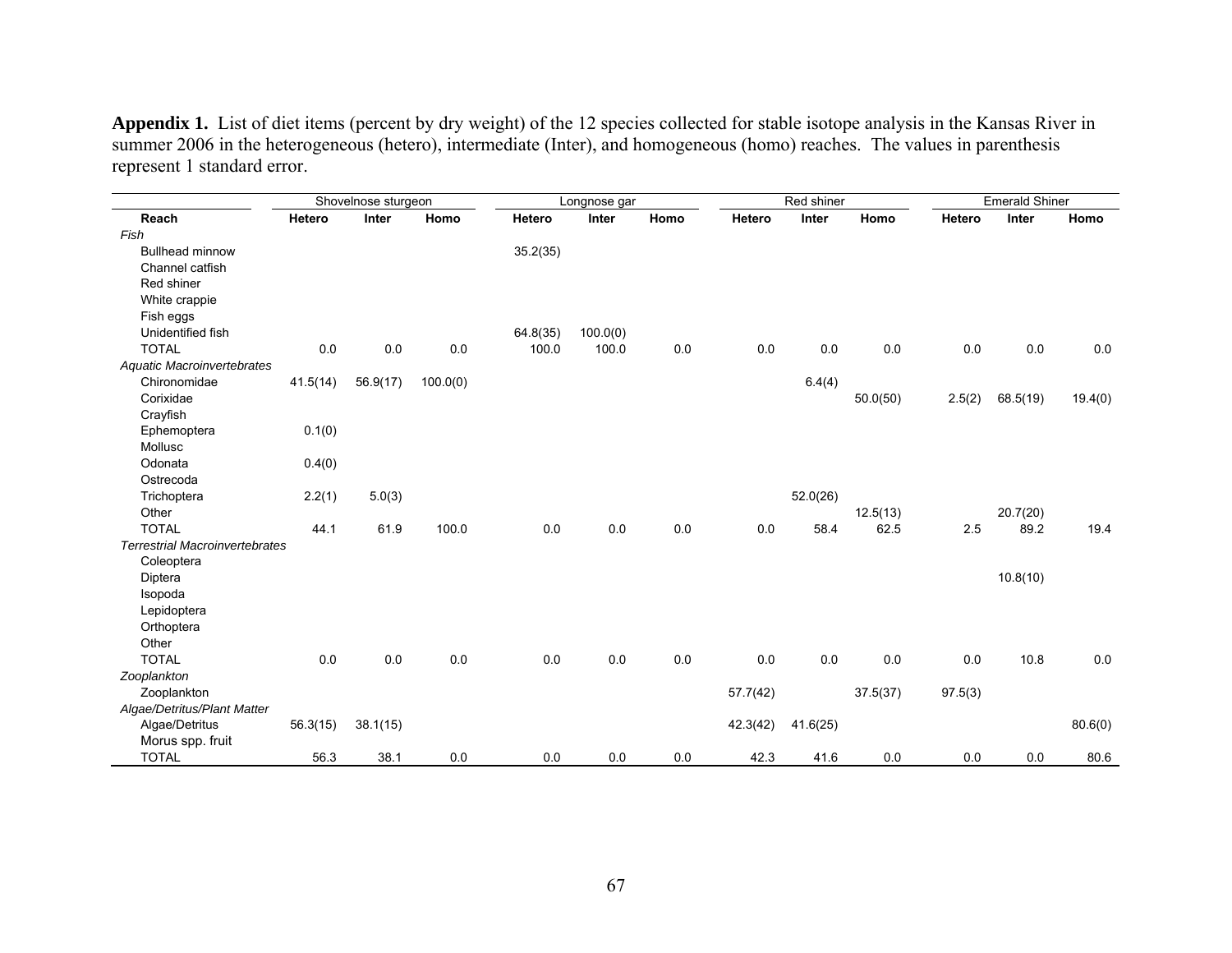## **Appendix 1 continued.**

|                                       | Sand shiner |          |          | <b>Bullhead minnow</b> |          |          | River carpsucker |              |          | <b>Blue sucker</b> |         |          |
|---------------------------------------|-------------|----------|----------|------------------------|----------|----------|------------------|--------------|----------|--------------------|---------|----------|
| Reach                                 | Hetero      | Inter    | Homo     | Hetero                 | Inter    | Homo     | Hetero           | <b>Inter</b> | Homo     | Hetero             | Inter   | Homo     |
| Fish                                  |             |          |          |                        |          |          |                  |              |          |                    |         |          |
| <b>Bullhead minnow</b>                |             |          |          |                        |          |          |                  |              |          |                    |         |          |
| Channel catfish                       |             |          |          |                        |          |          |                  |              |          |                    |         |          |
| Red shiner                            |             |          |          |                        |          |          |                  |              |          |                    |         |          |
| White crappie                         |             |          |          |                        |          |          |                  |              |          |                    |         |          |
| Fish eggs                             |             |          |          |                        |          |          |                  |              |          |                    |         |          |
| Unidentified fish                     |             |          |          |                        |          |          |                  |              |          |                    |         |          |
| <b>TOTAL</b>                          | 0.0         | 0.0      | 0.0      | 0.0                    | 0.0      | 0.0      | 0.0              | 0.0          | 0.0      | 0.0                | 0.0     | 0.0      |
| Aquatic Macroinvertebrates            |             |          |          |                        |          |          |                  |              |          |                    |         |          |
| Chironomidae                          |             | 2.0(2)   |          | 1.0(1)                 | 1.0(1)   |          | 0.7(0)           |              |          | 0.1(0)             |         |          |
| Corixidae                             |             | 0.1(0)   |          | 41.6(25)               | 0.1(0)   | 28.1(28) |                  |              |          |                    |         |          |
| Orconectes spp.                       |             |          |          |                        |          |          |                  |              |          |                    |         |          |
| Ephemoptera                           |             |          |          |                        |          |          | 0.1(0)           |              |          | 0.3(0)             |         |          |
| Mollusc                               |             |          |          |                        |          |          |                  |              |          |                    |         |          |
| Odonata                               |             |          |          |                        |          |          |                  |              |          |                    |         |          |
| Ostrecoda                             |             |          |          |                        | 3.1(3)   |          |                  |              |          |                    |         |          |
| Trichoptera                           | 8.6(6)      | 31.1(21) | 9.7(9)   | 40.7(16)               | 19.8(12) | 5.3(5)   |                  | 0.1(0)       |          | 44.5(19)           | 23.8(0) | 24.0(15) |
| Other                                 |             |          |          |                        |          |          |                  |              |          |                    |         |          |
| <b>TOTAL</b>                          | 8.6         | 33.0     | 9.7      | 83.3                   | 23.8     | 33.3     | 0.7              | 0.1          | 0.0      | 44.7               | 23.8    | 24.0     |
| <b>Terrestrial Macroinvertebrates</b> |             |          |          |                        |          |          |                  |              |          |                    |         |          |
| Coleoptera                            |             |          |          |                        |          |          |                  |              |          |                    |         |          |
| Isopoda                               |             |          |          |                        |          |          |                  |              |          |                    |         |          |
| Lepidoptera                           |             |          |          |                        |          |          |                  |              |          |                    |         |          |
| Orthoptera                            |             |          |          |                        |          |          |                  |              |          |                    |         |          |
| Other                                 |             |          |          |                        |          |          |                  |              |          |                    |         |          |
| <b>TOTAL</b>                          | 0.0         | 0.0      | 0.0      | 0.0                    | 0.0      | 0.0      | 0.0              | 0.0          | 0.0      | 0.0                | 0.0     | 0.0      |
| Zooplankton                           |             |          |          |                        |          |          |                  |              |          |                    |         |          |
| Zooplankton                           | 41.4(22)    |          | 50.0(29) | 0.1(0)                 | 46.9(27) | 33.3(33) |                  |              |          |                    |         |          |
| Algae/Detritus/Plant Matter           |             |          |          |                        |          |          |                  |              |          |                    |         |          |
| Algae/Detritus                        | 50.0(23)    | 67.0(23) | 40.3(25) | 16.7(10)               | 29.3(17) | 33.3(33) | 99.3(1)          | 99.9(0)      | 100.0(0) | 55.3(19)           | 76.2(0) | 76.0(15) |
| Morus spp. fruit                      |             |          |          |                        |          |          |                  |              |          |                    |         |          |
| <b>TOTAL</b>                          | 50.0        | 67.0     | 40.3     | 16.7                   | 29.3     | 33.3     | 99.3             | 99.9         | 100.0    | 55.3               | 76.2    | 76.0     |